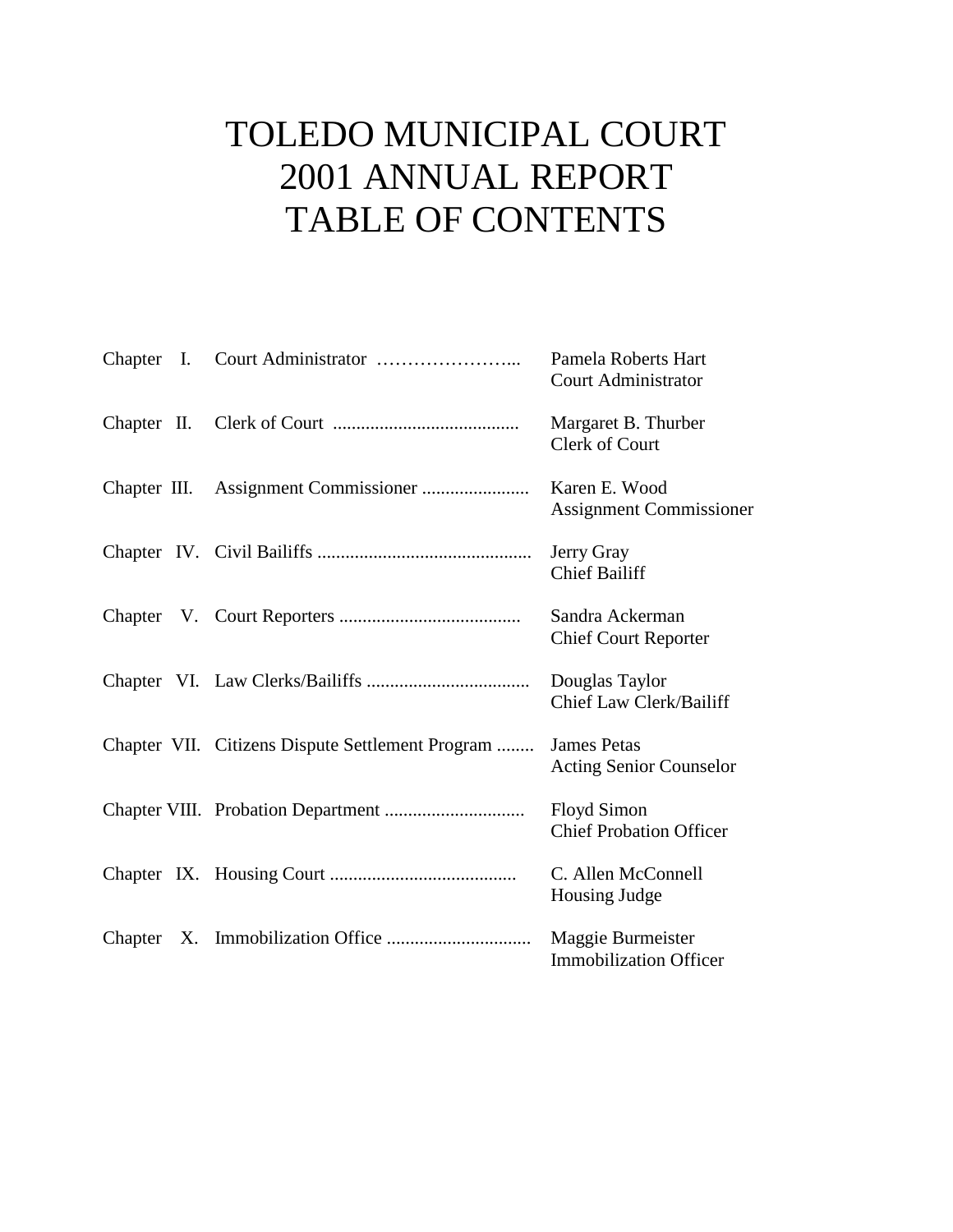# **ANNUAL REPORT – Chapter I**

## COURT ADMINISTRATOR'S OFFICE

Pamela Roberts Hart Court Administrator

 The Court Administrator's Office was established in 1972 to relieve the Judges of day-today administrative responsibilities and to provide technical assistance for the planning, development and implementation of improved policies, procedures and programs.

 The day-to-day responsibilities include the following: policy development and implementation, budget preparation and fiscal administration; personnel administration and payroll; purchasing and liaison with vendors; statistical data collection and analysis; liaison with other governmental agencies, city divisions, the practicing bar and the public.

 The Court Administrator reports directly to the seven Judges and is responsible for general supervision of the Judges Division Departments in addition to the Housing Specialists, Magistrates, the Citizens Dispute Settlement Program and the Small Claims Assistant Program. The Court Administrator also serves as staff for the monthly Judges meetings and acts as the Division Equal Opportunity/Affirmative Action Officer.

 Projects undertaken by the Court Administrator's Office in 2001 encompassed the full range of functions and responsibilities mentioned above. Judge Arlene Singer was elected Presiding and Administrative Judge for a second one-year term beginning January 1, 2001. Judge Amy Berling and Judge Arlene Singer were each re-elected for six-year terms beginning January 1, 2002.

 The Intensive Supervision Program (ISP) grant was renewed for another year. The Responsible Educated Drivers' (RED) Program grant was renewed for another year and included service to Oregon, Sylvania and Maumee municipal courts. The RED Program Assistant position was approved by the Judges as a permanent position.

 The Judges' also approved two additional positions for the Court: Senior Housing Specialist and Human Resource Manager. The Senior Housing Specialist will be responsible for supervising the Housing Specialists and overseeing the implementation of Housing Court programs. The Human Resource Manager will be responsible for functions related to hiring and training employees and maintaining Judges' Division staff personnel files.

 In addition to completing the job analysis and job description for the position of Senior Housing Specialist, the Court Administrator's Office also completed the job analysis and job description for the position of Intake Secretary (CDSP) and Deputy Bailiff. The Court Administrator's Office worked with an outside vendor to complete the job analyses and job descriptions for all position in the Assignment Office. As the year ended, the Court Administrator's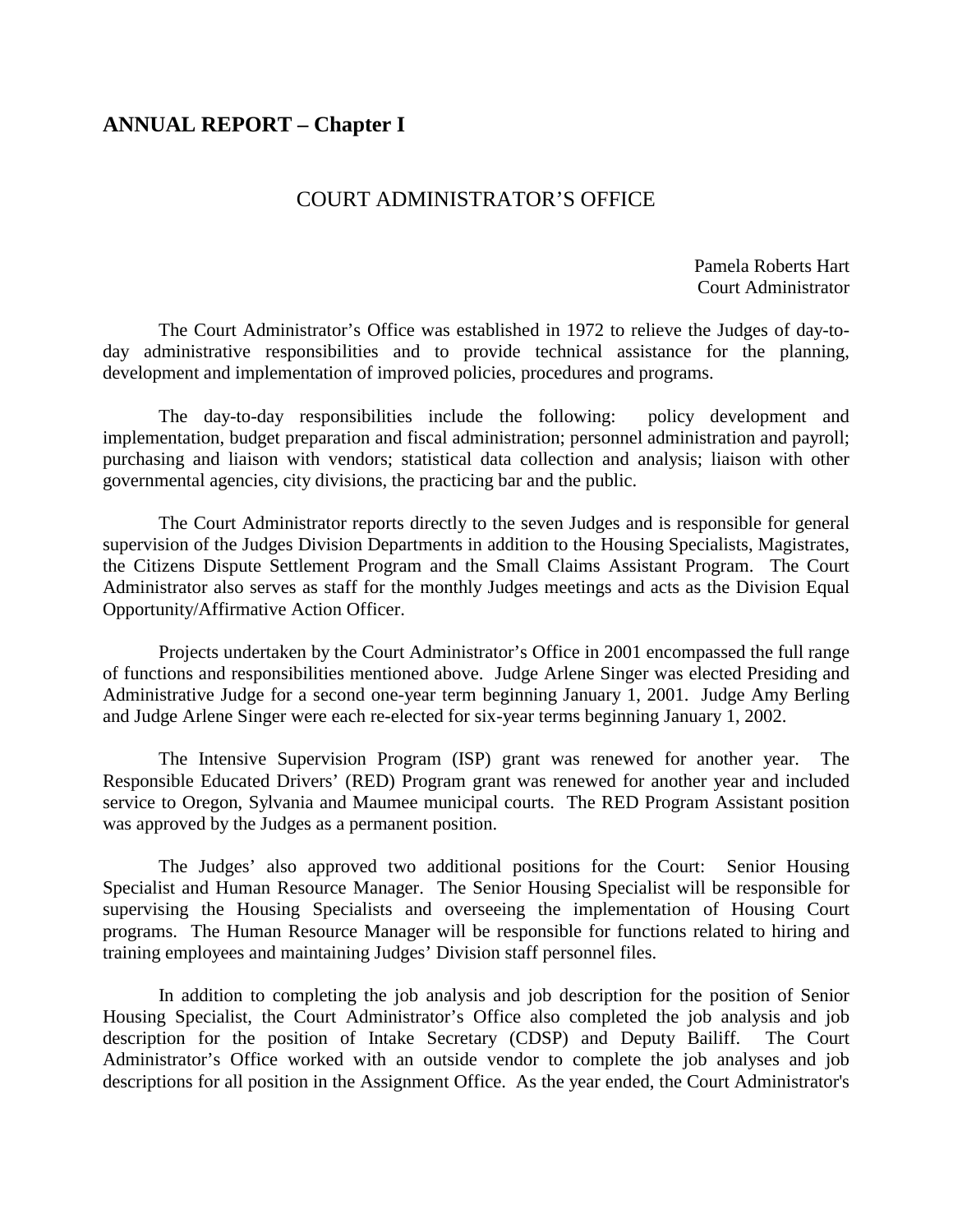Office was working with an outside vendor to complete job analyses and job descriptions for all the positions in the Probation Department.

The Judges' Division replaced an aging x-ray machine that was being used for security screening for all individuals entering the building with a new state of the art machine. New guest chairs were also purchased for the Judges' chambers.

 The Judges' Division installed computers for all officers in the Probation Department and the Magistrates. In addition, computers were also installed on the Judges' benches in Courtroom 3 (Felony Arraignment/Small Claims), Courtroom 4 (Misdemeanor Arraignment/Traffic) and Courtroom 9 (FED). The Law Clerk desks in Courtroom 3 and Courtroom 9 also received new computers.

This year the Judges' Division made a number of enhancements to the technology utilized by the Judges and staff. Web-based e-mail is now available to the Judges, Magistrates, and select court management personnel. The Court's new website at *toledomunicipalcourt.org,* is the Court's most recent effort to ensure that the public has access to a wide range of information regarding the Court and its operation, ranging from parking availability and hours of operation to job openings with the Judges' Division. In addition, the website provides access to the Judges' Case Assignment and Tracking System (CATS). This link to CATS permits police, attorneys, plaintiffs and defendants to look up trial dates and time for assigned cases through the Internet. This enhanced public access represents the continued implementation of caseflow management principals recommended in the CEG Study of the Court. Other measures to improve case flow management have included the assignment of a case to a specific Judge at the time of arraignment and the consolidation of all criminal cases involving the same defendant to a single Judge.

Training for Toledo Municipal Court staff was conducted throughout the year. Training available to staff in 2001 included stress management, effective communication, dealing with difficult people, effective time management, and professional telephone skills. Staff also participated in a number of off-site trainings and conferences. Additionally, software training for Microsoft Windows, Word, Excel and NORIS applications was provided.

Unit Supervisor Peggy Coleman was promoted to Assistant Chief Probation Officer. Robert Waggoner was promoted to Probation Unit Supervisor. Randolph Nelson was hired as Probation Unit Supervisor. Lori Donovan, Catherine Freeh, Sean O'Connor, and Markus Whitehead were hired as Probation Officers.

Shirley Goodar was hired as the RED Program Assistant.

Small Claims Supervisor Mike McMurray was promoted to Law Clerk for Judge Singer. Small Claims Assistant Rob Eshenbaugh was hired as Judge Dartt's Law Clerk. Shelly Green was hired as Small Claims Assistant.

Resignations included Law Clerks Tonya Carr and Robin Worline, Housing Specialist Jim Hunter, Probation Secretary Carol Pomoroski and Small Claims Assistants Antonio Scarlato, Nathan Litwin, Jon Jensen, Owen Dunn, Jr., Tracey Frey, and Christopher Frederick. Probation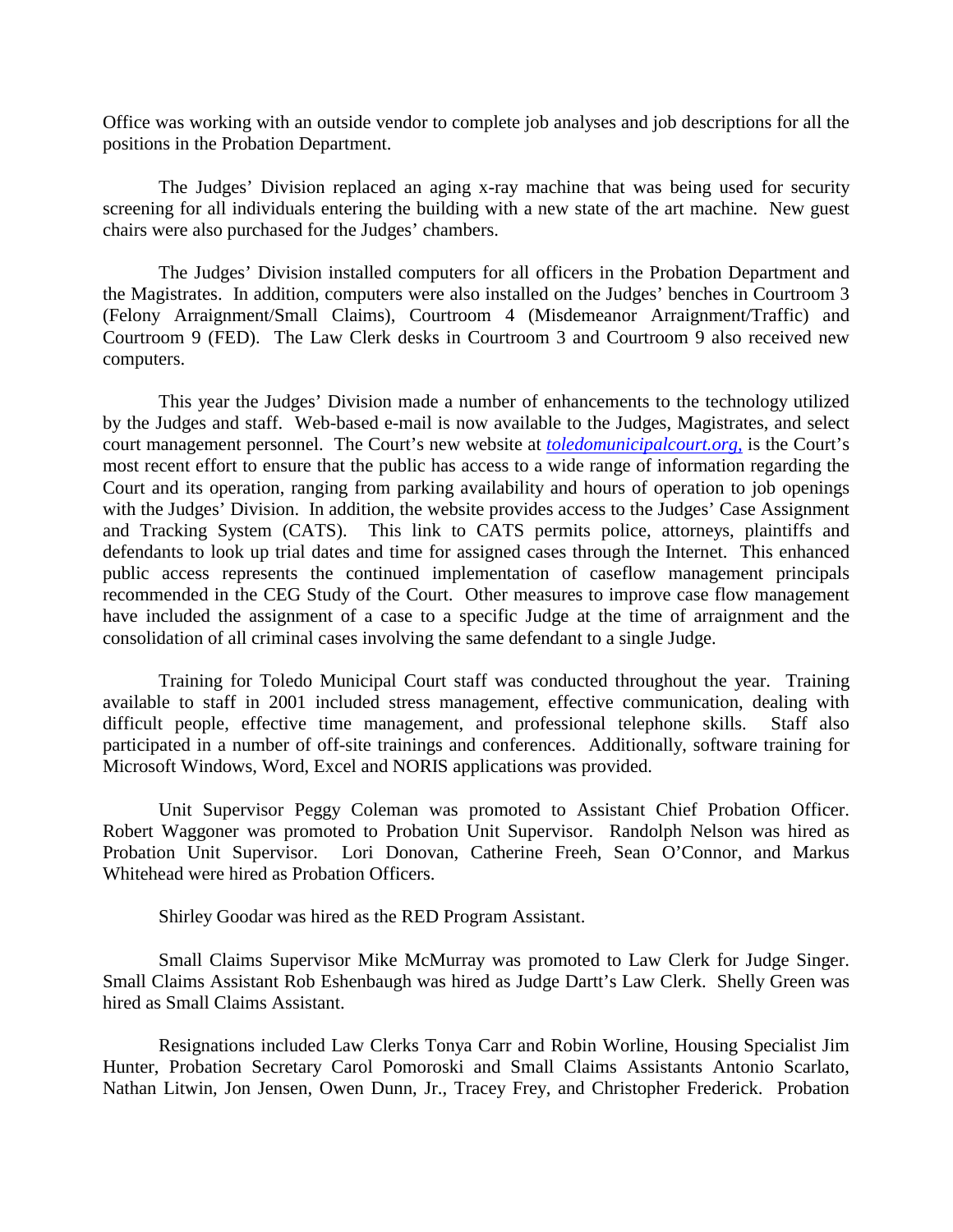Officer David Krzyminski and Probation Secretary Ruth Blankerts retired. Also retiring this year were Civil Bailiffs John Conners and Ken Rejent. Sadly, Civil Bailiff Raymond Denner passed away in November.

The Court Administrator's Office continued in 2001 to serve as a facilitator for Magistrate and Court staff video conferences sponsored by the Ohio Judicial College and the Supreme Court of Ohio. In addition, the office continued to work with the Toledo Bar Association Auxiliary to provide tours for high school students. The Court hosted the Toledo Bar Association High School Mock Trial Competition. As an appointed member of the Lucas County Community Corrections Board, the Court Administrator serves as Chairperson of the Ad Hoc Electronic Monitoring Committee. The Court Administrator is also an appointed member to the Regional Community Correction Board, consisting of those counties participating in CCNO. In addition, in 2001, the Court Administrator was President of the Ohio Association of Court Administrators and serves as the Court's representative on various boards and committees.

The Court Administrator's staff is comprised of Deputy Court Administrator Lisa Falgiano, Business Officer Barbara Hunter, and Judges Secretaries Connie Sapp, Patricia North, Diana Jensen and Judy Heslet. The position of Chief of Management Information Systems and Research is currently vacant.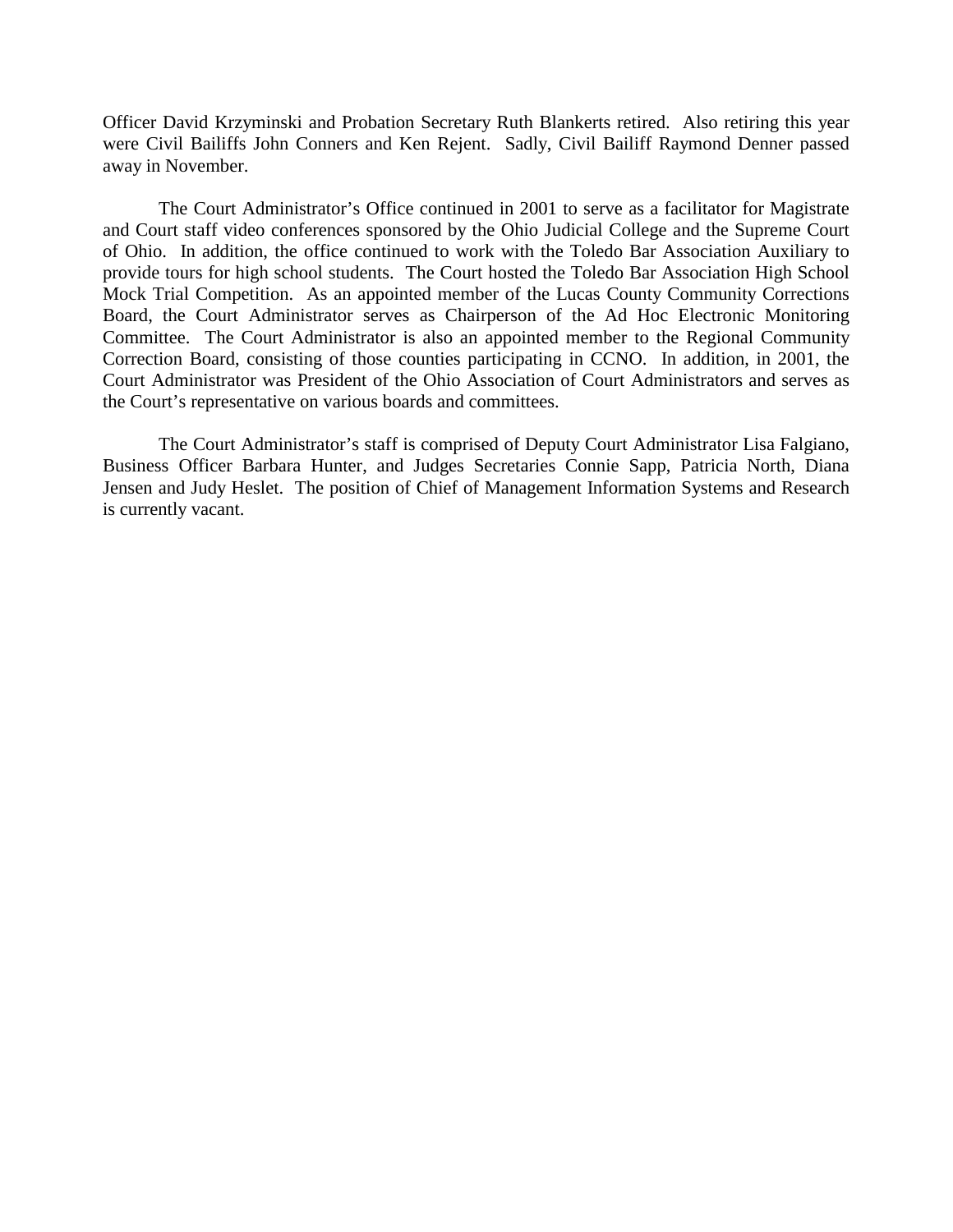# **ANNUAL REPORT – Chapter II**

#### CLERK OF COURT

 Margaret B. Thurber Clerk of Court

#### **GENERAL REPORT**

#### Prepared By MARGARET B. THURBER, CLERK

 The total revenue collected for the year 2001 in the Toledo Municipal Court, Clerk's Office totaled \$5,174,048.92. In the year 2000 the receipts totaled \$5,595,514.19, for a decrease of \$421,465.27.

 The City of Toledo General Fund received the sum of \$873,318.08 from the Civil Division of the Clerk's Office; the sum of \$2,525,616.98 from the Criminal/Traffic Division of the Clerk's Office and the sum of \$30,357.16 from interest on Certificates of Deposit and Concentration Accounts from both the Civil and Criminal/Traffic Divisions for a total of \$3,429,292.22 and for a decrease of \$343,480.85 The total in 2000 was \$3,771,773.07.

 The total case load for the Clerk's Office for the year 2001 was 96,794 compared to 107,752 in 2000, for a decrease of 10,958.

 A complete and detailed report on the operation for the year 2001 of the Criminal/Traffic and Civil Divisions of the Toledo Municipal Court, Clerk's Office follow.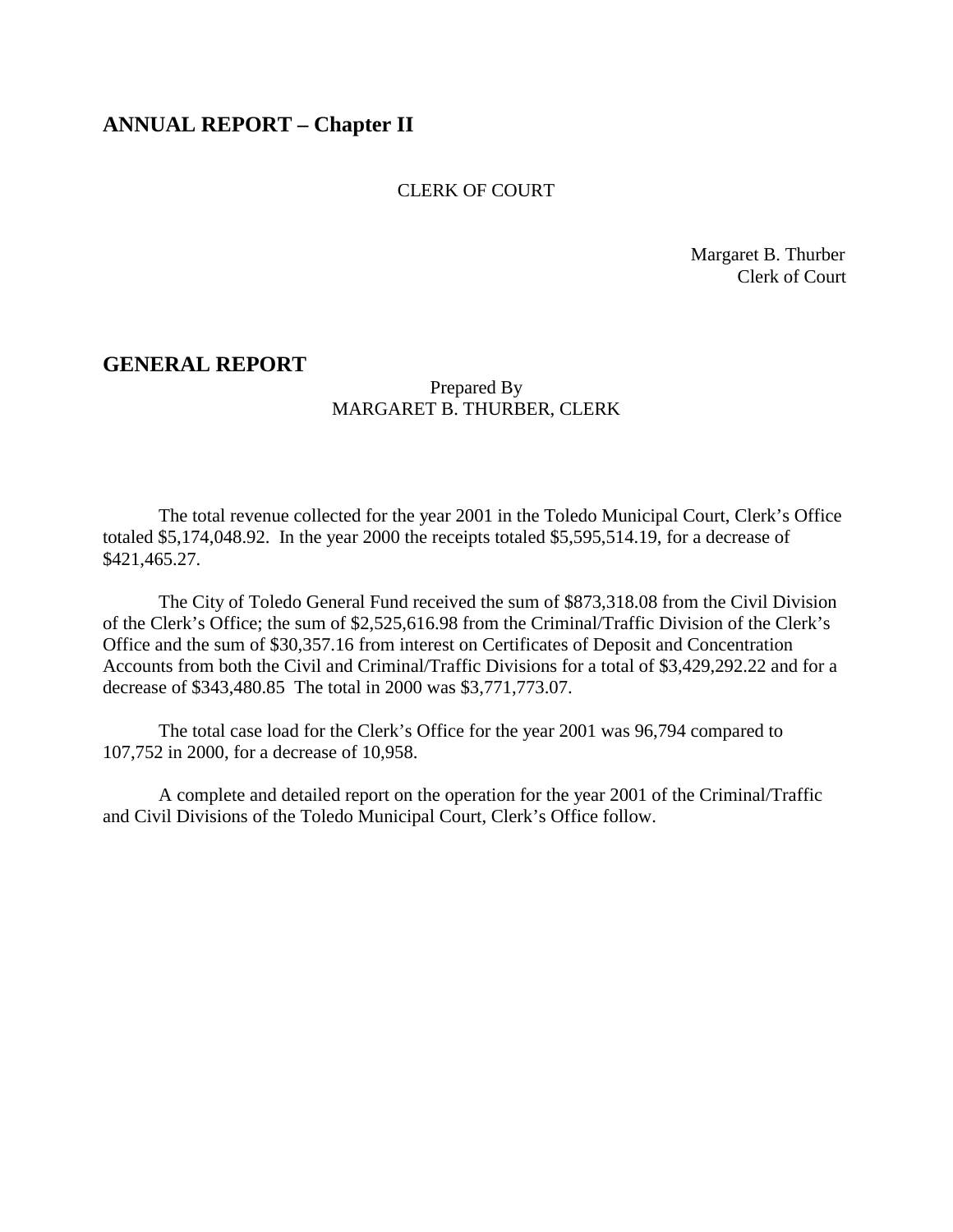## TOLEDO MUNICIPAL COURT

## TRUSTEESHIP DIVISION

|                                                              | 2001              | 2000             |  |
|--------------------------------------------------------------|-------------------|------------------|--|
| <b>TRUSTEESHIP ACCOUNTS FILED:</b>                           | 136               | 74               |  |
| <b>ACCOUNTS DISBURSED:</b>                                   |                   |                  |  |
| <b>Paid in Full</b>                                          | 21                | 18               |  |
| Paid on Active Accounts                                      | 188               | 186              |  |
| Canceled                                                     | 60                | 67               |  |
| Bankruptcy                                                   | $\mathbf{1}$      | $\mathbf{1}$     |  |
| Reinstated                                                   | $\overline{0}$    | $\overline{0}$   |  |
| Reactivated                                                  | 7                 | 12               |  |
| Other terminations                                           | 14                | 17               |  |
| <b>Voluntary Cancellations</b>                               | 5                 | $\boldsymbol{0}$ |  |
| <b>TOTAL</b>                                                 | 432               | 375              |  |
|                                                              |                   |                  |  |
| Payments made by debtors into<br><b>Trusteeship Accounts</b> | \$<br>226,300.47  | \$200,416.41     |  |
| Disbursements of debtors'<br><b>Funds to Creditors</b>       | \$<br>230, 247.83 | \$214,230.32     |  |
| Checks issued                                                | 1,052             | 1,647            |  |
| Motions filed for Additions to<br>Trusteeship                | 58                | 31               |  |
| Copies                                                       | $\boldsymbol{0}$  | $\boldsymbol{0}$ |  |
| Open and Active Accounts at Present                          | 206               | 167              |  |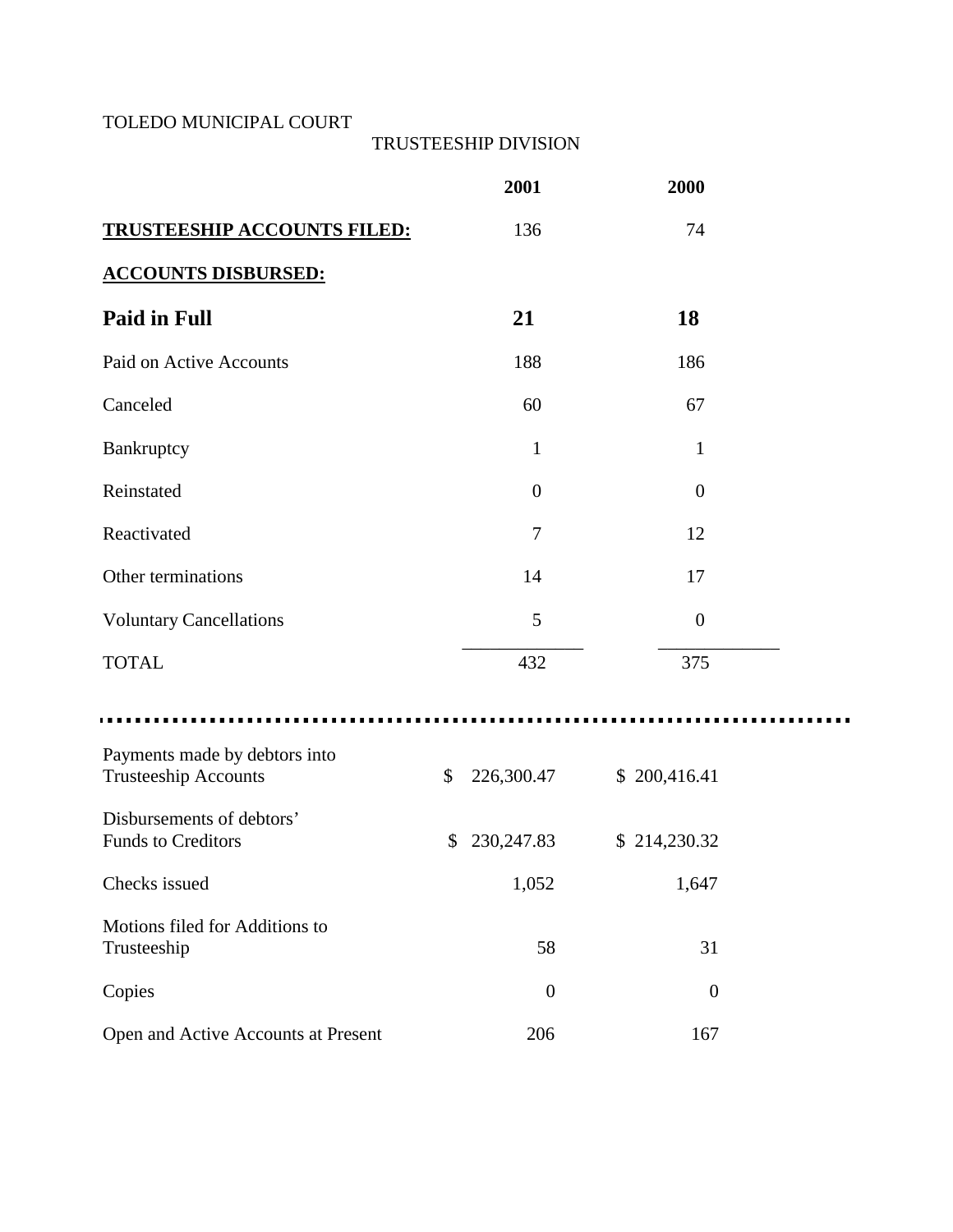# TOLEDO MUNICIPAL COURT

# CIVIL DIVISION

| <b>CIVIL BRANCH FILES:</b>                                          | 2001             | 2000             |
|---------------------------------------------------------------------|------------------|------------------|
| <b>New Cases</b>                                                    | 14,280           | 14,279           |
| <b>Certified Cases</b>                                              | 541              | 469              |
| <b>Small Claims</b>                                                 | 2,739            | 2,614            |
| Trusteeship                                                         | 136              | 74               |
| <b>TOTAL</b>                                                        | 17,696           | 17,436           |
| <b>REVENUE COLLECTED:</b><br>Civil Costs Collected (inc.Trusteeship |                  |                  |
| Poundage)                                                           | \$<br>669,805.51 | \$<br>659,914.92 |
| <b>Special Services</b>                                             | 6,276.42         | 1,985.00         |
| <b>Certified Mail</b>                                               | 129,993.42       | 124,941.50       |
| Repurchase interest                                                 | 11,766.95        | 13,641.80        |
| Legal Research                                                      | 19,834.00        | 19,034.00        |
| <b>Clerk Computer Fees</b>                                          | 126,687.66       | 122,692.00       |
| State Legal Aid                                                     | 306,745.58       | 293,166.00       |
| Legal News                                                          | 239,682.39       | 215,677.00       |
| <b>Judges Computer Fees</b>                                         | 67,242.13        | 65,616.00        |
| <b>TOTAL</b>                                                        | \$1,578,034.06   | \$1,516,668.22   |
| ********                                                            |                  |                  |
| <b>REVENUE DISBURSED:</b>                                           |                  |                  |
| <b>General Fund</b>                                                 | \$<br>873,317.48 | \$<br>786,841.42 |
| <b>Interest on Securities</b>                                       | 11,766.95        | 13,641.80        |
| Computer/Legal Research Fund                                        | 146,521.66       | 207,342.00       |
| <b>State Treasurer-Legal Aid</b>                                    | 306,745.58       | 293,166.00       |
| <b>Toledo Legal News</b>                                            | 239,682.39       | 215,677.00       |
| <b>TOTAL</b>                                                        | \$1,578,034.06   | \$1,516,668.22   |
| <u>CIVIL BRANCH ACTIVITIES:</u>                                     |                  |                  |
| Transcripts                                                         | 85               | 95               |
| Certificates of Judgment                                            | 3,165            | 2,705            |
| Revocations                                                         | 166              | 141              |
| Executions                                                          | 311              | 305              |
| Garnishees                                                          | 13,953           | 13,974           |
| <b>Motions</b>                                                      | 2,514            | 2,297            |
| Restitutions                                                        | 5,279            | 4,999            |
| Revivors                                                            | 187              | 27               |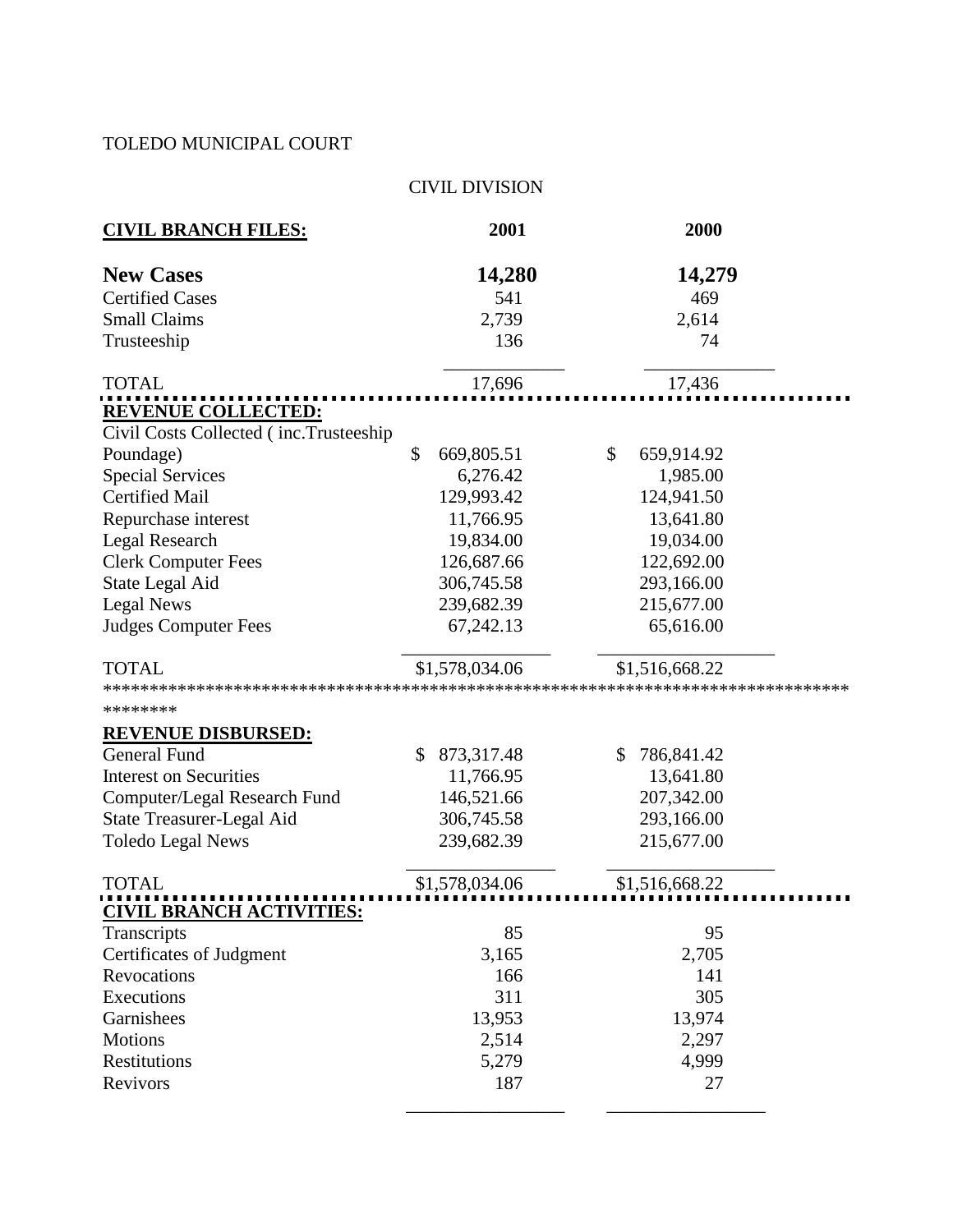TOTAL 25,660 24,543

## TOLEDO MUNICIPAL COURT

# CRIMINAL/TRAFFIC DIVISION

| <b>NEW CASES:</b>                      | 2001           | 2000           |  |  |  |
|----------------------------------------|----------------|----------------|--|--|--|
| <b>Traffic</b>                         | 51,002         |                |  |  |  |
| 60,981                                 |                |                |  |  |  |
| <b>Criminal</b>                        | 28,096         | 29,335         |  |  |  |
| <b>TOTAL</b>                           | 79,098         | 90,316         |  |  |  |
| <b>REVENUE COLLECTED:</b>              |                |                |  |  |  |
| Traffic                                | \$1,391,393.33 | \$1,662,693.39 |  |  |  |
| Liquor                                 | 4,847.00       | 11,385.56      |  |  |  |
| Criminal                               | 242,496.81     | 308,998.95     |  |  |  |
| <b>Drugs</b>                           | 81,246.45      | 52,053.00      |  |  |  |
| Costs                                  | 1,689,093.09   | 1,812,668,58   |  |  |  |
| Miscellaneous                          | 28,009.58      | 44,950.32      |  |  |  |
| <b>Bond Forfeitures</b>                | 13,942.50      | 16,336.00      |  |  |  |
| <b>Concentration Account</b>           | 18,590.21      | 32,106.56      |  |  |  |
| Over payments                          | 26,077.89      | 25,800.11      |  |  |  |
| <b>Judges Computer Fees</b>            | 100,318.00     | 111,853.50     |  |  |  |
| <b>TOTAL</b>                           | \$3,596,014.86 | \$4,078,845.97 |  |  |  |
| <b>REVENUE DISBURSED:</b>              |                |                |  |  |  |
| <b>General Fund</b>                    | \$2,525,616.98 | \$2,939,183.29 |  |  |  |
| <b>Lucas County Treasurer</b>          | 92,841.65      | 113,435.73     |  |  |  |
| Treas. of State (50% Liquor)           | 2,423.50       | 5,692.78       |  |  |  |
| Treas. of State (45% Traffic)          | 3,383.55       | 4,473.45       |  |  |  |
| Treas. of State (State Gen. Fund)      | 371,998.00     | 414,350.50     |  |  |  |
| Treas. of State (Vic. Of Crimes)       | 304,603.22     | 339,072.00     |  |  |  |
| Ottawa Hills                           | 31,381.00      | 34,400.00      |  |  |  |
| Ottawa Hills-LEEF/Drug Fund            | 1,702.50       | 1,265.00       |  |  |  |
| Lucas County Law Library               | 9,372.75       | 2,236.70       |  |  |  |
| <b>Department of Natural Resources</b> |                |                |  |  |  |
| (Watercraft Division)                  | 1,680.00       | 1,520.00       |  |  |  |
| (Wildlife Division)                    | 779.00         | 615.00         |  |  |  |
| <b>State Pharmacy Board</b>            | 1,014.00       | 573.50         |  |  |  |
| <b>Interest on Securities</b>          | 18,590.21      | 32,106.56      |  |  |  |
| <b>Over Payments</b>                   | 26,077.89      | 25,800.11      |  |  |  |
| Treas. of State Seat Belts             | 57,868.75      | 5,999.25       |  |  |  |
| Humane Society and MCO LEEF            | 225.00         | 600.00         |  |  |  |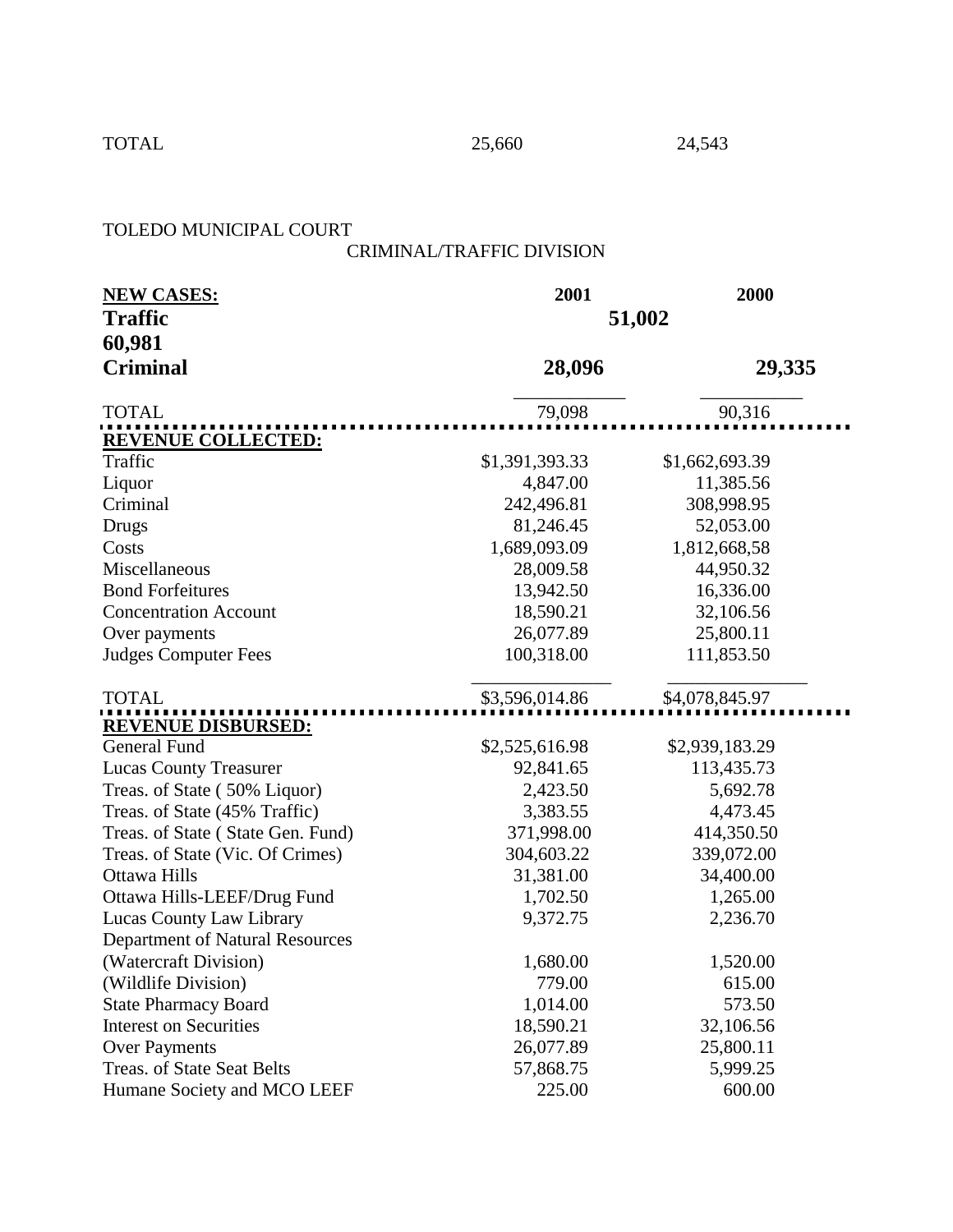| Lucas County Law Enf. Drug Fund     | 14,507.36      | 2,904.40       |
|-------------------------------------|----------------|----------------|
| Lucas County Sheriff LEEF/Drug Fund | 3,774.50       | 2,379.20       |
| OSP LEEF/Drug Fund                  | 435.00         | 615.00         |
| University of Toledo LEEF/Drug Fund | 695.00         | 650.00         |
| Washington Township LEEF/Drug Fund  | 490.00         | 1,950.00       |
| LEEF-NW Ohio Dev.                   | $-0-$          | 100.00         |
| <b>Child Restraint Law</b>          | 70.00          | 97.50          |
| <b>Liquor Board Drug Fund</b>       | 55.00          | 190.00         |
| <b>BMV</b> Fee                      | 26,067.00      | 36,774.00      |
| Appeals                             | 45.00          | $-0-$          |
| Judges Computer Fees                | 100,318.00     | 111,853.50     |
| L.C. Man Drug and Wtcft             | $-0-$          | 8.50           |
| <b>TOTAL</b>                        | \$3,596,014.86 | \$4,078,845.97 |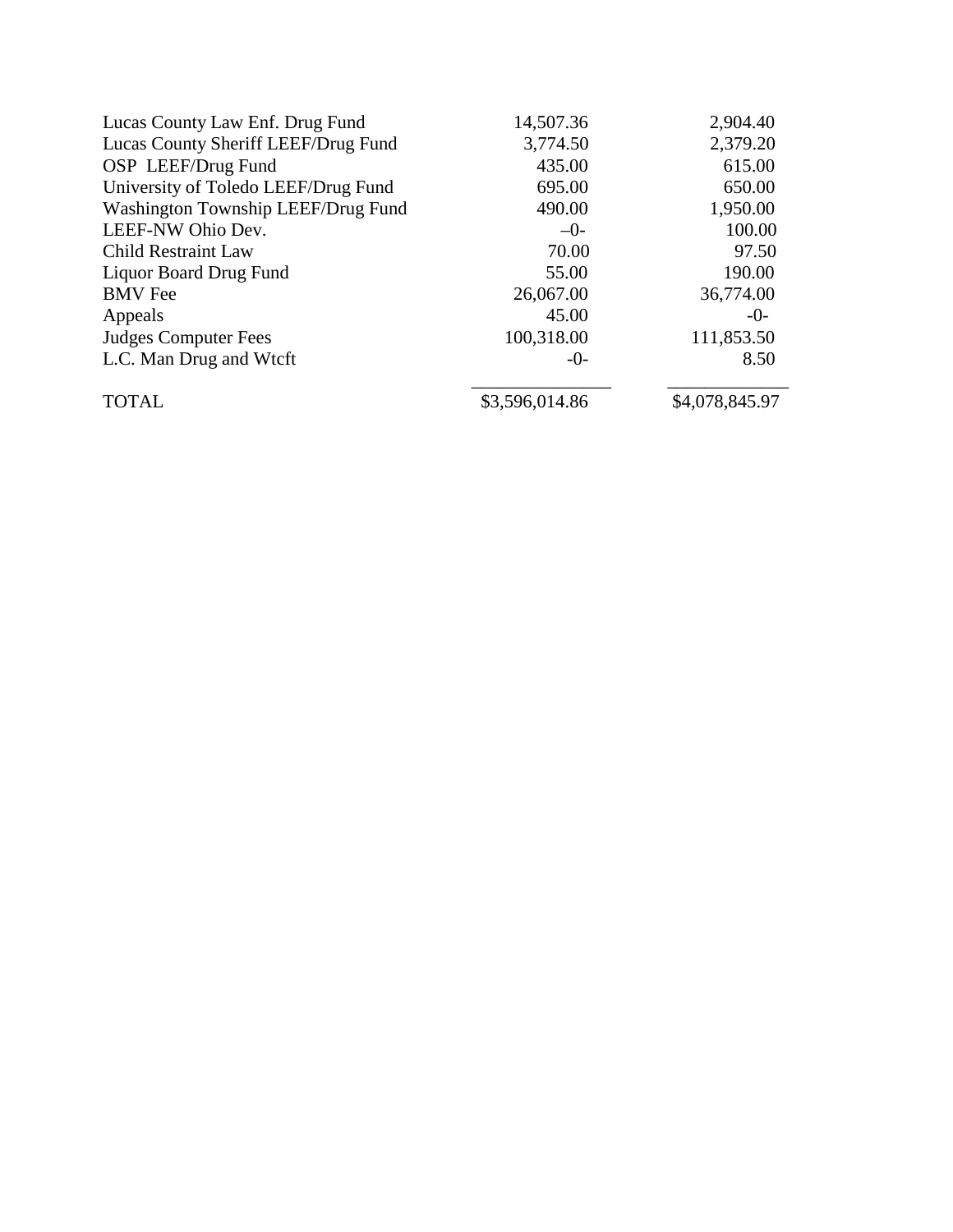Activity levels in the Clerk of Court's office continued to be at a high level with nearly 100,000 new filings. Criminal filings were 28,096 and Traffic filings were 51,002 for a total of 79,098. Activity in the Civil Branch increased to 25,660 filings. The combined filings represent a decrease of 10,101 filings, or 8.8%.

 Court receipts for 2001 reflect the decreased filings. Total receipts for 2001 were down \$421,465.27 or 7.5% and revenue to the City of Toledo General Fund was down \$413,566.31 or 14.1%.

 A significant amount of personnel and time continued to be devoted to the migration of the Clerk's portion of the criminal justice computer systems at NORIS (Northwest Ohio Regional Information Service). The migration is the number one priority in the Clerk's office because it is a replacement of two systems currently being used to keep the record of the Court with a single computer system which will be the official record of the Court. This project, begun late in 1998, is divided into five modules. In 1999, the Clerk's office completed the specification documents for Module One – Criminal/Traffic Case Initiation, Module Two – Civil Case Initiation and the majority of Module Three A – Criminal/Traffic Case Updating. In 2000, the Office went live with Modules One and Three A. The remaining modules are: Module Three B – Civil Case Updating, Module Four – Reports and Module Five – Financials.

 With the implementation of the new computer system, users of the court have seen a dramatic increase in the level of service provided by the Clerk's office. The system allows Deputy Clerks to immediately update all cases upon return the case files to the office. This has allowed for all Criminal/Traffic cases to be processed and updated within 24 hours. The system has also allowed for greater and quicker access to public records. The time required to query cases, either by phone, in person, or over e-mail has been significantly reduced. Most inquiries can be handled in a matter of hours, instead of the few days it used to take.

 In 2001, the Clerk's office completed Module Four – Reports and completed the preparation to go live with Module Three B in the Civil Division on January 2, 2002. The final stage of the migration plan is to integrate all financial record keeping on the system. Module Five is scheduled for completion in 2002.

In May 2000, the Clerk launched the office's website, www.tmc-clerk.com. Since then, the Clerk has continually updated the website to reflect new procedures, court costs, and an updated map of downtown. Additionally, as promised, the Clerk added an Online Payment option for payment of fines and costs. In only six months, the online payment option received 200 payments totaling \$15,472. We have also upgraded the Daily Docket feature to allow for the search of not only the current days docket, but also the dockets for 3 days prior and 14 days from the current day allowing for 18 days search capabilities. Planned upgrades for 2002 include putting Civil Forms online to be downloaded. In 2003, Dial-in Access will be made available in the Civil Division of the Clerk's office.

In May, the Clerk was elected First Vice-President of the Ohio Association of Municipal Court Clerks. At that meeting, the Clerk received her Professional Clerk Certification award. The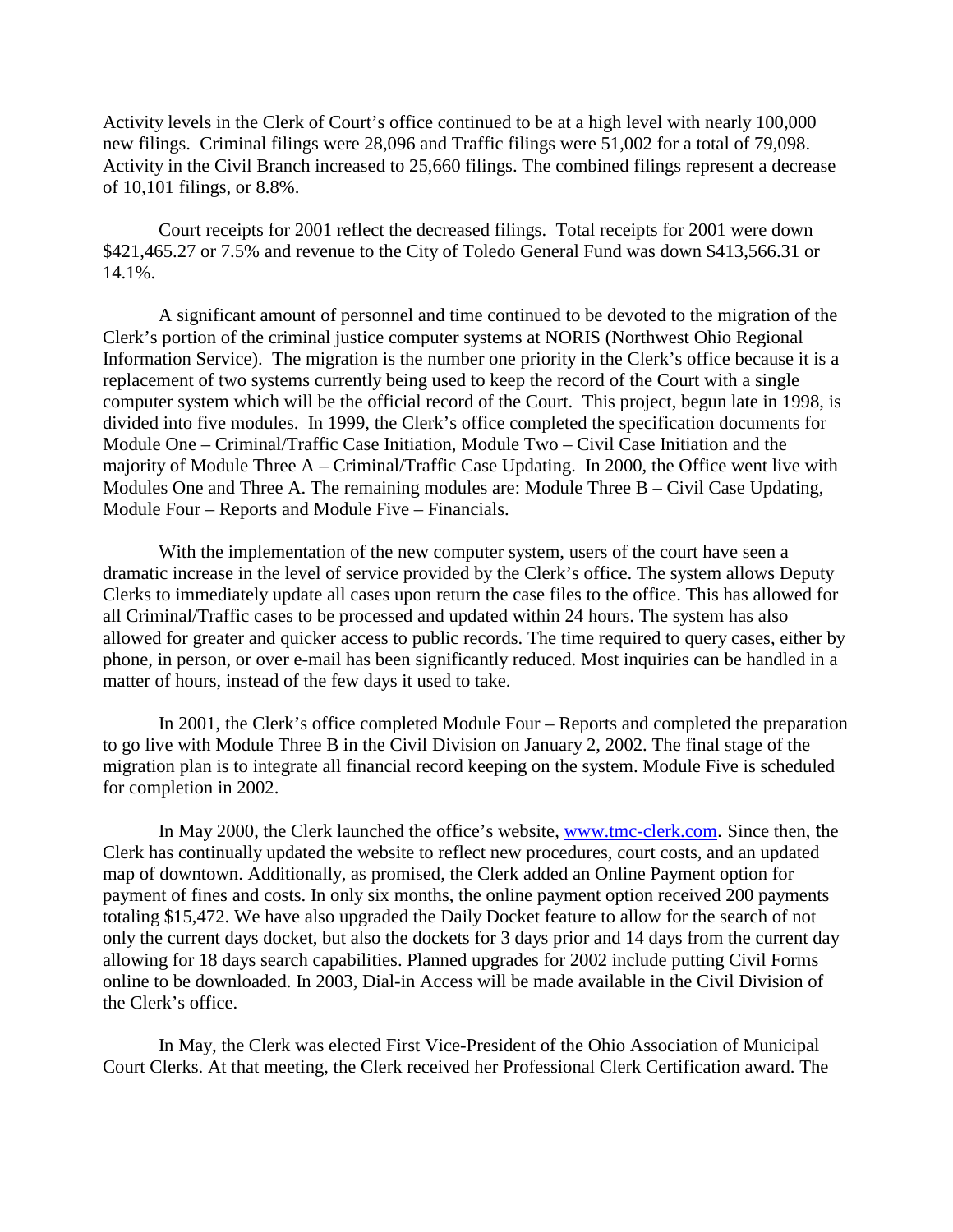Clerk was one of only 20 from across the state to receive this distinction. She was also selected to publish the OAMCC's quarterly newsletter, The Informer.

The Clerk serves, by virtue of her position, on the Criminal Justice Coordinating Council (CJCC) and is also a member of the NORIS Advisory Board Executive Committee, Chairman of the CJCC Personnel Committee and Chairman of the Violence Against Women Act Grant Allocation Committee. Throughout the year, the Clerk continued to meet with the other municipal Court Clerks in Lucas County to discuss issues of mutual concern.

 The Clerk and TTWISEU District 2A came to terms on a three-year contract. The negotiations were amicable and were able to be completed well before the end of the contract.

 The Clerk of Court, her managers and her employee members of TTWISEU District 2A and AFSCME Local 3411 continued to work together to improve the degree of service provided by the office through increases in efficiency and innovations in procedures. The progress made in the Clerk's office in 2001, especially considering the continued large caseload and work on the migration, would never have been possible without the dedication of all deputy clerks. Their willingness to devote extra effort to their daily duties, coupled with their diligence and enthusiasm for improvement, made it possible for the Clerk's Office to handle the high level of work while complying with our statutory responsibilities. The achievements of the past year and our preparation for 2002 would not have been realized without the cooperation of all employees working together for the good of the Office and the people we serve.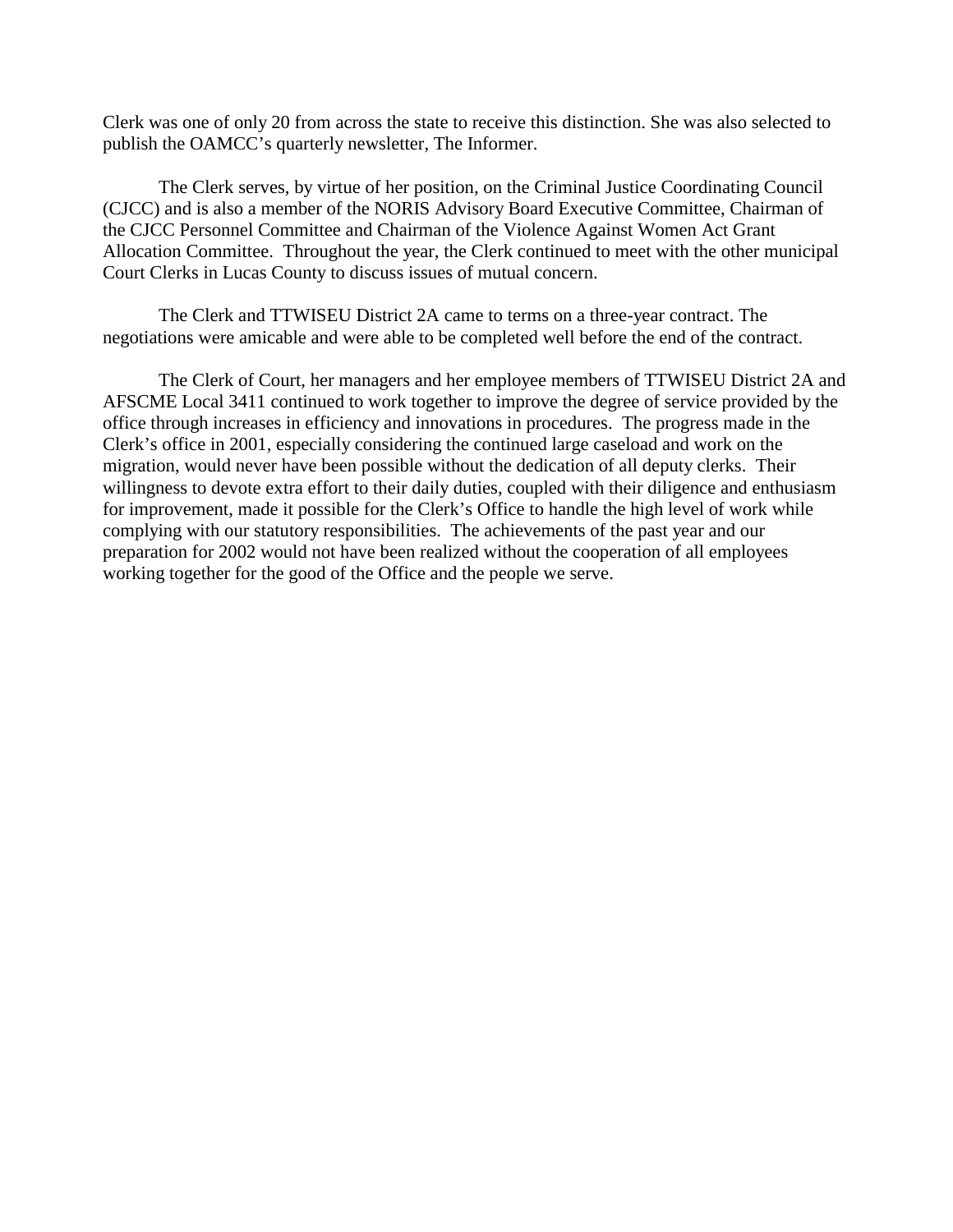# **ANNUAL REPORT – Chapter III**

# ASSIGNMENT COMMISSIONER'S OFFICE

 Karen E. Wood Assignment Commissioner

 The primary responsibility of the Assignment Commissioner's Office is judge assignment of criminal, traffic and civil cases as well as the setting of pretrials, trials and other hearings. The Rules of Superintendence for Municipal Courts, promulgated by the Supreme Court of Ohio, require that cases be assigned to judges in a random manner. A computer makes random assignments when a defendant enters a "not guilty" plea in criminal and traffic cases, and upon the filing of a motion or an answer in civil cases.

 After a pretrial or trial date is set, the parties are notified, arrangements are made for jurors if a jury demand is filed, or for a visiting judge if needed. The department is also responsible for the daily posting

and distribution of the court schedules, publishing of civil cases set for trial and all filed motions in the *Legal News*, and the processing of judgment and dismissal entries.

 In 2001, the Office continued to streamline the new Clerk Assignment system as begun in 2000. A job analysis was performed for each position in the office. Based on the increased responsibility associated with assigning each clerk to a particular judge on a rotating basis, the pay grade for the assignment clerks was recommended for an increase from a 6 to a 7.

Category 2001 2000 A. Cases Assigned Criminal/Traffic Assignments 20,358 21,879 Civil Assignments  $\begin{array}{|c|c|c|c|c|c|c|c|c|} \hline 1,993 & 1,991 \hline \end{array}$ B. Cases set for Trial Criminal/Traffic Trials 13,741 Civil Trials  $\begin{array}{|c|c|c|c|c|c|c|c|c|} \hline 1,765 & & 1,770 \ \hline \end{array}$ Criminal/Traffic Trial Resets 8,875 9,277 C. Pretrial – Criminal/Traffic 8,184 10,735 Pretrial Resets **575 120 and 120 and 120 and 120 and 130 and 130 and 130 and 130 and 130 and 130 and 130 and 130 and 130 and 130 and 130 and 130 and 130 and 130 and 130 and 130 and 130 and 130 and 130 and 130 and 130 and** Mandatory Jury Pretrials (MJPT) 212 299 D. Preliminary Hearing/Felony Arraignment Docket 8,024 8,071

The figures for 2001, with comparison figures, are as follows: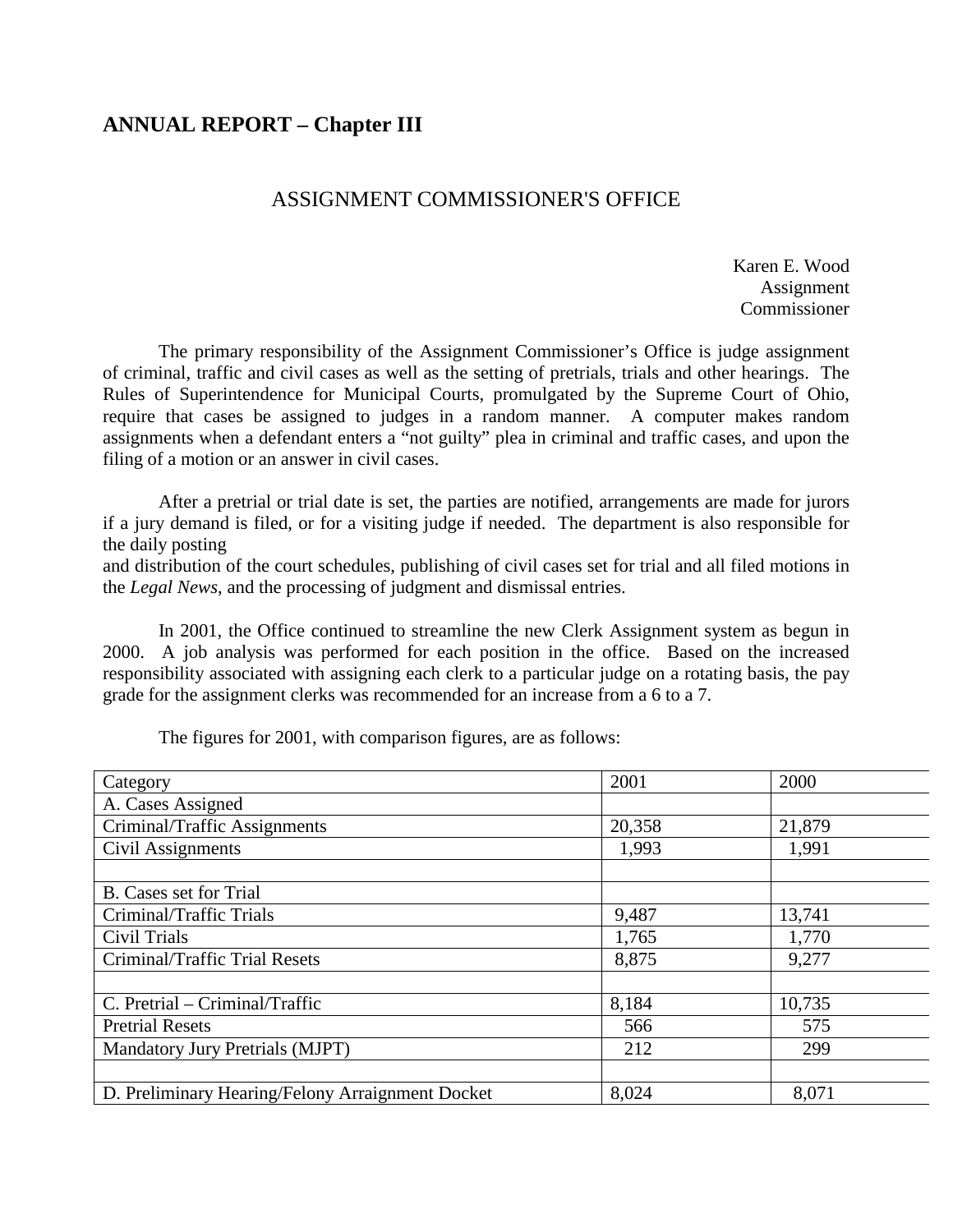| E. Jury Trials Set (Crim/Traff/Civil)      | 509   | 559   |
|--------------------------------------------|-------|-------|
|                                            |       |       |
| F. Bureau of Motor Vehicle Hearings        | 24    | 89    |
|                                            |       |       |
| G. Evictions                               | 5,651 | 5,198 |
|                                            |       |       |
| H. Housing                                 |       |       |
| <b>Criminal Housing Arraignment Docket</b> | 4,516 | 4,023 |
| <b>Criminal Housing Trials</b>             | 206   | 108   |
| Civil Housing (Not a Draw)                 | 421   | 498   |
|                                            |       |       |
| I. ALS/Innocent Owner Hearings             | 71    | 99    |

## **Civil Assignments:**

Pursuant to the Rules of Superintendence, judges are assigned on civil cases upon the filing of an answer or motion. There are instances in which judges are assigned on other than the above, such as Housing, reassignment, consolidation, assessment hearings, or transfers. The following figures represent the number of civil cases assigned during 2000 and 2001 per individual Judge:

| 2000      | Jan | Feb | Mar | Apr | May | June | July | Aug | Sept | Oct | <b>Nov</b> | Dec | Total |
|-----------|-----|-----|-----|-----|-----|------|------|-----|------|-----|------------|-----|-------|
| McConnell | 30  | 37  | 17  | 19  | 26  | 44   | 21   | 61  | 46   | 57  | 50         | 34  | 442*  |
| Dartt     | 11  | 23  | 34  | 27  | 18  | 28   | 24   | 19  | 12   | 24  | 21         | 22  | 263   |
| Trimboli  | 33  | 23  | 27  | 19  | 14  | 17   | 25   | 22  | 24   | 25  | 21         | 21  | 271   |
| Berling   | 13  | 15  | 22  | 29  | 25  | 19   | 27   | 19  | 20   | 17  | 16         | 15  | 237   |
| Osowik    | 18  | 19  | 24  | 35  | 22  | 22   | 26   | 21  | 14   | 29  | 22         | 19  | 271   |
| Singer    | 15  | 14  | 16  | 12  | 26  | 22   | 27   | 35  | 16   | 24  | 20         | 20  | 247   |
| Gorman    | 20  | 18  | 24  | 20  | 19  | 27   | 22   | 27  | 20   | 20  | 13         | 30  | 260   |
| Total     | 140 | 149 | 164 | 161 | 150 | 179  | 172  | 204 | 152  | 196 | 163        | 161 | 1,991 |
|           |     |     |     |     |     |      |      |     |      |     |            |     |       |
| 2001      | Jan | Feb | Mar | Apr | May | June | July | Aug | Sept | Oct | Nov        | Dec | Total |
| McConnell | 29  | 28  | 36  | 34  | 48  | 47   | 16   | 23  | 30   | 39  | 33         | 58  | 421*  |
| Dartt     | 20  | 22  | 22  | 24  | 22  | 19   | 29   | 28  | 19   | 27  | 19         | 21  | 272   |
| Trimboli  | 17  | 22  | 22  | 22  | 23  | 25   | 27   | 28  | 15   | 23  | 25         | 16  | 265   |
| Berling   | 15  | 13  | 21  | 18  | 21  | 18   | 16   | 24  | 22   | 34  | 21         | 23  | 247   |
| Osowik    | 27  | 18  | 21  | 21  | 23  | 24   | 23   | 28  | 21   | 24  | 15         | 26  | 271   |
| Singer    | 20  | 13  | 16  | 19  | 25  | 28   | 24   | 24  | 17   | 32  | 15         | 13  | 246   |
| Gorman    | 21  | 16  | 24  | 19  | 23  | 28   | 26   | 22  | 25   | 23  | 25         | 19  | 271   |
| Total     | 149 | 132 | 162 | 157 | 185 | 189  | 161  | 177 | 149  | 202 | 153        | 176 | 1,993 |

# **Civil Cases Set for Trial:**

| Month  | 2000 | 2001          |
|--------|------|---------------|
| Januar | 100  | $ -$<br>1 J J |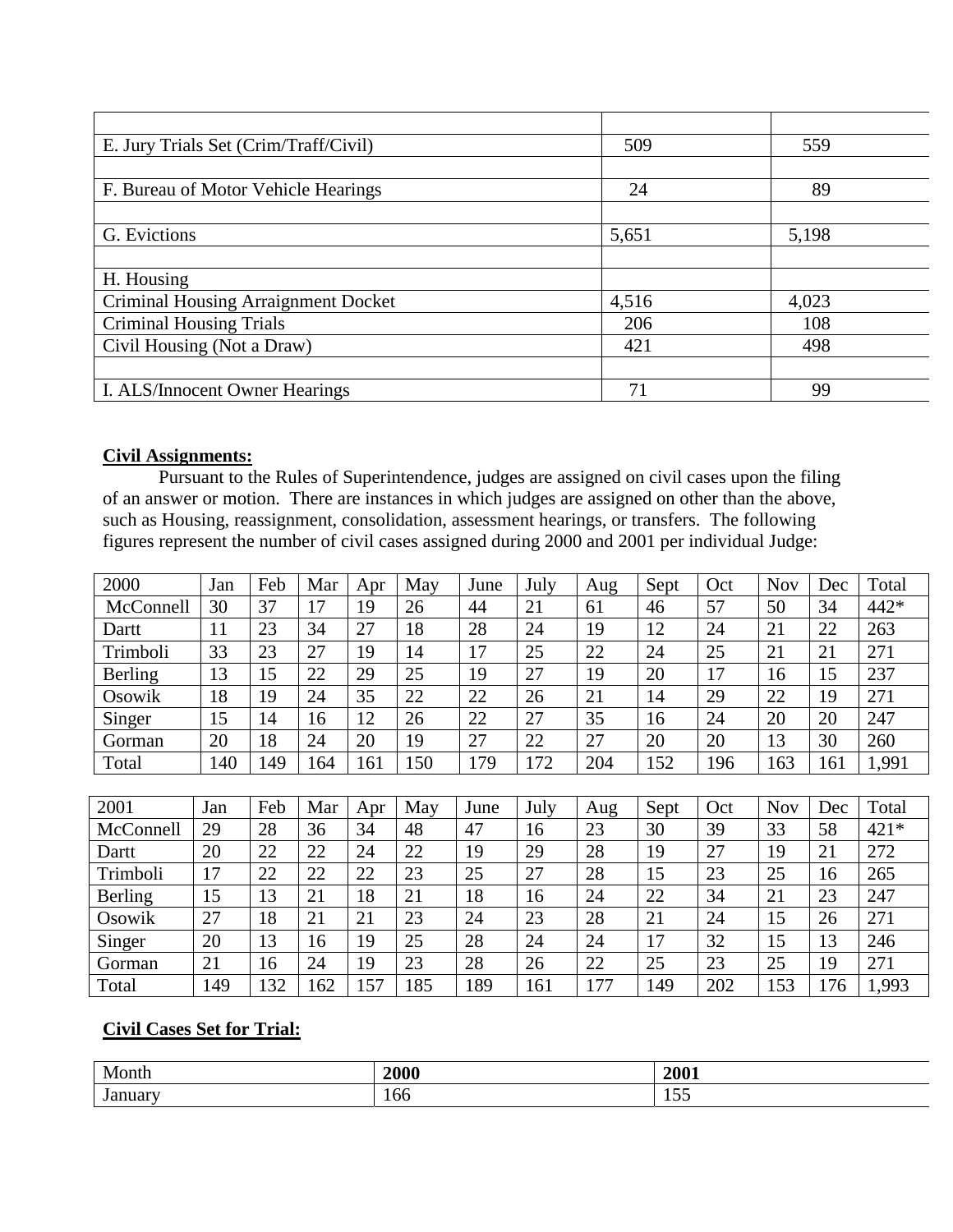| February     | 139   | 107   |
|--------------|-------|-------|
| March        | 142   | 187   |
| April        | 146   | 179   |
| May          | 153   | 179   |
| June         | 166   | 150   |
| July         | 106   | 118   |
| August       | 152   | 165   |
| September    | 140   | 111   |
| October      | 173   | 140   |
| November     | 119   | 136   |
| December     | 168   | 138   |
| <b>TOTAL</b> | 1,770 | 1,765 |

#### **Civil Motions:**

 A civil Motion is a preliminary pleading related to procedure and point of law. In 2000, **1,871** civil motions were processed and **140** were set for Oral Motion Hearing. In 2001**, 2,064** civil motions were processed and **133** were set for Oral Motion Hearing.

 Civil cases in which a jury demand is filed may be set for a Pretrial Conference. In addition, at the Court's discretion, civil cases may be set for a court pretrial without a motion on a request of a party.

| <b>Civil Pretrials</b> |          | <b>Civil Juries Set</b> |     | <b>Mandatory Jury Pretrials</b> |
|------------------------|----------|-------------------------|-----|---------------------------------|
| 2000 481               | 2000 182 |                         |     | 2000 Not Tracked                |
| 2001 847               | 2001 170 |                         | 201 | 44                              |

#### **Evictions:**

| 2000 Evictions | Set/Reset | Judgments | Dismissals | On                |
|----------------|-----------|-----------|------------|-------------------|
|                |           |           |            | Desk/Continuances |
| January        | 290       | 145       | 118        | 27                |
| February       | 343       | 167       | 137        | 39                |
| March          | 428       | 179       | 189        | 60                |
| April          | 268       | 149       | 89         | 30                |
| May            | 473       | 236       | 169        | 68                |
| June           | 466       | 238       | 161        | 67                |
| July           | 531       | 271       | 165        | 95                |
| August         | 607       | 301       | 208        | 98                |
| September      | 429       | 223       | 154        | 52                |
| October        | 519       | 255       | 186        | 78                |
| November       | 429       | 208       | 149        | 72                |
| December       | 415       | 181       | 164        | 72                |
| Totals:        | 5,198     | 2,553     | 1,889      | 756               |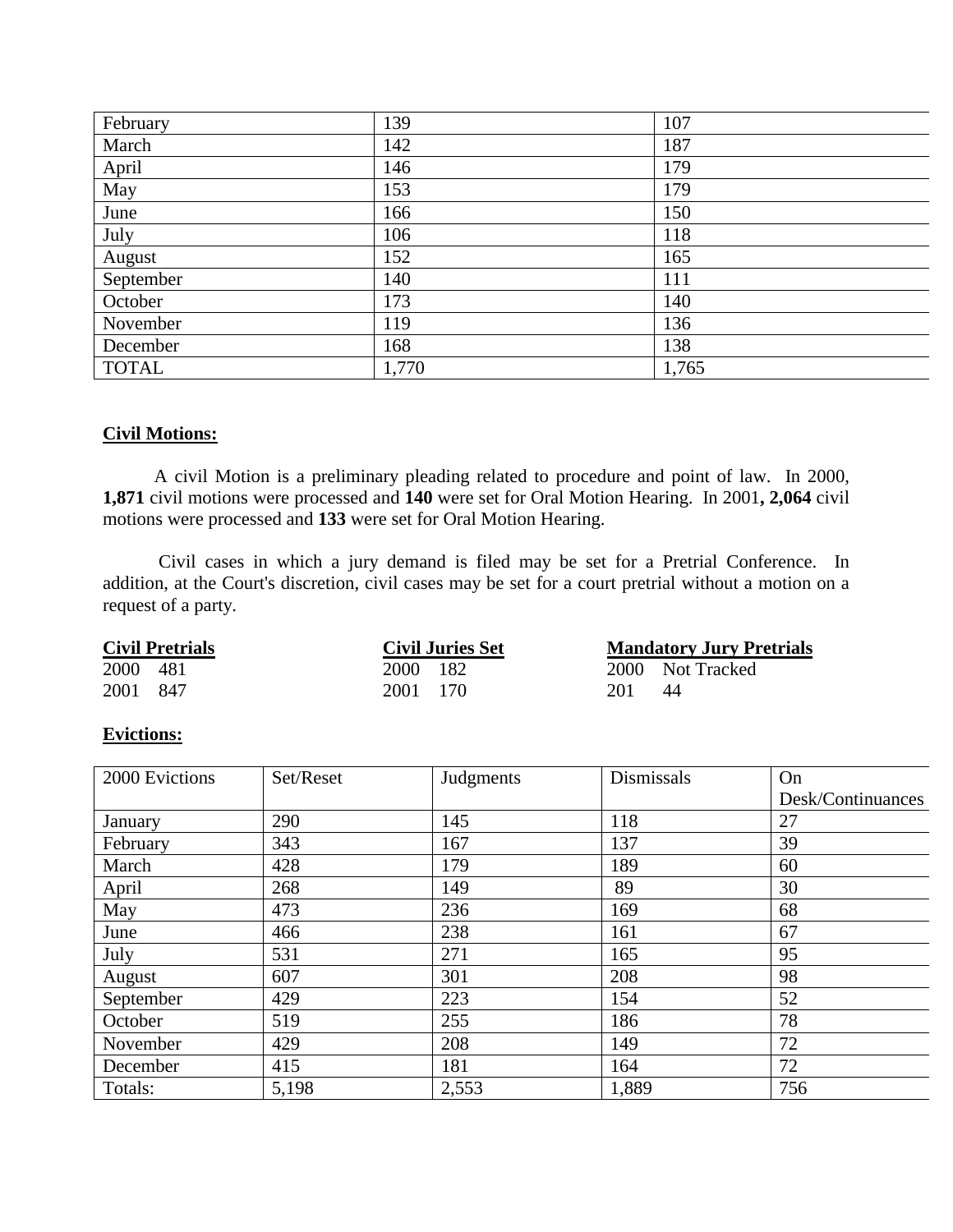| 2001 Evictions | Set/Reset | Judgments | Dismissals | On               |
|----------------|-----------|-----------|------------|------------------|
|                |           |           |            | Desk/Cont./Other |
| January        | 380       | 206       | 119        | 55               |
| February       | 470       | 198       | 219        | 53               |
| March          | 497       | 242       | 189        | 66               |
| April          | 393       | 211       | 122        | 60               |
| May            | 427       | 261       | 108        | 58               |
| June           | 480       | 262       | 160        | 58               |
| July           | 475       | 249       | 159        | 67               |
| August         | 592       | 310       | 205        | 77               |
| September      | 450       | 235       | 146        | 69               |
| October        | 487       | 266       | 166        | 55               |
| November       | 463       | 241       | 153        | 69               |
| December       | 537       | 320       | 150        | 67               |
| Total:         | 5,651     | 3,001     | 1,896      | 754              |

 A tenant may deposit with the Clerk of Court all money due to a landlord (if there is a defect with the property) by filing an application in accordance with Section 5321.07 of the Ohio Revised Code.

#### **Rent Escrow:**

|      | Jan                  | Feb | Mar | $\cdot$ .<br>April | May | June | July                 | Aug<br>c | Sept | Oct      | <b>Nov</b>           | Dec            | Total     |
|------|----------------------|-----|-----|--------------------|-----|------|----------------------|----------|------|----------|----------------------|----------------|-----------|
| 2000 | 8                    |     |     | ັ                  |     | . .  | 1 <sub>0</sub><br>., | .,       | ΙU   | $\sim$ 1 | 1 <sub>c</sub><br>⊥J | $\overline{1}$ | 148       |
| 2001 | 1 <sub>2</sub><br>∸∸ | 10  |     | 10                 |     |      | . .                  |          |      | 14       | -                    |                | <b>QQ</b> |

#### **Bureau of Motor Vehicle Hearings (Civil):**

A Magistrate schedules BMV cases for Hearing.

2000 – 89 cases were set for Hearing.

2001 – 24 cases were set for Hearing.

#### **Criminal and Traffic Assignments:**

 Upon entering a plea of "not guilty" before a judge, or in the Assignment Office, the Assignment Commissioner's computer randomly assigns the case to a judge. After a judge is assigned, the Assignment Commissioner's Office is responsible for setting all pretrials and trials within time limits set forth in § 2945.71 R.C. As of 2000, all cases are set for a pretrial when statutory time permits.

#### **Criminal/Traffic Assignments:**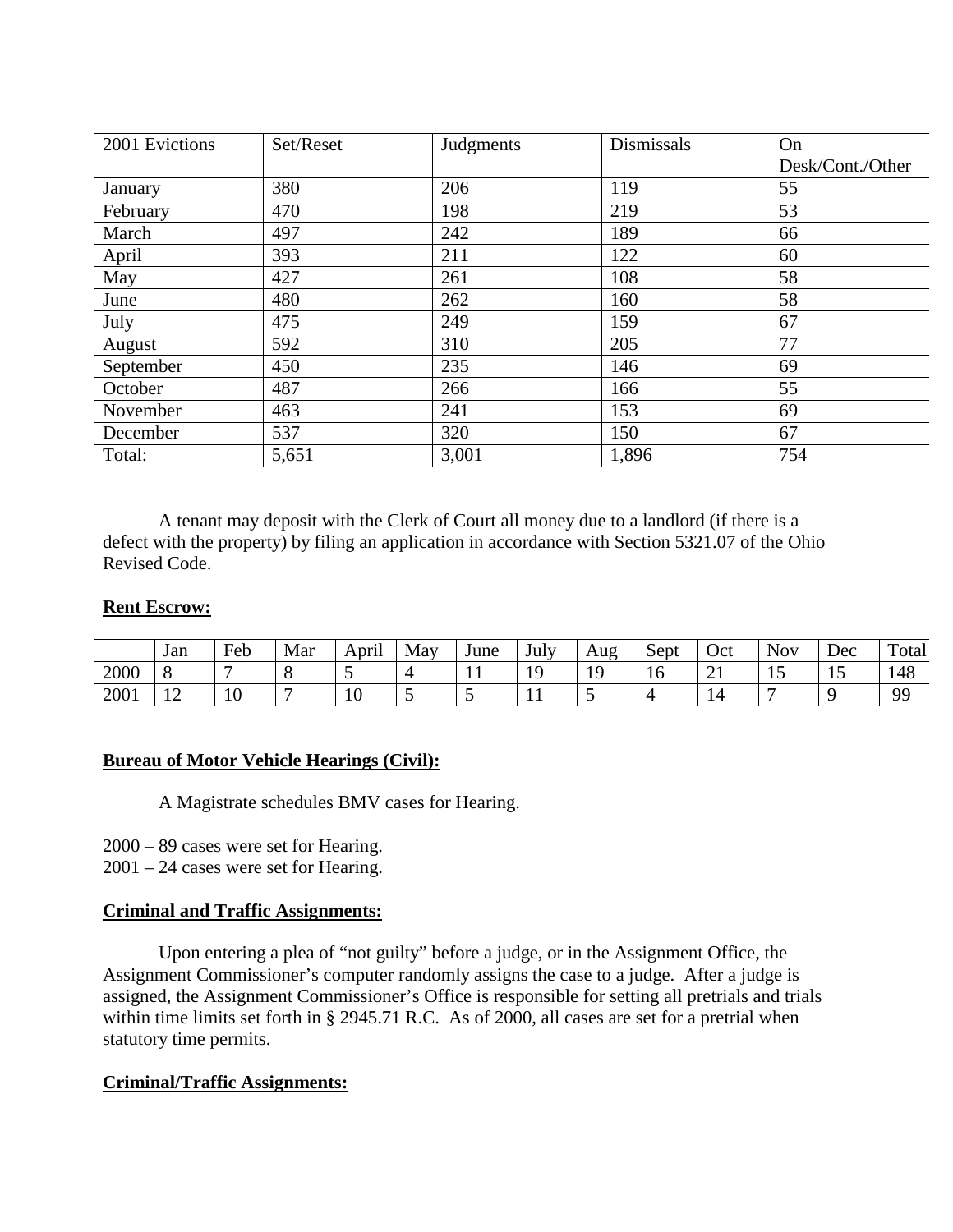| Judge     | 2000                  | 2001                |
|-----------|-----------------------|---------------------|
| McConnell | $2,335 + 108$ Housing | $2,295+206$ Housing |
| Dartt     | 3,247                 | 2,946               |
| Trimboli  | 3,222                 | 3,017               |
| Berling   | 3,239                 | 2,953               |
| Osowik    | 3,241                 | 2,992               |
| Singer    | 3,243                 | 3,006               |
| Gorman    | 3,244                 | 2,943               |
|           | 21,879                | 20,358              |

# **Reactivated Cases (Sealing of Record:**

| 2000 | 2001 |
|------|------|
| 22   | 28   |

## Criminal/Traffic Reset Cases

| 2000      | Jan | Feb | Mar | Apr. | May | June | July | Aug | Sept | Oct | <b>Nov</b> | Dec | Total |
|-----------|-----|-----|-----|------|-----|------|------|-----|------|-----|------------|-----|-------|
| McConnell | 85  | 101 | 103 | 109  | 117 | 124  | 89   | 107 | 102  | 93  | 61         | 71  | 1,162 |
| Dartt     | 98  | 83  | 94  | 105  | 94  | 72   | 102  | 105 | 81   | 97  | 95         | 67  | 1,093 |
| Trimboli  | 125 | 108 | 136 | 114  | 142 | 147  | 114  | 122 | 123  | 153 | 88         | 88  | 1,460 |
| Berling   | 184 | 120 | 154 | 126  | 153 | 149  | 113  | 154 | 145  | 169 | 66         | 81  | 1,614 |
| Osowik    | 119 | 113 | 114 | 94   | 95  | 145  | 113  | 93  | 106  | 102 | 98         | 78  | 1,270 |
| Singer    | 90  | 109 | 144 | 84   | 144 | 118  | 124  | 136 | 83   | 107 | 102        | 67  | 1,308 |
| Gorman    | 133 | 93  | 129 | 134  | 121 | 138  | 142  | 124 | 97   | 88  | 80         | 91  | 1,370 |
| Total:    |     |     |     |      |     |      |      |     |      |     |            |     | 9,277 |
|           |     |     |     |      |     |      |      |     |      |     |            |     |       |
| 2001      | Jan | Feb | Mar | Apr  | May | June | July | Aug | Sept | Oct | <b>Nov</b> | Dec | Total |
| McConnell | 97  | 62  | 109 | 72   | 98  | 63   | 101  | 107 | 108  | 100 | 75         | 56  | 1,048 |
| Dartt     | 78  | 45  | 67  | 52   | 79  | 82   | 71   | 108 | 88   | 63  | 109        | 83  | 925   |
| Trimboli  | 112 | 84  | 95  | 85   | 109 | 66   | 82   | 102 | 96   | 127 | 98         | 81  | 1,137 |
| Gorman    | 150 | 107 | 111 | 66   | 59  | 66   | 95   | 110 | 154  | 133 | 133        | 73  | 1,257 |

Berling | 124 | 93 | 90 | 119 | 115 | 135 | 117 | 123 | 102 | 83 | 82 | 70 | 1,253 Osowik 102 92 74 78 67 57 92 110 152 117 90 57 1,088 Singer | 72 | 63 | 72 | 52 | 55 | 52 | 85 | 68 | 48 | 160 | 86 | 97 | 910 Gorman | 150 | 107 | 111 | 66 | 59 | 66 | 95 | 110 | 154 | 133 | 133 | 73 | 1,257 Total: 8,875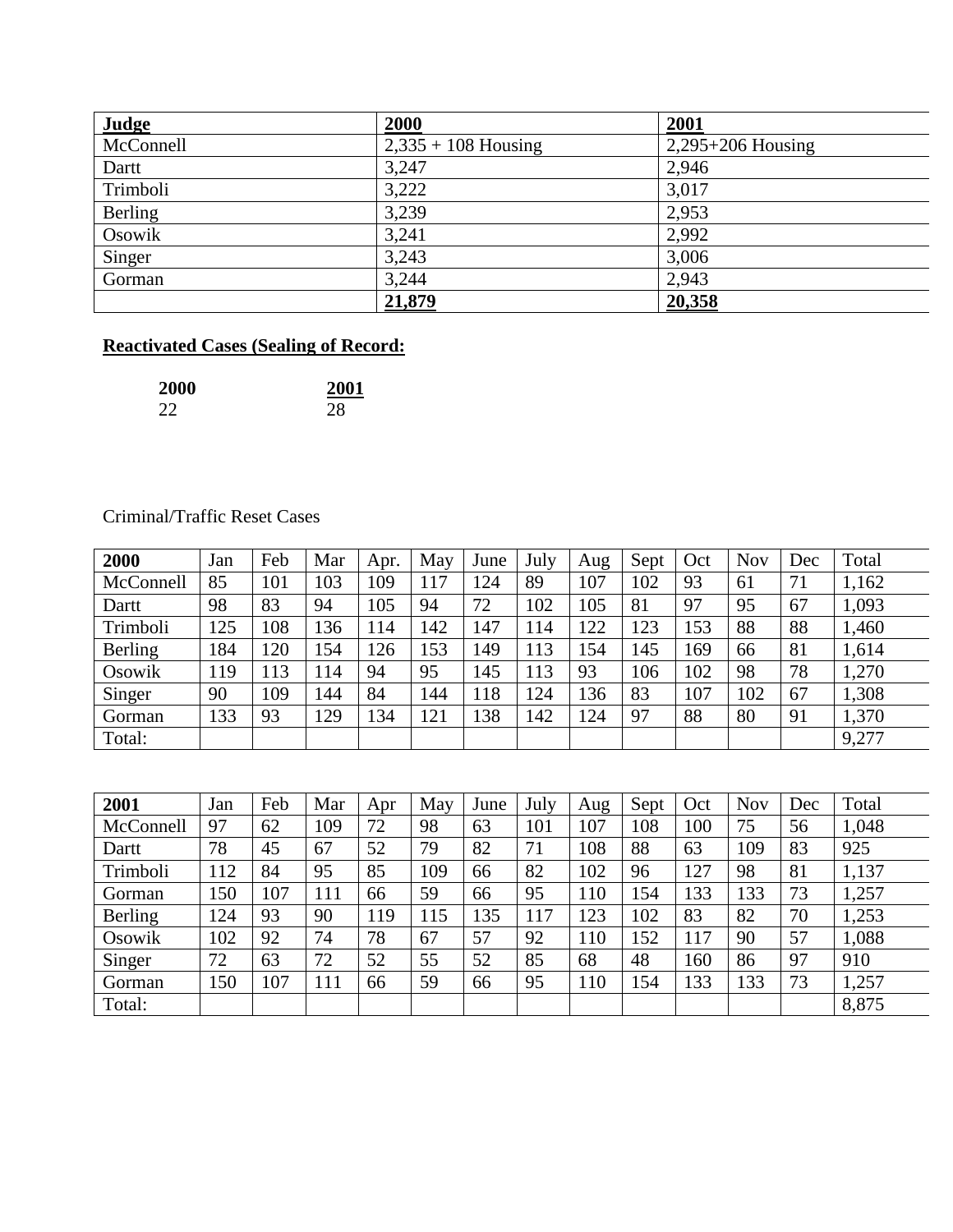## **2000 Jury Trials (Criminal/Traffic/Civil):**

| Month  | Crim/Traff | Civil | Ordered        | Used             | No Jurors      |
|--------|------------|-------|----------------|------------------|----------------|
| Jan.   | 42         | 15    |                | $\boldsymbol{0}$ | $\theta$       |
| Feb.   | 37         | 13    | 0              | $\overline{2}$   | $\mathbf{0}$   |
| March  | 32         | 9     | $\theta$       | $\overline{0}$   | $\overline{0}$ |
| April  | 21         | 10    | $\theta$       | $\theta$         | $\overline{0}$ |
| May    | 31         | 13    |                | 2                | $\overline{0}$ |
| June   | 29         | 15    | $\overline{0}$ |                  | $\mathbf{0}$   |
| July   | 23         | 22    |                | $\theta$         | $\mathbf{0}$   |
| Aug.   | 34         | 15    | $\Omega$       |                  | $\overline{0}$ |
| Sept.  | 43         | 22    |                | $\overline{2}$   |                |
| Oct.   | 27         | 19    |                |                  |                |
| Nov.   | 27         | 13    | റ              | $\overline{2}$   | $\mathbf{0}$   |
| Dec.   | 31         | 16    | $\theta$       | $\overline{0}$   | $\overline{0}$ |
| Total: | 377        | 182   | 7              | 11               | 2              |

# **2001 Jury Trials (Criminal/Traffic/Civil):**

| Month     | Crim/Traff | Civil          | Ordered        | Used           | No Jurors        |
|-----------|------------|----------------|----------------|----------------|------------------|
| January   | 46         | 22             | 6              | $\overline{4}$ | $\overline{0}$   |
| February  | 29         | 9              | 3              | 3              | $\overline{0}$   |
| March     | 28         | 17             |                | $\theta$       | $\boldsymbol{0}$ |
| April     | 20         | 13             | 3              | 3              | $\overline{0}$   |
| May       | 27         | 15             | $\overline{2}$ | $\overline{2}$ | $\overline{0}$   |
| June      | 30         | 17             | $\overline{2}$ | $\overline{2}$ | $\overline{0}$   |
| July      | 21         | 20             | $\overline{0}$ | $\overline{0}$ | $\overline{0}$   |
| August    | 31         | 20             | 5              | $\overline{4}$ | $\overline{0}$   |
| September | 24         | 11             | $\overline{2}$ |                | $\overline{0}$   |
| October   | 38         | 10             | 5              | $\overline{2}$ | $\overline{0}$   |
| November  | 24         | 12             | 5              | $\overline{4}$ | $\overline{0}$   |
| December  | 21         | $\overline{4}$ | 2              |                | $\overline{0}$   |
| Total:    | 339        | 170            | 36             | 26             | $\overline{0}$   |

| 2000 Criminal /Traffic Trials: | 13,741 |
|--------------------------------|--------|
| 2001 Criminal/Traffic Trials:  | 9,487  |

# **2000 Criminal/Traffic Pretrials:**

| Connell<br>McCo | Jan | Feb | Mar | Apr           | May | June | July | Aug | <b>Sept</b>                        | Oct | <b>Nov</b> | <b>Dec</b> | Total        |
|-----------------|-----|-----|-----|---------------|-----|------|------|-----|------------------------------------|-----|------------|------------|--------------|
| Set             | 07  | 110 | 10  | $\Omega$<br>╯ | 82  | 101  | 70   | ാ   | O <sub>7</sub><br>$\mathbf{\circ}$ | 103 | 84         |            | トくく<br>1,199 |
| Reset           | ΙU  |     |     | ັ             | ~   |      |      |     |                                    |     |            |            | ხხ           |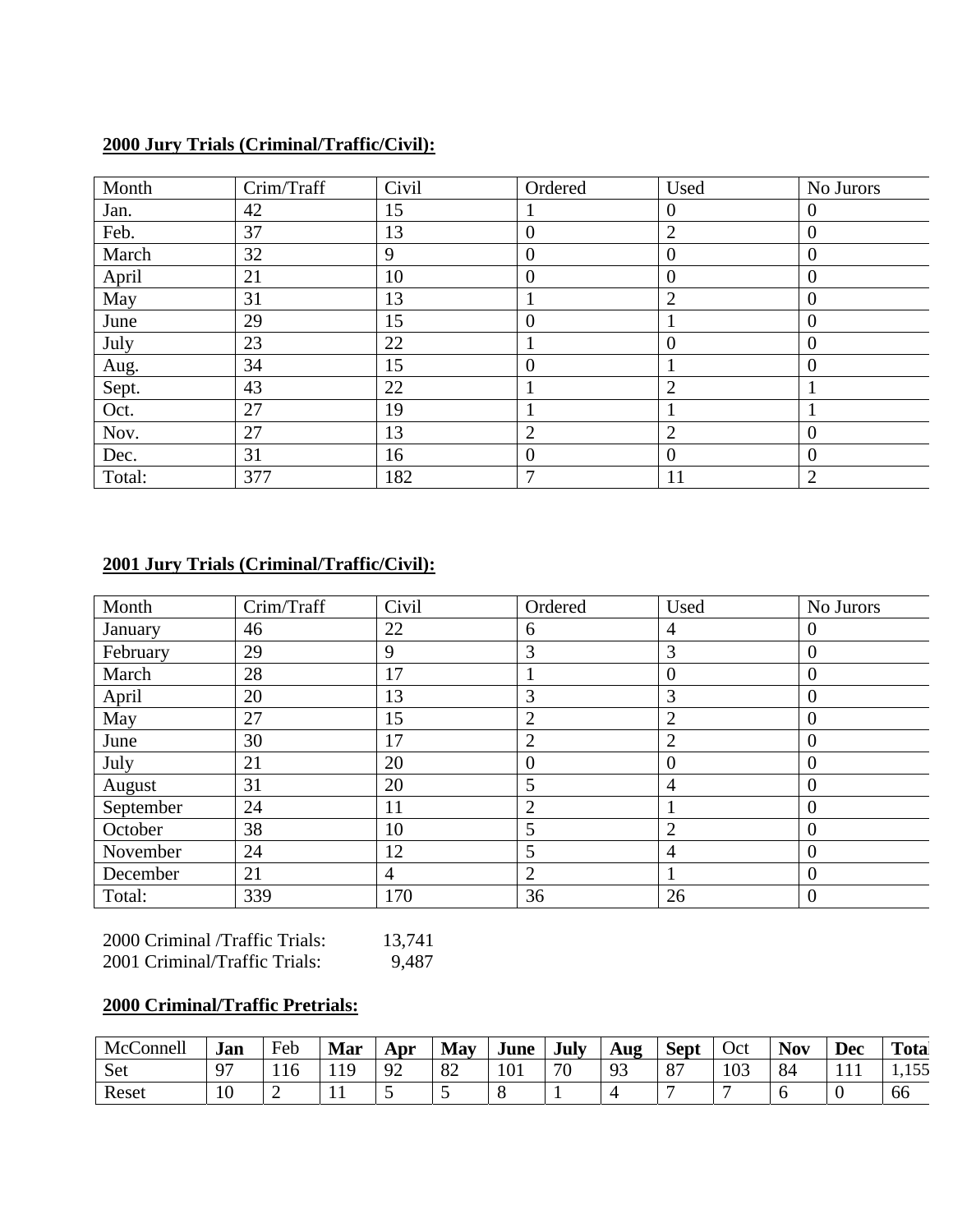| Dartt             |                |                |                |                |                |                |                |                |                |                |                |                |       |
|-------------------|----------------|----------------|----------------|----------------|----------------|----------------|----------------|----------------|----------------|----------------|----------------|----------------|-------|
| Set               | 134            | 129            | 150            | 157            | 128            | 154            | 109            | 138            | 132            | 112            | 118            | 120            | 1,581 |
| Reset             | $\overline{2}$ | 4              | 6              | 9              | 6              | 5              | 9              | 3              |                | 9              | 9              | 3              | 66    |
| MJPT <sup>*</sup> | 3              | 7              | $\overline{2}$ | $\overline{2}$ | 9              | 3              | $\overline{2}$ | 8              | 5              | 9              | 5              | $\overline{2}$ | 57    |
| Trimboli          |                |                |                |                |                |                |                |                |                |                |                |                |       |
| Set               | 128            | 143            | 166            | 112            | 124            | 134            | 108            | 121            | 109            | 103            | 115            | 125            | 1,488 |
| Reset             | $\overline{2}$ | 14             | 5              | $\overline{2}$ | 13             | 3              | 6              | 3              | $\overline{2}$ | 11             | 6              | $\overline{4}$ | 71    |
| <b>MJPT</b>       | 5              | 3              | $\overline{7}$ | $\overline{4}$ | 10             | 17             | 14             | $\overline{4}$ | 8              | 8              | $\mathbf{1}$   | $\overline{4}$ | 85    |
| <b>Berling</b>    |                |                |                |                |                |                |                |                |                |                |                |                |       |
| Set               | 143            | 128            | 162            | 122            | 141            | 140            | 165            | 124            | 116            | 109            | 111            | 105            | 1,566 |
| Reset             | 14             | 11             | 8              | 10             | 17             | 10             | 28             | 7              | $\overline{4}$ | 13             | 3              | 9              | 134   |
| <b>MJPT</b>       | 10             | 5              |                | 7              | $\mathbf{1}$   | $\overline{2}$ | 3              | $\overline{0}$ | 3              | $\overline{2}$ | $\mathbf{1}$   | $\theta$       | 35    |
| Osowik            |                |                |                |                |                |                |                |                |                |                |                |                |       |
| Set               | 136            | 128            | 134            | 148            | 109            | 237            | 148            | 123            | 134            | 109            | 103            | 111            | 1,620 |
| Reset             | 3              | 8              | 5              | $\overline{2}$ | 6              | 3              | 5              | 11             | 3              | 5              | $\overline{0}$ | $\overline{2}$ | 53    |
| <b>MJPT</b>       | $\mathbf{1}$   | 8              | 3              | $\mathbf{1}$   | 5              | 9              | 9              | $\overline{2}$ | 6              | $\overline{2}$ | $\overline{2}$ | $\overline{0}$ | 48    |
| Singer            |                |                |                |                |                |                |                |                |                |                |                |                |       |
| Set               | 139            | 133            | 134            | 135            | 106            | 239            | 135            | 137            | 137            | 129            | 92             | 124            | 1,640 |
| Reset             | 29             | 12             | 10             | 9              | 8              | 3              | 3              | 7              | 10             | 3              | 9              | 6              | 109   |
| <b>MJPT</b>       | 7              | 6              | 7              | $\overline{4}$ | $\overline{7}$ | 9              | 9              | 5              | $\overline{4}$ | 5              | 6              | 5              | 74    |
| Gorman            |                |                |                |                |                |                |                |                |                |                |                |                |       |
| Set               | 130            | 136            | 146            | 118            | 143            | 123            | 249            | 120            | 110            | 137            | 129            | 144            | 1,685 |
| Reset             | 7              | $\overline{2}$ | 12             | 6              | 6              | $\overline{7}$ | 5              | 10             | 8              | 5              | 5              | 3              | 76    |

# **2001 Criminal/Traffic Pretrials**:

| McConnell      | Jan            | Feb            | Mar            | Apr            | May            | June           | July           | Aug            | Sept           | Oct            | <b>Nov</b>     | Dec            | Tota  |
|----------------|----------------|----------------|----------------|----------------|----------------|----------------|----------------|----------------|----------------|----------------|----------------|----------------|-------|
|                |                |                |                |                |                |                |                |                |                |                |                |                |       |
| Set            | 57             | 58             | 79             | 50             | 85             | 69             | 80             | 71             | 77             | 63             | 56             | 64             | 809   |
| Reset          | 6              | 3              | 5              | 4              | 6              | 6              | 14             | $\overline{2}$ | 11             | 12             | 3              | 10             | 82    |
| Dartt          |                |                |                |                |                |                |                |                |                |                |                |                |       |
| Set            | 65             | 65             | 96             | 81             | 102            | 100            | 86             | 75             | 71             | 101            | 70             | 64             | 976   |
| Reset          | 9              | $\Omega$       | 3              | 12             | 3              | 14             | 12             | $\overline{4}$ | 5              | $\overline{2}$ | 13             | 8              | 85    |
| <b>MJPT</b>    | 5              | $\overline{2}$ | 3              | 7              | $\overline{2}$ | $\overline{2}$ | 3              | 3              | $\overline{2}$ | 5              | $\overline{4}$ | 6              | 44    |
| Trimboli       |                |                |                |                |                |                |                |                |                |                |                |                |       |
| Set            | 123            | 104            | 119            | 126            | 143            | 125            | 137            | 140            | 121            | 132            | 115            | 111            | 1,496 |
| Reset          | 8              | 3              | 3              | 6              | 7              | 3              | 3              | 8              | 8              | 6              | 5              | 4              | 64    |
| <b>MJPT</b>    | 5              | 7              | 5              | 1              | 8              | 8              | 6              | $\overline{2}$ | $\overline{2}$ | 5              | $\overline{0}$ | 7              | 56    |
| <b>Berling</b> |                |                |                |                |                |                |                |                |                |                |                |                |       |
| Set            | 87             | 129            | 149            | 146            | 182            | 113            | 113            | 108            | 94             | 115            | 86             | 80             | 1,402 |
| Reset          | $\overline{4}$ | 8              | $\overline{7}$ | 13             | 12             | 8              | $\overline{4}$ | 10             | 3              | $\overline{4}$ | 5              | 3              | 81    |
| <b>MJPT</b>    | -1             | 1              | 6              | $\overline{4}$ | 3              | 5              | 12             | 3              |                | 6              | $\overline{0}$ | $\overline{0}$ | 42    |

• MJPT-Mandatory Jury Pretrials

 $\overline{a}$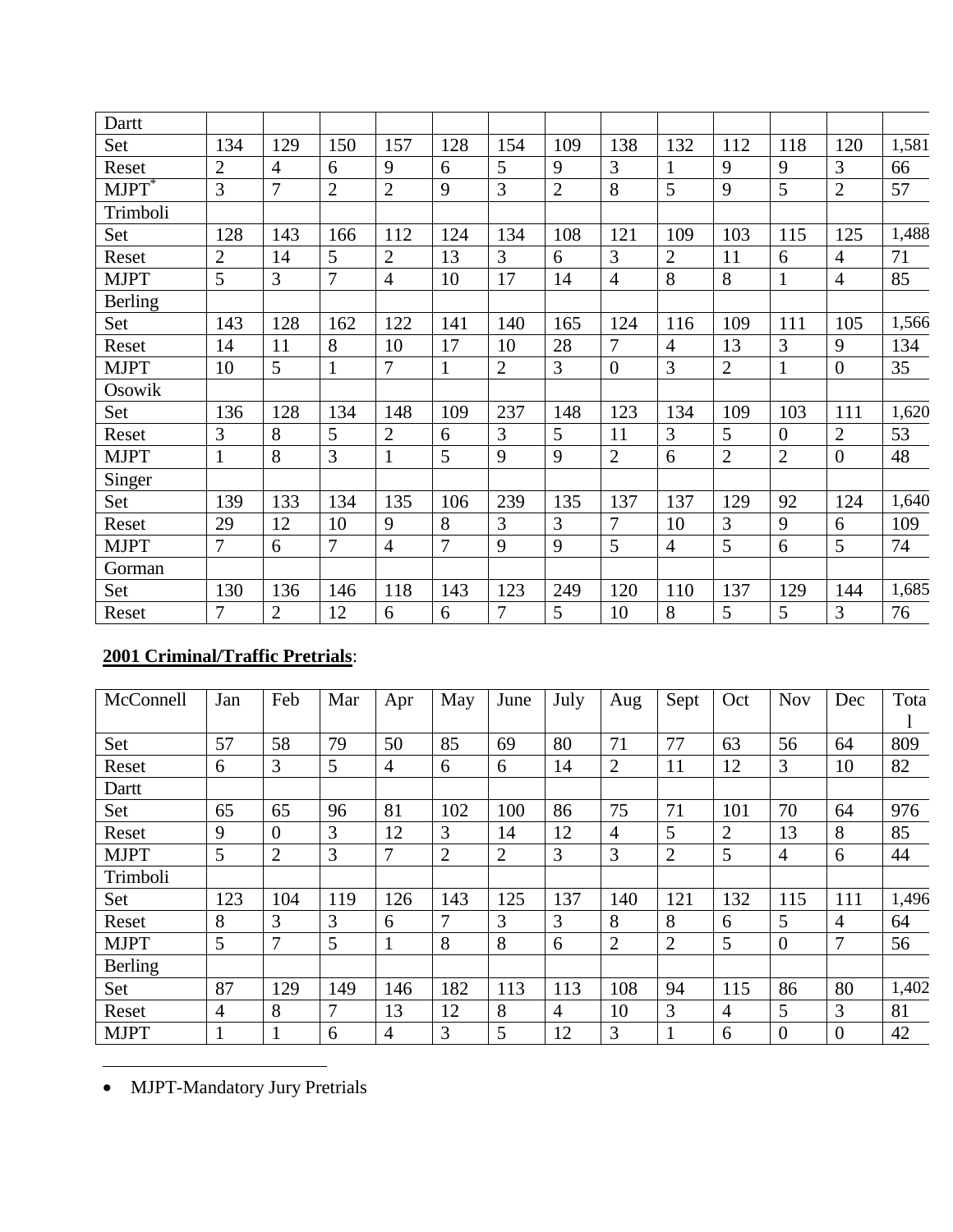| Osowik              |              |                |              |                  |     |     |                |     |                |     |                |                |       |
|---------------------|--------------|----------------|--------------|------------------|-----|-----|----------------|-----|----------------|-----|----------------|----------------|-------|
| Set                 | 93           | 88             | 82           | 96               | 87  | 82  | 79             | 73  | 78             | 85  | 77             | 74             | 994   |
| Reset               |              |                | 2            | $\boldsymbol{0}$ | 5   | 2   | $\overline{2}$ |     | 6              |     | 8              | 5              | 34    |
| <b>MJPT</b>         |              | 5              | 3            | 3                | 2   | 2   |                | 6   | 3              |     | $\overline{4}$ | $\overline{2}$ | 33    |
| Singer              |              |                |              |                  |     |     |                |     |                |     |                |                |       |
| Set                 | 125          | 113            | 164          | 144              | 153 | 132 | 121            | 120 | 117            | 137 | 120            | 112            | 1,558 |
| Reset               | $\mathbf{r}$ | $\overline{2}$ | $\mathbf{7}$ | 6                | 10  | 20  | 5              | 11  | $\overline{4}$ | 14  | 7              | 12             | 105   |
| <b>MJPT</b>         | 6            |                | 3            | 6                | 2   | 10  | $\overline{0}$ | 5   | 2              |     |                | $\overline{0}$ | 37    |
| Gorman              |              |                |              |                  |     |     |                |     |                |     |                |                |       |
| Set                 | 67           | 77             | 95           | 74               | 85  | 81  | 92             | 83  | 76             | 86  | 72             | 61             | 949   |
| Reset               | 10           | 5              | 12           | 6                | 5   | 6   | 15             | 6   | 24             | 10  | 7              | 9              | 115   |
| Total Set:          |              |                |              |                  |     |     |                |     |                |     |                |                | 8,184 |
| <b>Total Reset:</b> |              |                |              |                  |     |     |                |     |                |     |                |                | 566   |

| <b>2001</b> Total Pretrials Set: | 8.184 | <b>2000</b> Total Pretrials Set: 10,735 |     |
|----------------------------------|-------|-----------------------------------------|-----|
| <b>Total Pretrials Reset:</b>    | 566   | <b>Total Pretrials Reset:</b>           | 575 |
| <b>Total Jury Pretrials:</b>     | 212   | <b>Total Jury Pretrials:</b>            | 299 |

#### **2000**

Totals of Traffic/Criminal sets, resets, pretrials, Pretrial resets and jury pretrials: 34,627 Cases

#### **2001**

Totals of Traffic/Criminal sets, resets, pretrials, Pretrial resets and jury pretrials: 26,758 Cases

#### **Goals and Objectives**:

 In 2002, the Assignment Office plans to implement Local Rule 9, which calls for all assigned cases to be physically held in the Office. Plans are also underway to provide additional case event notification to victims of domestic violence. This notification, which is not required under the law, would be in addition to domestic violence victim notification statutorily required by the Prosecutor's office and the Clerk's office. We also plan to continue to streamline the Case Assignment and Tracking System and the Assigned Clerk system. The current staff consists of:

Karen E. Wood, Assignment Commissioner Kathy Large, Assistant Assignment Commissioner Terri Burke, Assignment Clerk Joyce Straka, Assignment Clerk Valerie Hobbs, Assignment Clerk Wanda Butts, Assignment Clerk Laura Burnham, Assignment Clerk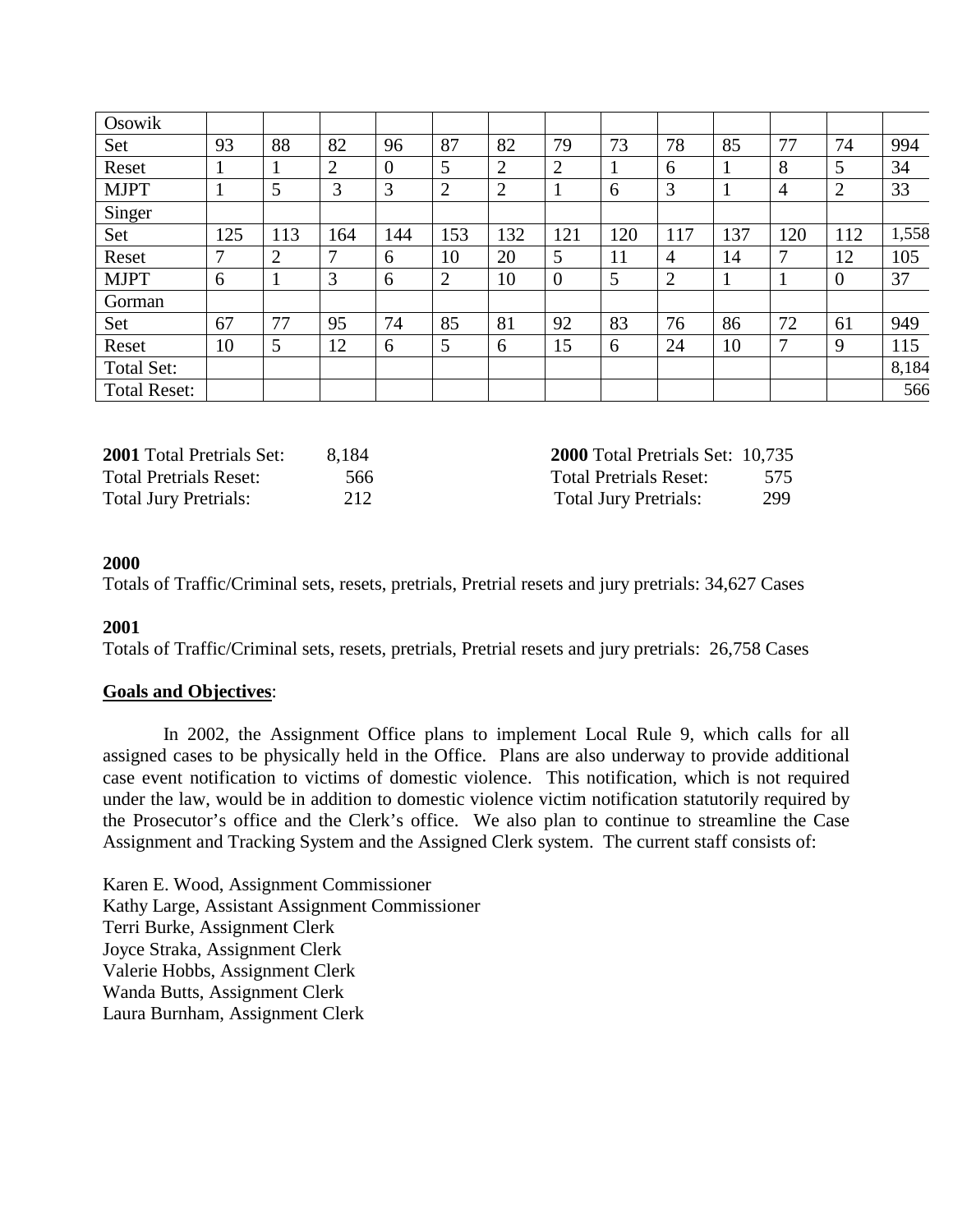# **ANNUAL REPORT – Chapter IV**

# CIVIL BAILIFF

 Jerry Gray Chief Bailiff

 The Civil Bailiff Department serves all legal documents associated with Toledo Municipal Court cases as required by law. The Ohio Revised Code and local Court rules requires a party to be served personally. The Civil Bailiff Department also files a return or disposition with the Civil Branch of the Clerk of Court's Office.

 The Civil Bailiff Department provides valuable assistance to those who have obtained judgments by assisting them in enforcing their judgments through such means as wage garnishments or other personal property attachments. Court ordered evictions are personally supervised by the Civil Bailiffs. Civil Bailiffs also recover personal property unlawfully held and conduct sales of judgment debtor's property to provide funds to satisfy awards.

 The Civil Bailiff Department has seen a number of changes during 2001. We have experienced the retirement of two Bailiffs during the first part of the year and the death of another Bailiff towards the end of the year. John Connors and Ken Rejent retired after 31 and 34 years (respectively) of service. Sadly, Ray Denner passed away in late November. This, coupled with an increase of 15.8% requests for our service, challenged our staff as the year closed.

In 2001:

• Over \$337,000 was collected on executions with two (2) Bailiff Sales conducted. This amount represents an approximate 40% increase over the amount collected in 2000.

• The South District continued to handle all Bench Warrants and collected over \$48,000.

• There was an increase in Summons, Proceeding in Aid, Bench Warrants and a substantial increase in actions of Forcible Entry & Detainer (F.E.D.)

 In 2001 the Civil Bailiff Department served 40,555 court orders. A complete breakdown of department statistics is on the following pages.

Our goals for 2002 include:

- Filling the Civil Bailiff Department vacancies.
- Completing training on the new computer system in the Clerk's Office.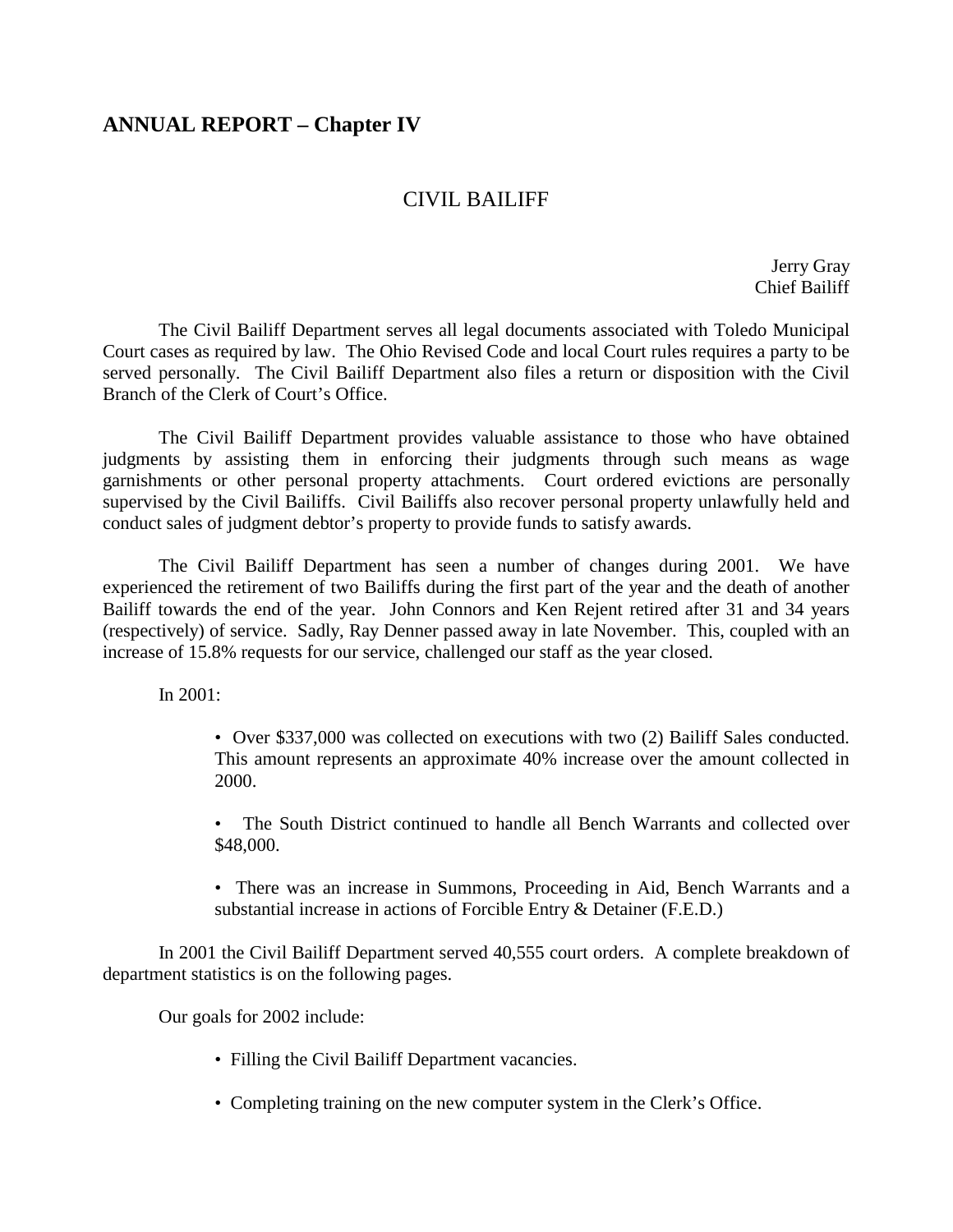• Increasing the efficiency and timeliness of the Civil Bailiff Department's operations.

 The Civil Bailiff Department is looking forward to 2002 during which time we expect an increased demand for our services.

The Civil Bailiff Department consists of:

Chief Bailiff Jerry Gray Assistant Chief Bailiff Michael Kessler Road Supervisor Loretta Fillman Deputy Bailiff John Birmingham Deputy Bailiff Marion Cary Deputy Bailiff Yvonne Harper Deputy Bailiff Diana Irish Deputy Bailiff Richard Leasor Deputy Bailiff Michael Isenberg Deputy Bailiff Charon "Butch" Ritter Deputy Bailiff Ralph Williams

## CIVIL BAILIFF DEPARTMENT STATISTICS

|                                                 | <b>2001</b> | <b>2000</b> |
|-------------------------------------------------|-------------|-------------|
| Summons - Received                              | 3,616       | 3,403       |
| Summons - No Service                            | 132         | 108         |
| Proceeding in Aid – Received                    | 1,938       | 1,704       |
| Proceeding in Aid – No Service                  | 810         | 742         |
| Subpoenas – Received                            | 635         | 729         |
| Subpoenas – No Service                          | 111         | 110         |
| <b>Bench Warrants - Received</b>                | 166         | 116         |
| Bench Warrants -<br>Returned want of assistance | 100         | 50          |
| Bench Warrants – Outstanding                    | 19          | 19          |
| Garnishees – Respondents Served                 | 10,680      | 11,891      |
| Garnishees - Defendants Served                  | 6,990       | 8,714       |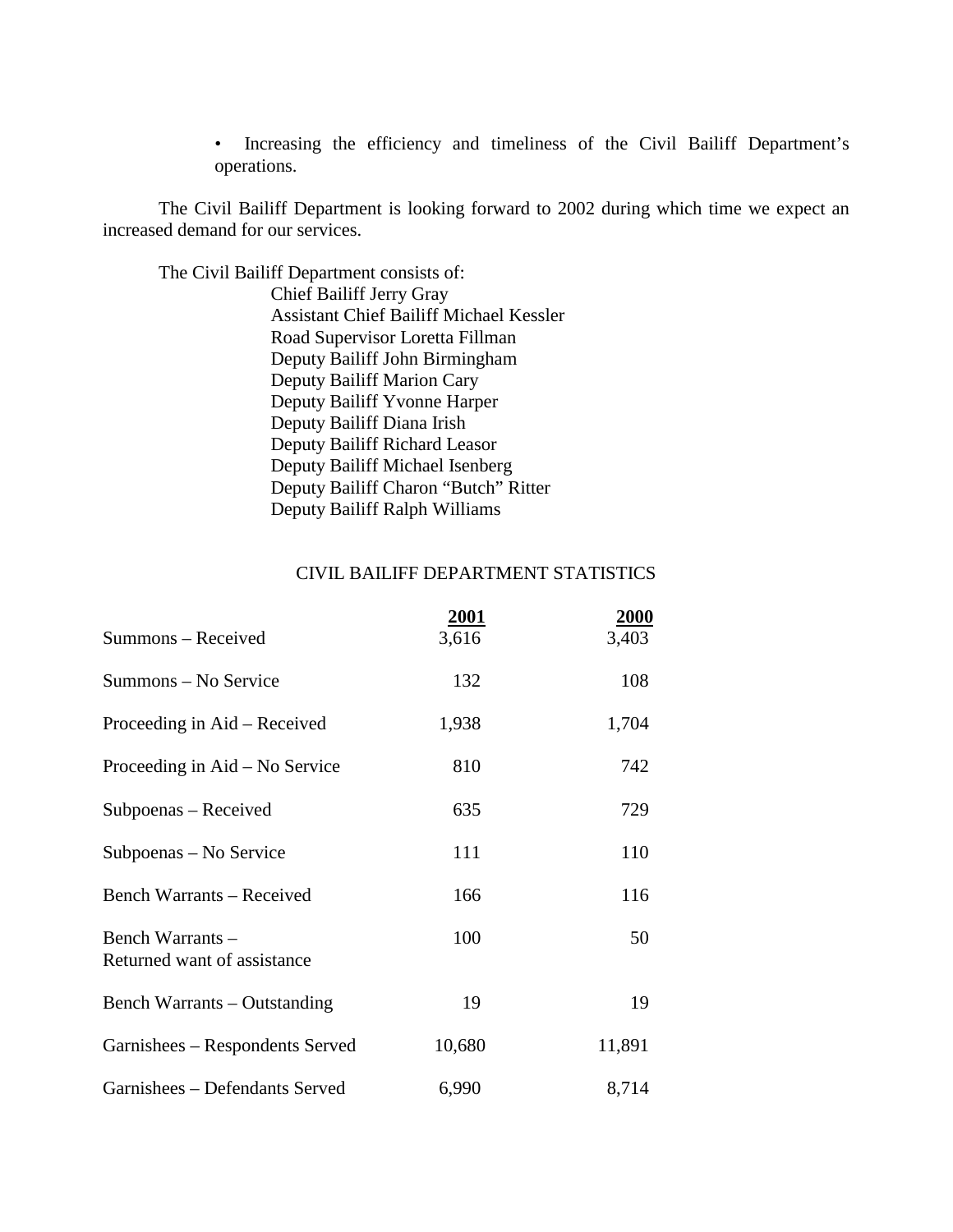| Garnishees – Mail Service<br>(To notify Defendants on bank account<br>attachments in accordance with federal law)               | 2,785                               | 2,838                               |
|---------------------------------------------------------------------------------------------------------------------------------|-------------------------------------|-------------------------------------|
| Garnishees – Foreign Service<br>(Mail to Respondents<br>outside of Lucas County)                                                | 606                                 | 570                                 |
| Garnishees - No Service                                                                                                         | 299                                 | 339                                 |
|                                                                                                                                 | <b>2001</b>                         | <u>2000</u>                         |
| <b>Landlord Complaints</b>                                                                                                      | 7,094                               | 6,476                               |
| Landlord Complaints – No Service                                                                                                | 180                                 | 160                                 |
| Writ of Service<br>Served<br>Returned for want of assistance<br>Returned for request of plaintiff<br>Cause to vacate<br>Evicted | 2,915<br>2,123<br>149<br>280<br>363 | 2,525<br>1,791<br>129<br>234<br>371 |
| Writ of Restitution - Mailed<br>5 Day Notice                                                                                    | 2,915                               | 2,525                               |
| Execution - Worked                                                                                                              | 211                                 | 209                                 |
| Replevin – Worked                                                                                                               | $\overline{2}$                      | 2                                   |
| <b>Bailiff Sales Held</b>                                                                                                       | $\overline{2}$                      | $\overline{0}$                      |
| <b>Total Legal Documents Processed</b>                                                                                          | 40,555                              | 34,223                              |
| Money caused to be collected on<br>Execution<br><b>Bench Warrants</b>                                                           | \$327,532.76<br>\$48,849.46         | \$240,247.74<br>\$99,664.44         |
| \$376,382.22<br>Total                                                                                                           |                                     | \$339,912.23                        |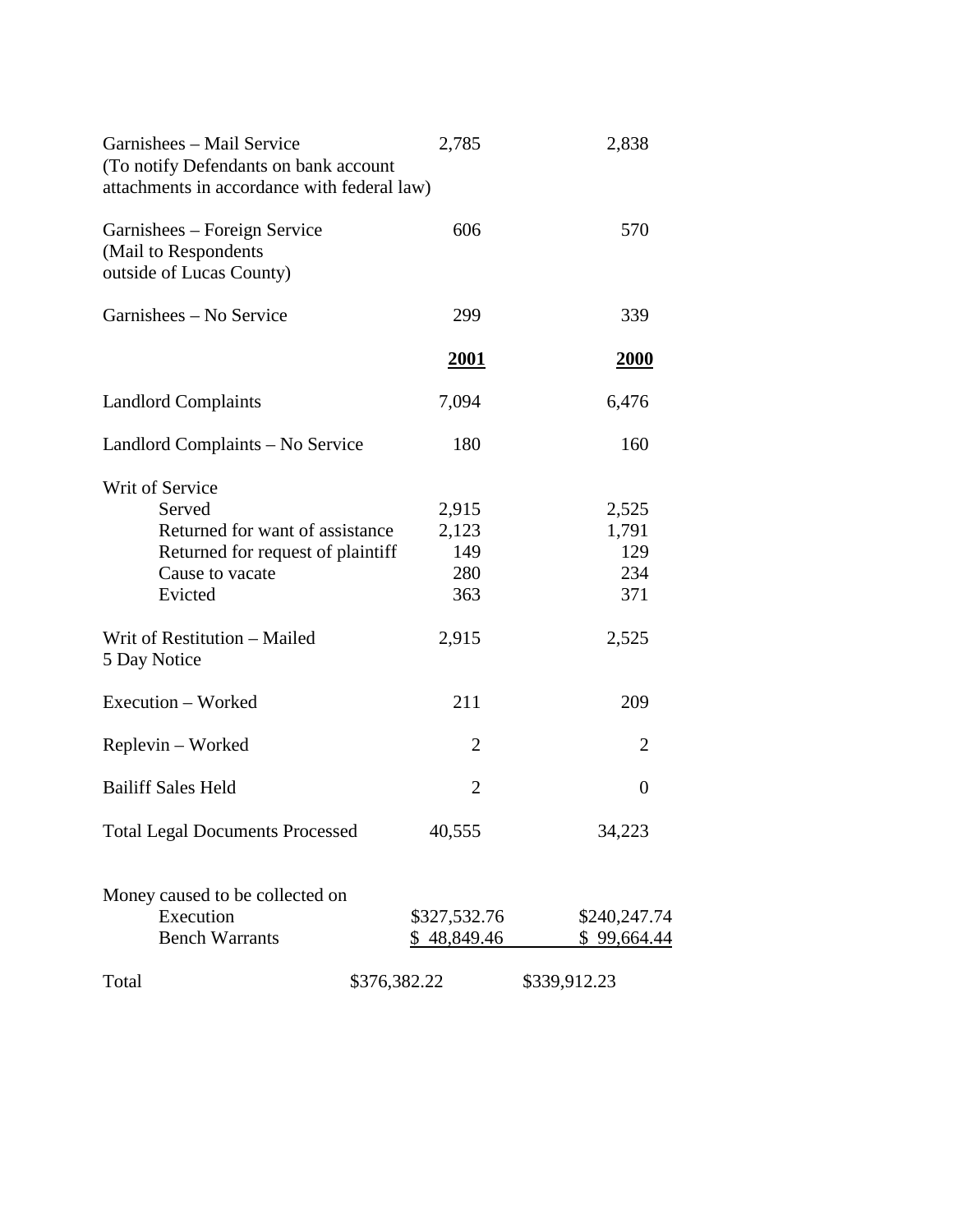## **ANNUAL REPORT – Chapter V**

## COURT REPORTERS

 Sandra J. Ackerman Chief Court Reporter

 The Court Reporters of the Toledo Municipal Court are responsible for the production of verbatim stenographic records of preliminary hearings and of all trials in the traffic, criminal and civil branches of the Court. We also provide records of motions, arraignments, sentencings, pleas and waivers, and cases processed by the Probation Department. It is also often necessary to retain the exhibits that may be introduced and admitted at trial until the appeal time of forty (40) days has expired. All stenographic notes, cassette tapes and exhibits are kept five years and then destroyed.

A Transcript of Proceedings is the finished product of our department. It is used either in further court proceedings, in civil lawsuits or in trials which are appealed. In cases which are appealed, the Court Reporters must follow specific rules as set forth by the Court of Appeals.

 The Court Reporters continue to use tape recorders in Criminal and Traffic Arraignment Court and Duties Court, both non-trial courtrooms. This method of recording is supported by the Judges and provides a substantial savings to the Court. Outside court reporting services are used when conflicts in scheduling occur.

 Each Judge, when in their own courtroom, has one jury day per week and there are generally five or six jury trials scheduled on that day. Should more than one of the cases be ready to proceed to a jury trial, the case with the oldest case number would take precedence and the other case would have to be rescheduled. Jury trials are usually concluded in a day's time. Generally a trial to the Court is requested rather than a jury trial.

 There were twenty-three actual jury trials in 2001 and ten actual jury trials in 2000. The following is a breakdown of the jury trials presided over by each respective Judge.

|           | 2001                                      | 2000                         |
|-----------|-------------------------------------------|------------------------------|
|           | Judge Amy J. Berling – Jan and Dec        | Judge Amy J. Berling – Sept  |
|           | Judge Denise A. Dartt - Jan and Nov       | Judge Denise A. Dartt - None |
|           | Judge Francis X. Gorman - Jan, Feb, April | Judge Francis X. Gorman -    |
| None      |                                           |                              |
|           | June, July and Nov                        |                              |
|           | Judge C. Allen McConnell – Jan, Aug,      | Judge C. Allen McConnell –   |
| May, June |                                           |                              |
|           | October (2) and November                  | and November (2)             |
|           | Judge Thomas Osowik – April, Aug, Sept    | Judge Thomas Osowik – Aug    |
|           |                                           |                              |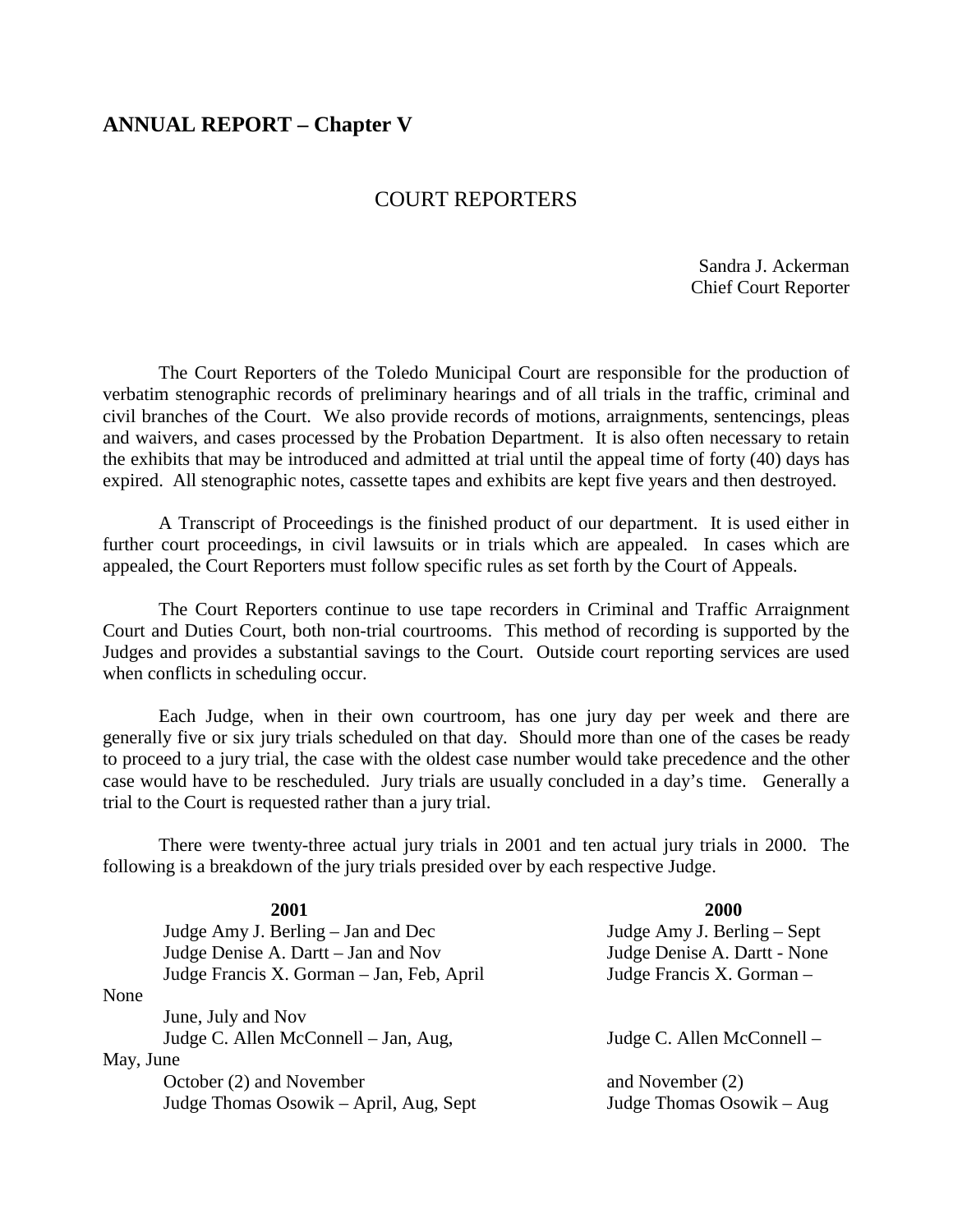| May      | Judge Arlene Singer – April, May, June | Judge Arlene Singer – Feb and |
|----------|----------------------------------------|-------------------------------|
|          | Judge Mary G. Trimboli – Feb and Aug   | Judge Mary G. Trimboli – Feb  |
| and Sept |                                        |                               |

 In the year 2002, the goal for Court Reporters is to produce transcripts quicker by increasing our proficiency in using our computer-aided transcription software.

 There are seven Court Reporters at Toledo Municipal Court, each assigned to a specific Judge. The following is a breakdown of the Court Reporters according to seniority and the Judge to whom they are presently assigned: Sandra J. Ackerman, assigned to Judge Amy J. Berling; Deborah R. Bowen, assigned to Judge C. Allen McConnell; Barbara A. Johnson, assigned to Judge Mary Grace Trimboli; Patricia Lindsey-Schmidlin, assigned to Judge Thomas Osowik; Kenneth P. Gallaher, assigned to Judge Arlene Singer; Mary Hill, assigned to Judge Francis X. Gorman and Lori DeVaul assigned to Judge Denise A. Dartt.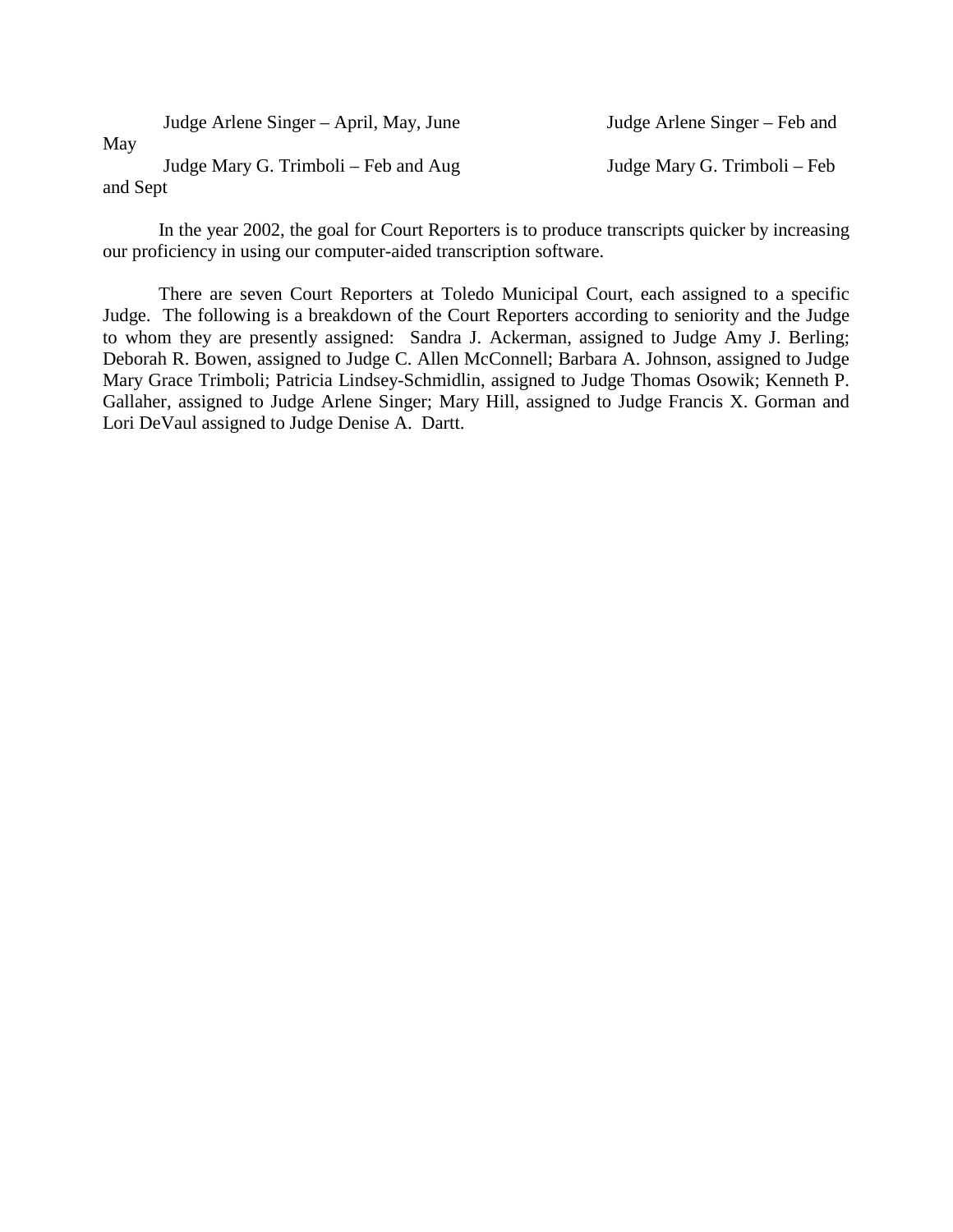## **ANNUAL REPORT – Chapter VI**

## LAW CLERK/BAILIFFS

Tonya Carr Chief Courtroom Bailiff

 The Law Clerk/Bailiff Department is comprised of seven full-time employees, each assigned to an individual Judge of the Toledo Municipal Court. The Law Clerk/Bailiff works closely in and out of the courtroom with their respective Judge, and solely at that Judge's discretion.

 Duties of each Law Clerk/Bailiff vary from Judge to Judge. In the courtroom, each Law Clerk/Bailiff organizes and coordinates the daily docket to ensure efficiency. This might include calling cases, reading affidavits to the Judge or defendant, posting entries, communicating with prosecutors, public defenders, defense attorneys, witnesses, jurors, departments within the Municipal Court, and the general public, and working with deputy sheriffs when defendants are in custody.

 Outside of the courtroom, Law Clerks/Bailiffs may research the law for their Judge, make appointments, and explain or mediate legal or procedural problems to other court personnel. Such close contact with the Judges and various attorneys is an invaluable experience for the Law Clerk/Bailiff.

 Another responsibility includes the keeping of records of assigned cases as required by the Ohio Supreme Court Rules of Superintendence. These records are submitted to the Ohio Supreme Court every month. This report includes statistics of cases that are assigned to each Judge for trial. The monthly report also categorizes cases by case type (e.g., traffic, criminal, contracts, etc.) and how each case is terminated (e.g., no contest plea, dismissal, bench warrant, etc.). The Ohio Supreme Court Individual Judge monthly report does not reflect cases that are terminated prior to the setting for trial. In three weeks of a seven-week rotation, the Judges' dockets are devoted to resolving cases at the arraignment, preliminary hearing or pretrial stages. The other four weeks are used for trials.

 In an average trial week, the Judges may individually resolve 55 to 95 criminal and traffic cases that are set for trial, 10 to 25 criminal and traffic cases that are set for pre-trial and 10 to 25 civil cases set for trial.

 In accordance with the Ohio Supreme Court's directives, the Law Clerks, with the help of other court personnel, assist with a physical inventory of all criminal, traffic, and civil cases that have been assigned to the individual Judges. The Law Clerks then take the records from the physical inventory and compare them to their individual records to establish a baseline and count of assigned cases currently pending for the seven Judges.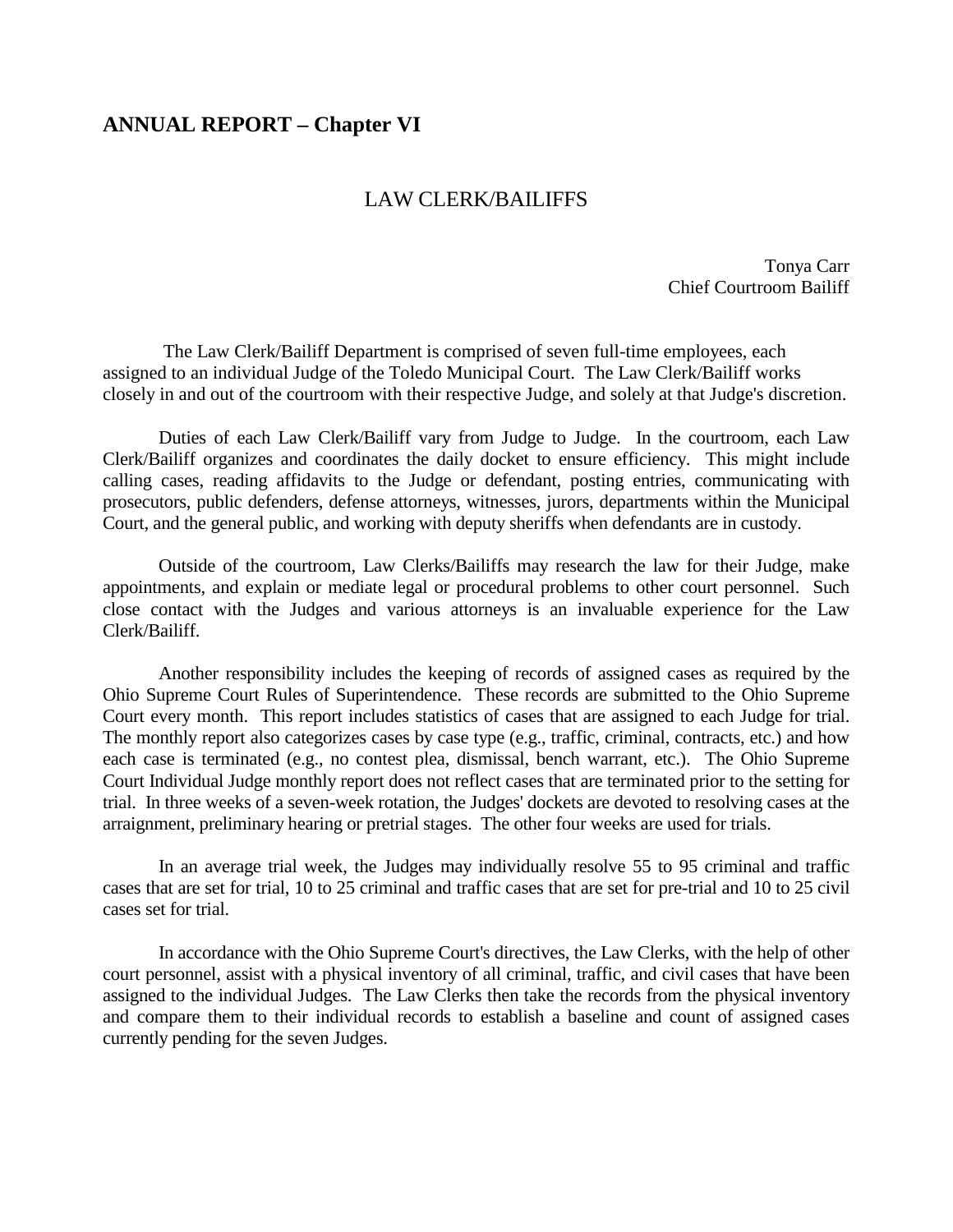# **ANNUAL REPORT – Chapter VII**

# CITIZENS DISPUTE SETTLEMENT PROGRAM

James Petas Acting Senior Counselor

The Citizens Dispute Settlement Program (CDSP) of the Toledo Municipal Court provides the people of Toledo an alternative means of resolving disputes. By using mediation, counseling, and conciliation, citizens are empowered to settle disputes that would otherwise be included in the traditional court system.

 Mediation is an effective means for resolving disputes. With the help of a neutral third party, participants often reach mutually accepted agreements. In mediation, avenues of communication are opened which permit the participants to more clearly understand themselves, each other, and the situation. Since the participants themselves craft these agreements, there is a greater likelihood that the agreement will be successfully implemented. The mediation process is especially helpful when the participants have an ongoing relationship such as family members, friends, neighbors, or business associates.

 The staff members of CDSP conduct mediations. Mediations are also conducted by volunteer attorneys from the Toledo Bar Association who have been trained as mediators. Students from the University of Toledo Law School's Alternative Dispute Resolution class also conduct small claims mediations.

 Cases are referred involving misdemeanor behavior such as menacing, criminal damaging, disturbing the peace and theft. These cases can be referred at any point, including before any charges are filed, at a pre-trial conference or even at trial.

 Civil cases are referred to mediation by the assigned judge or may be requested by the parties themselves or their attorneys.

 Rent Escrow cases are also screened first for mediation. If the dispute is resolved through mediation, the escrowed rent is released. If the case is not resolved or if the mediation agreement is not successfully implemented, the case is continued to the Housing Court Magistrate's docket.

 "Same Day" Mediation for small claims cases was initiated in October 1994. As individuals appear for their scheduled Small Claims hearing, they are presented the option of mediating their dispute that same day. If both parties agree, a "Same Day" mediation is conducted rather than the parties appearing before the magistrate. If a resolution is not reached through mediation, the magistrate hears the case that day as scheduled.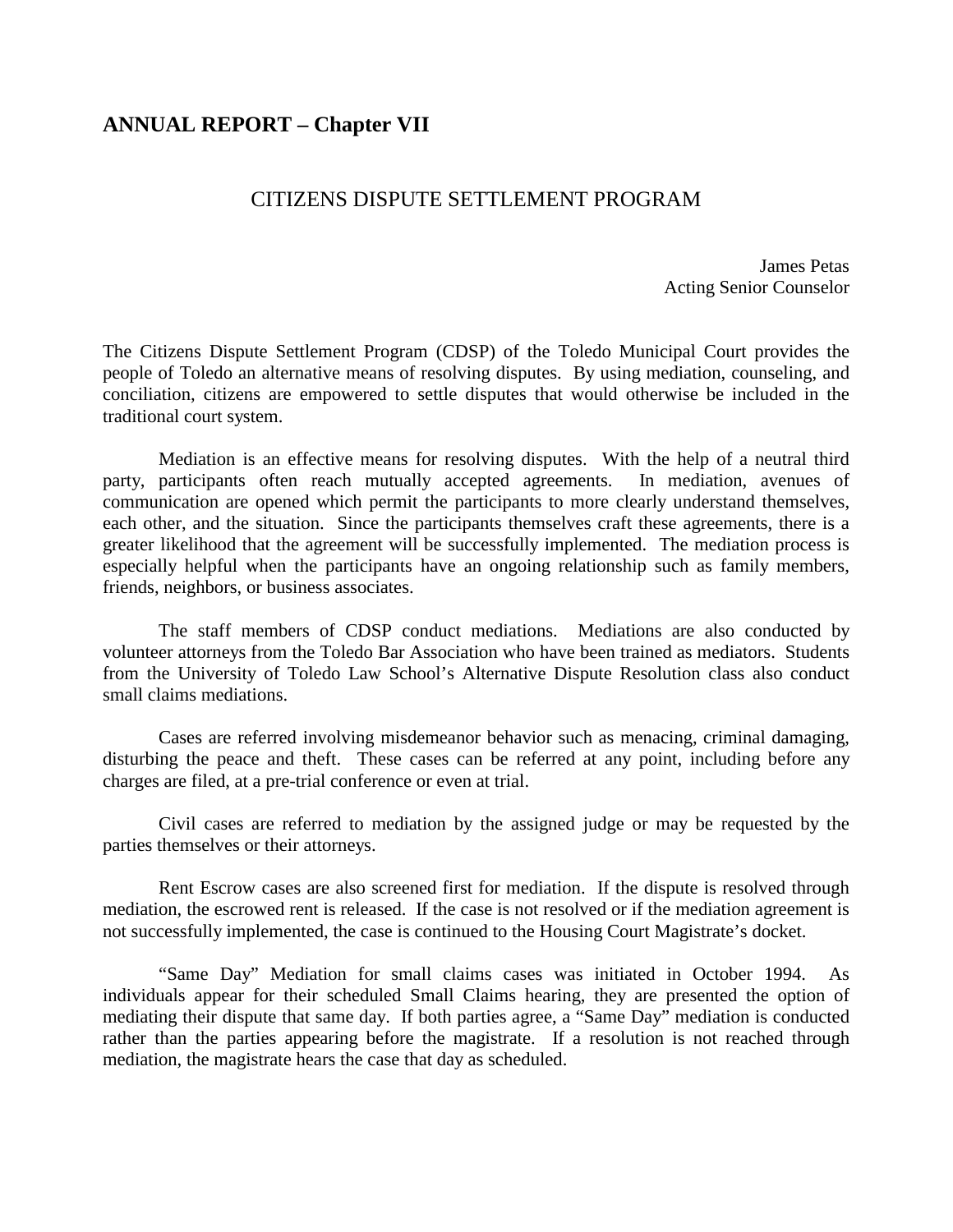The Check Resolution Service was instituted in October 1993. Individuals or businesses wishing to file a criminal charge for bad checks are referred to the Check Resolution Service before charges are filed. A \$12.00 filing fee per each endorser (check-writer) is paid by the complainant. The endorser is notified of the complaint and a mediation date is scheduled between the endorser and complainant. At the mediation the endorser has the opportunity to reimburse the complainant the amount of the check plus the \$12 filing fee. The endorser may also arrange a payment plan through the Check Resolution Service. If the Check Resolution Service is not successful in resolving the matter, the complainant is referred to the bad check squad of the Toledo Police Department.

 In 2001 Citizens Dispute Settlement Program remained committed to providing the Toledo Municipal Court and community with excellence in mediation. This goal is evidenced by the Court's, and CDSP's, commitment to quality training. In 2001, CDSP staff....

- ....participated in continuing education. Nancy Rank attended the National Judicial College "Civil Mediation Seminar" in Reno, Nevada, while Bonnie Schrock is scheduled to attend in June 2002. James Petas completed 24-hours of mediation training with the Supreme Court of Ohio.
- ....provided training to our volunteer attorney mediators through the annual Toledo Bar Association mediation seminar.
- ....collected and reviewed mediation evaluations.

 CDSP and the University of Toledo Law School continue to work together through the civil mediation internship program. Citizens Dispute also conducts training for graduating Toledo Police Officers and county emergency operators to educate on the dynamics of mediation and how to access our service.

 Lastly in 2001, a new system was designed and implemented to increase accuracy of annual reporting. The system tracks agreement percentages reached by our staff and more than 92 volunteer mediators. Listed below are the percentages of cases that reached a successful resolution:

| <b>Type Of Case</b>  | <b>Success Rate</b> |
|----------------------|---------------------|
| Civil cases:         | 70%                 |
| Adjudicated:         | 76%                 |
| Pre-Adjudicated:     | 90%                 |
| Housing:             | 78%                 |
| <b>Small Claims:</b> | 66%                 |

Statistics for 2001, with statistics from 2000 for comparison, are provided below.

| <b>Dispute Resolution- Case Types Referred</b> | 2000 | 2001<br>$\sim$ $\sim$ |
|------------------------------------------------|------|-----------------------|
| Assault                                        | 108  | 103                   |
| Menacing                                       | 143  | 166                   |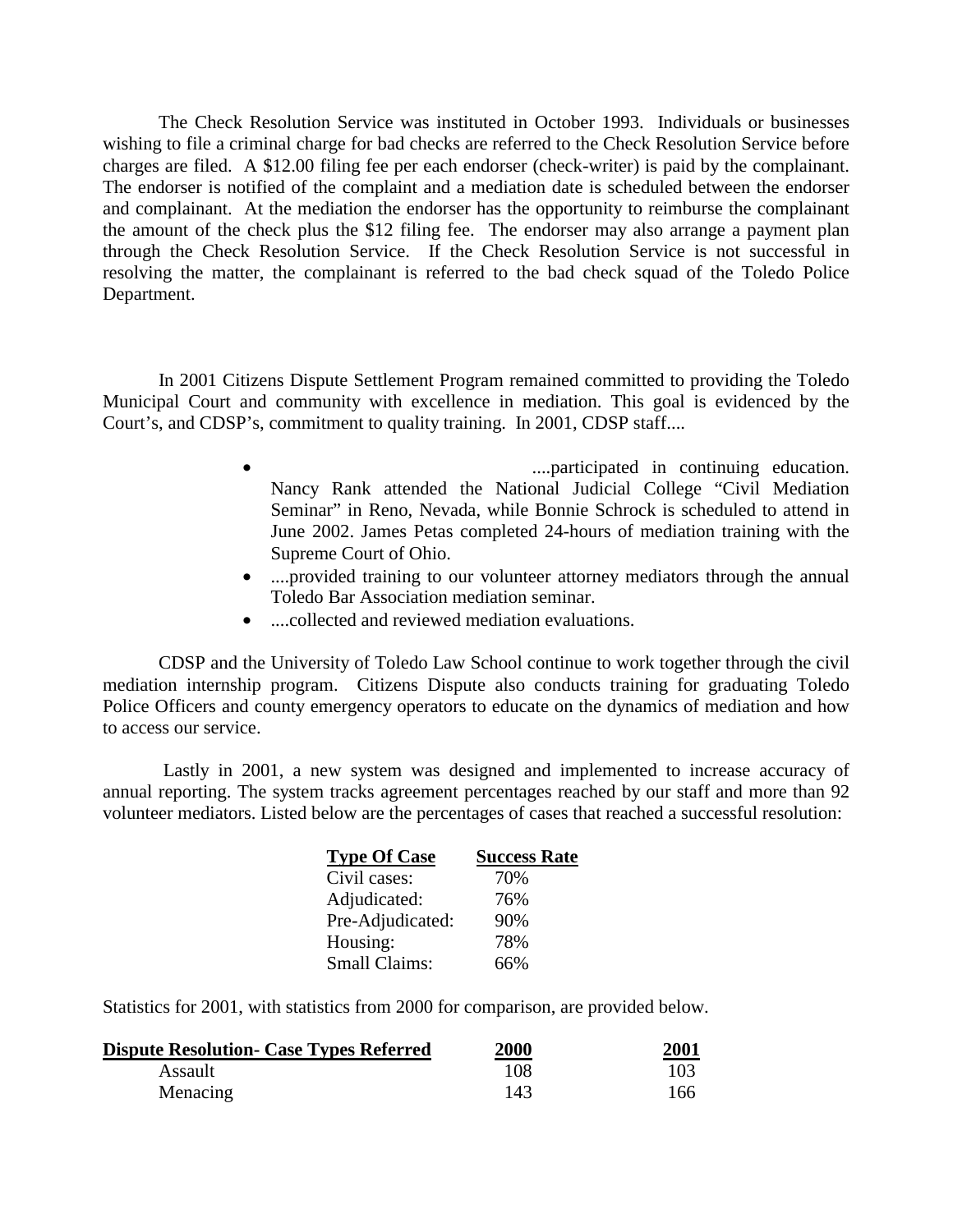| 49 |    |
|----|----|
| 41 | 59 |
| 49 | 30 |
| 42 | 25 |
|    | 27 |
|    |    |
|    |    |
|    |    |
|    | 88 |
|    |    |

<sup>1</sup>Please note that some data for 2001 is included for the first time. Therefore, no comparable data exists for 2000.

| <b>Civil Case Mediation Results</b>       | 2001 |              |
|-------------------------------------------|------|--------------|
| <b>Total Referred</b>                     |      | 111          |
| Mediation: Agreement                      |      | 60           |
| No Agreement                              |      | 26           |
| CDSP involvement/No mediation             |      | 19           |
| Pending                                   |      | 6            |
| Mediation Agreement %                     |      | 70%          |
| <b>Adjudicated Case Mediation Results</b> |      | 2001         |
| <b>Total Referred</b>                     |      | 73           |
| <b>Mediation: Agreement</b>               |      | 42           |
| No agreement                              |      | 13           |
| FTA to Notice                             |      | $\mathbf{1}$ |
| CDSP involvement/No mediation             |      | 12           |
| Pending                                   |      | 5            |
| Mediation Agreement %                     |      | 76%          |
|                                           |      |              |
| Pre-Adjudicated Mediations                | 2001 |              |
| <b>Total referred</b>                     |      | 526          |
| <b>Mediation: Agreement</b>               |      | 228          |
| No agreement                              |      | 24           |
| FTA to notice                             |      | 139          |
| CDSP involvement/No mediation             |      | 98           |
| Make File Only                            |      | 18           |
| Pending                                   |      | 19           |
| Mediation Agreement %                     |      | 90%          |
| <b>Housing Mediations</b>                 |      | <u>2001</u>  |
| Total referred                            |      | 119          |
| <b>Mediation: Agreement</b>               |      | 59           |
| No agreement                              |      | 17           |
| FTA to notice                             |      | 4            |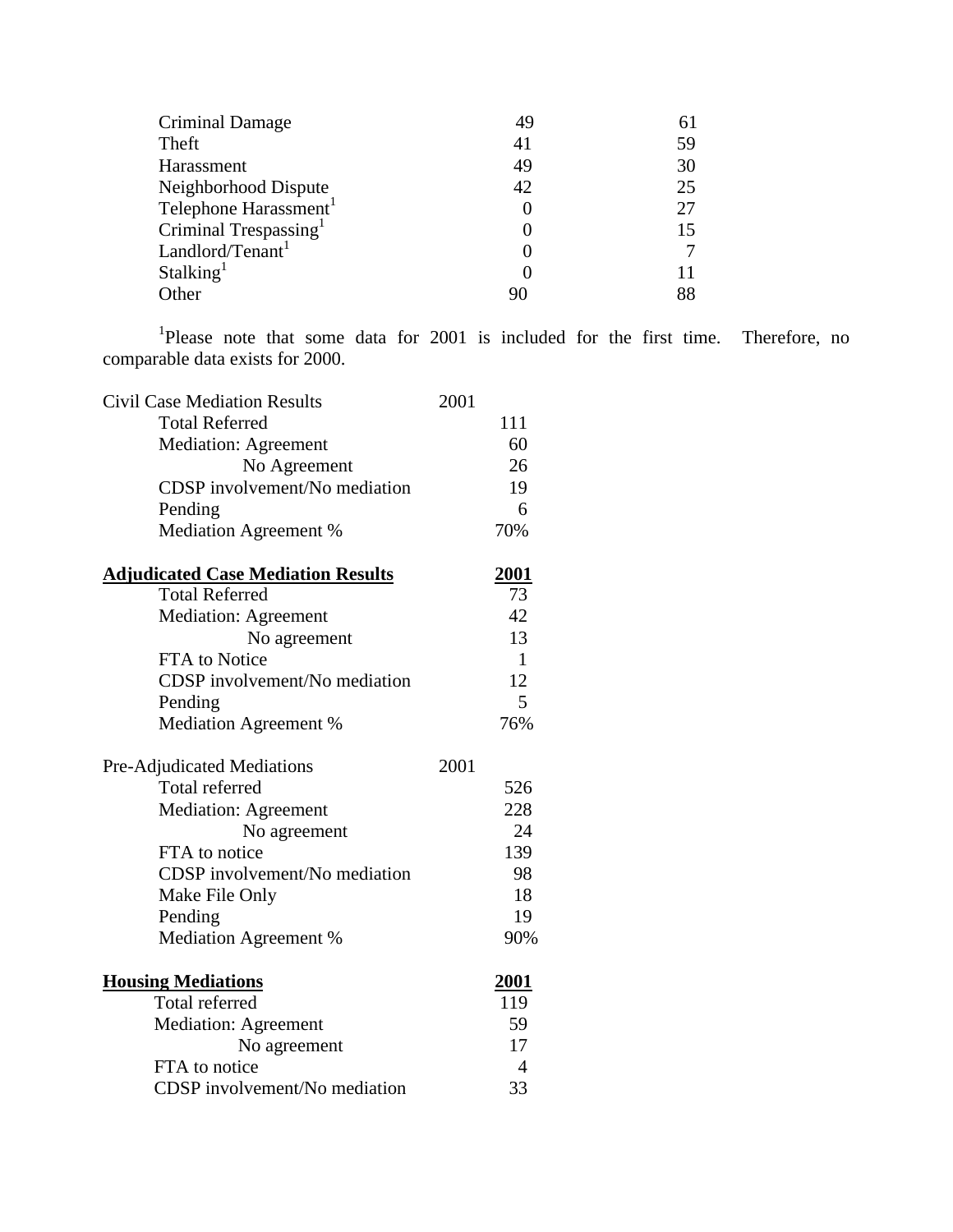| Pending                                       | 6      |       |
|-----------------------------------------------|--------|-------|
| Mediation Agreement %                         | 78%    |       |
| <b>Small Claims/Same Day Mediation</b>        | 2000   | 2001  |
| Total referred                                | 145    | 130   |
| <b>Mediation: Agreement</b>                   | 99     | 87    |
| No agreement                                  | 46     | 43    |
| <b>Mediation Agreement %</b>                  | 68%    | 66%   |
| <b>Check Resolution Mediations (CRS)</b>      | 2000   | 2001  |
| Total referred <sup>1</sup>                   | 919    | 630   |
| Funds generated <sup>1</sup>                  | 11,028 | 7,560 |
| Total number of cases referred<br>(Minus CRS) | 999    | 954   |

 Through additional mediation education, Citizens Dispute will improve and continue to provide professional mediation services. CDSP hopes to educate court users and the public on the positive impact of mediation along with looking for more opportunity in the court process to mediate. Of the hundreds of post mediation evaluations collected, 89% were happy with the mediation process and would recommend it to others. The department remains committed to making mediation more available and user friendly to the court.

 The Citizen Dispute Staff consists of Senior Counselor James Petas, Counselors Bonnie Schrock and Nancy Rank (who job share one position) and Intake Secretary Linda Reese, who joined the staff at the end of the year.

 $\overline{a}$ 

<sup>&</sup>lt;sup>1</sup> CRS figures decreased in 2001 due to Cub Foods and Churchill's Supermarkets closing. Both chains were the top users of the check resolution service. The replacement chains use an alternative method of check recovery.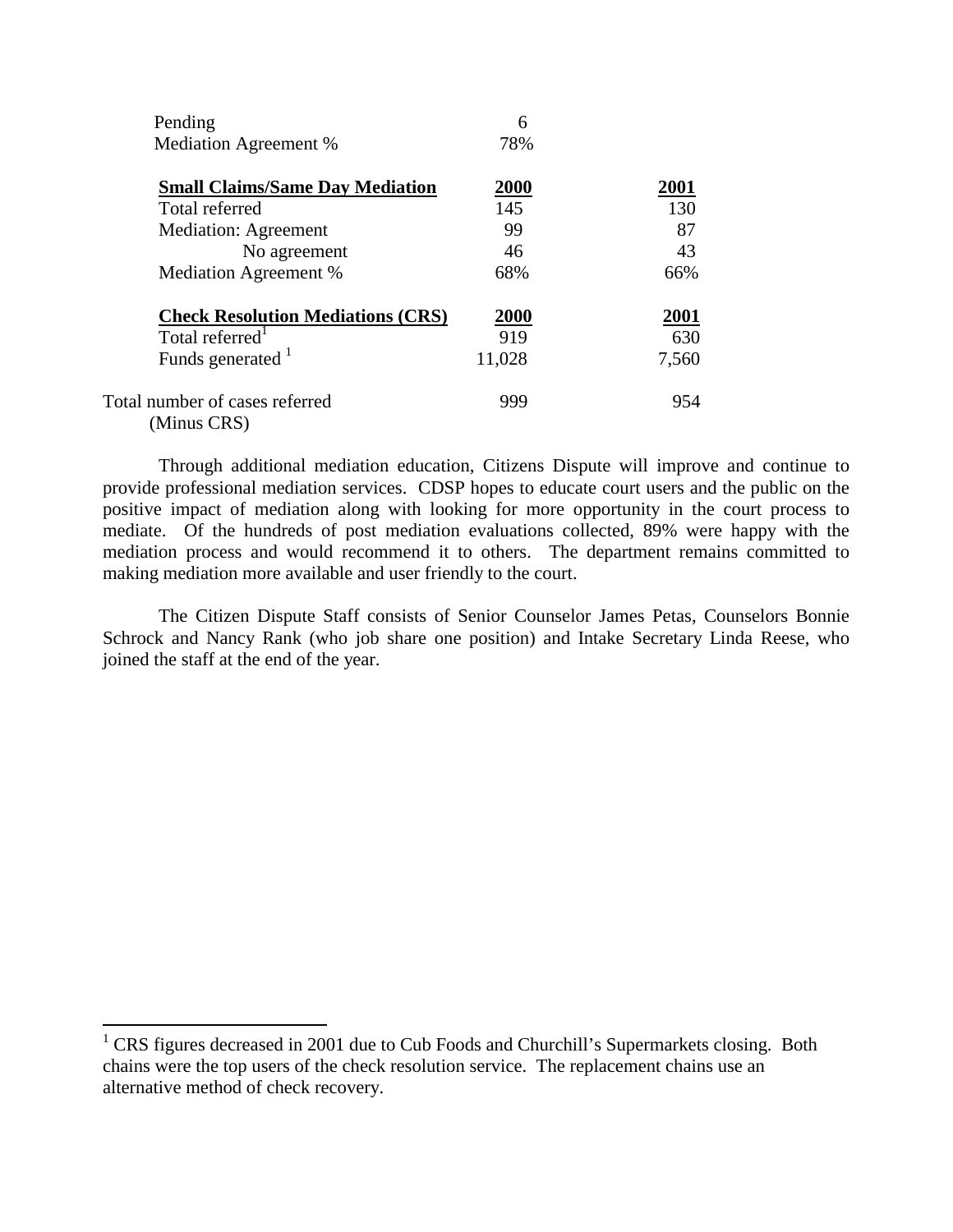## **ANNUAL REPORT – Chapter VIII**

## PROBATION DEPARTMENT

 Floyd V. Simon Chief Probation Officer

#### **DEPARTMENT DESCRIPTION**

 The Probation Department exists under the authority of the Toledo Municipal Court Judges. The mission of the Probation Department is to provide, in a fair and timely manner, services to the Judges, the community, and the defendant in the areas of investigation, rehabilitation, and behavior monitoring. Unlike other divisions of the court, Probation provides services beyond the jurisdiction of the court. The DIP Program is available to any resident of the general area that needs to complete such a program under court order. The Program serves clients from many other courts in Ohio as well as some from other states. In addition, the Probation Department services have been offered to the Municipal Courts of Maumee, Oregon, Perrysburg, and Sylvania; thus, the service area goes beyond the geographic limits of the court.

 The Probation Department is organized into Units with supervisors over each unit. The overall management of the department rests with the Chief Probation Officer, Floyd V. Simon. Daily operation and coordination of the Units falls to the Assistant Chief Probation Officer, Peggy J. Coleman. The Chief is a member of the Ohio Chief Probation Officers Association.

#### **SERVICES PROVIDED**

 The Probation Department provides several services to the court in handling criminal and traffic cases. Probation Officers are responsible for providing a presentence report that includes background information on a defendant and information on his/her offense. This information is used by the court in determining appropriate sentencing. Probation becomes involved in requests for restitution, drug testing, competency evaluations, electronic monitoring, and Work Release referrals.

 The department also serves as a rehabilitative arm of the court. A major effort in this regard is made through the court imposing a term of probation as part of a sentence. When this is done a treatment plan is developed and a probation officer monitors the defendant's behavior for compliance with that plan. Plans may include treatment of alcohol or drug abuse, psychological counseling, restitution, drug testing, obtaining a driver's license, or other conditions.

 The department is organized into three units. Each unit contains a number of Officers and a Unit Supervisor. Dave Krzyminski, Probation Officer, and Ruth Blankerts, Secretary, both retired in January. The Court promoted Robert Waggoner to Unit Supervisor in February and hired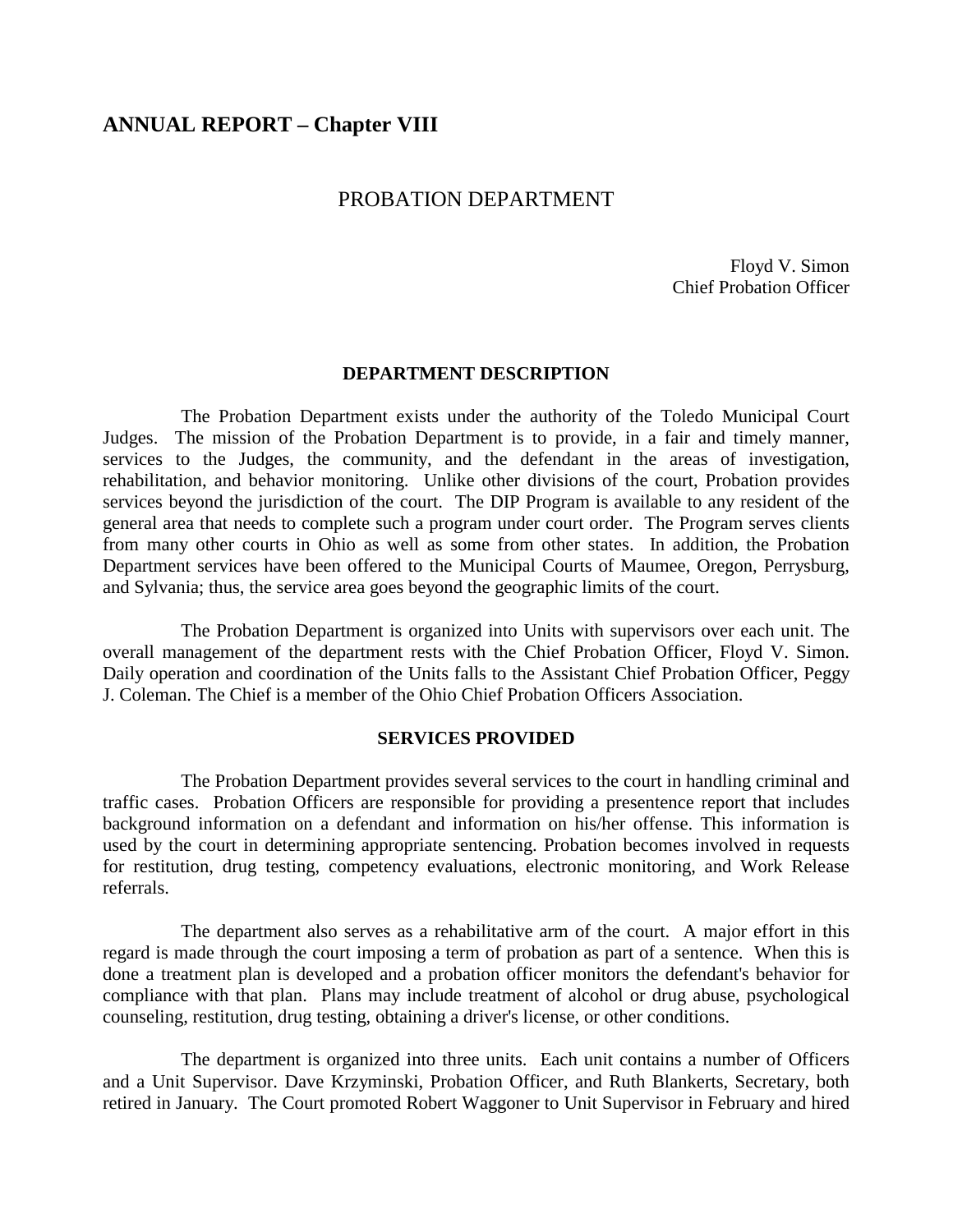Randolph Nelson as a Unit Supervisor in March. Also in March four new Probation Officers were hired, three to fill vacant positions and one to fill a new position. The new Probation Officers are Cathy Freeh, Sean O'Connor, Lori Donovan, and Markus Whitehead. One secretarial position remains vacant. At year's end the Probation Officers are organized into three units. One unit is headed by Joe Moran as the supervisor with Anthony Bouyer, Cathy Freeh, Mark Klapper, Sean O'Connor, and Charles Pfeifer as Officers; another unit is lead by Robert Waggoner with Officers Jennifer Kott, Eddie Norrils, Divina Pappas, Charlotte Spoon, and Markus Whitehead. The third unit is headed by Randolph Nelson and has Officers Lori Donovan, Laura Palmerton, Kenneth Roberts and Megan Stevens. Kerry Konzen serves in a specialized position that is funded by a grant from the State of Ohio, Bureau of Community Sanctions and operates an Intensive Supervision Program. Ms. Konzen reports directly to the Chief Probation Officer.

 The Units all handle presentence referrals and referrals for restitution, drug testing, competency evaluations, and Work Release referrals. These supervisors and officers are also responsible for overseeing probation supervisions ordered by the court. Unit Supervisors oversee the special programs that meet the needs of the defendant and the court by offering non-traditional sentencing options. The special programs include the Drivers' Intervention Program (DIP), Alternatives Program, and the Community Service Probation Program (CSPP). DIP is geared towards first offender DWI clients and involves them in an intervention and education program to help identify problem drinkers and refer them to treatment sources. The DIP Program is certified by the Ohio Department of Alcohol and Drug Abuse Services. This program will need to re-certify next year for three more years. The Alternatives Program provides a diversion option to criminal first offenders through an educational program. The CSPP program addresses the needs of the court, the community, and the defendant by providing defendant's an opportunity to do community service work in lieu of fines or jail time.

 Jennifer Kott, Eddie Norrils, Divina Pappas, and Tina Spoon handle referrals for the Alternatives Program and facilitate the group sessions. Within each unit, the officers serve as backup for each other to allow for ongoing operation of all programs. In the event that coverage is not adequate, the Unit Supervisor also serves as backup to the positions within the unit.

 The Support Services Unit provides secretarial and clerical support for the department. Barb Cameron supervises this unit. The secretaries now within the department are Mary Baker, Cindy Hoff, Darlene Jimenez, Chris Marti, Mary Ann Ramsey, and Valerie Waggoner.

#### **ACCOMPLISHMENTS**

 A major accomplishment this year was filling a number of vacant positions within the department. In February, Robert Waggoner was promoted to Unit Supervisor filling a position made vacant by the retirement of John Flahie. In March, Randolph Nelson came on staff as a Unit Supervisor filling the other vacancy in the management team. Four new Officers also began service with the Court in March. They are Cathy Freeh, Sean O'Connor, Lori Donovan, and Markus Whitehead. This leaves the department with only one vacancy, a secretarial position. That position is being filled on an interim basis with a temporary worker.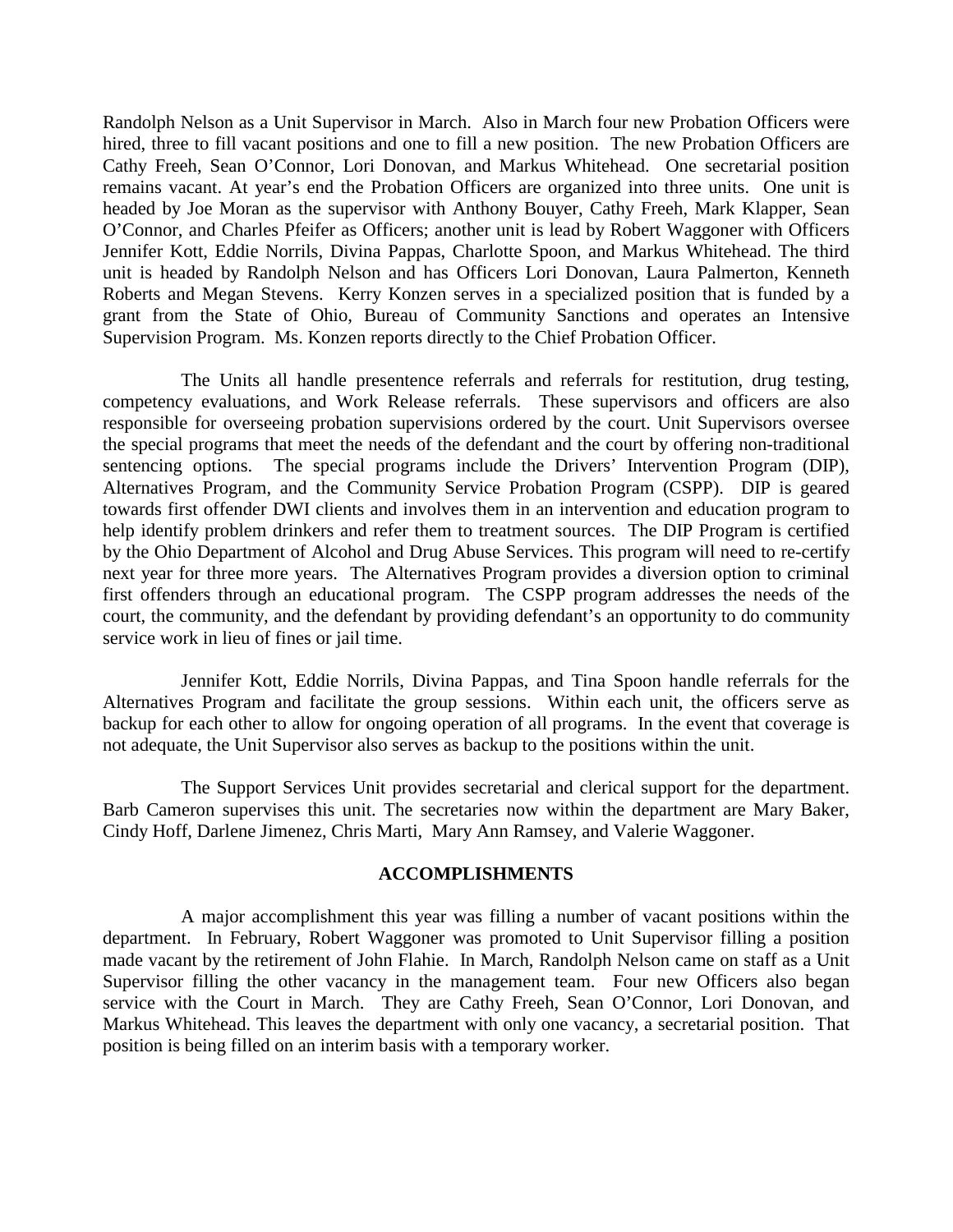The Court has contracted with J. L. Nick Inc. to rewrite the Probation Department's job descriptions and complete a full job analysis of all positions within the department. The project will be completed early next year and is being funded through probation fees.

 The department achieved a major goal this year in obtaining computers for all the Probation Officers. Computers are now on every desk in the department. The next step is the development of case management software which will enhance the department's efficiency and improve service delivery.

 In addition to the probation fees funding the job analyses, they have also funded staff training. The department is establishing a rotating schedule that will allow all professional staff to attend statewide conferences every other year. Probation fees were also used to purchase some training tapes and other materials for the office. Additionally, the workspace at the receptionist's front desk was redesigned and new furniture was purchased through probation fees. Finally, the probation fees were used to cover the cost of destroying documents pursuant to the records retention schedule.

 The general policy review committee looked at a number of areas and made changes to clarify some policies. There was a reordering of the policies so that the flow was more logical. The committee also made several recommendations for the new committee to address next year.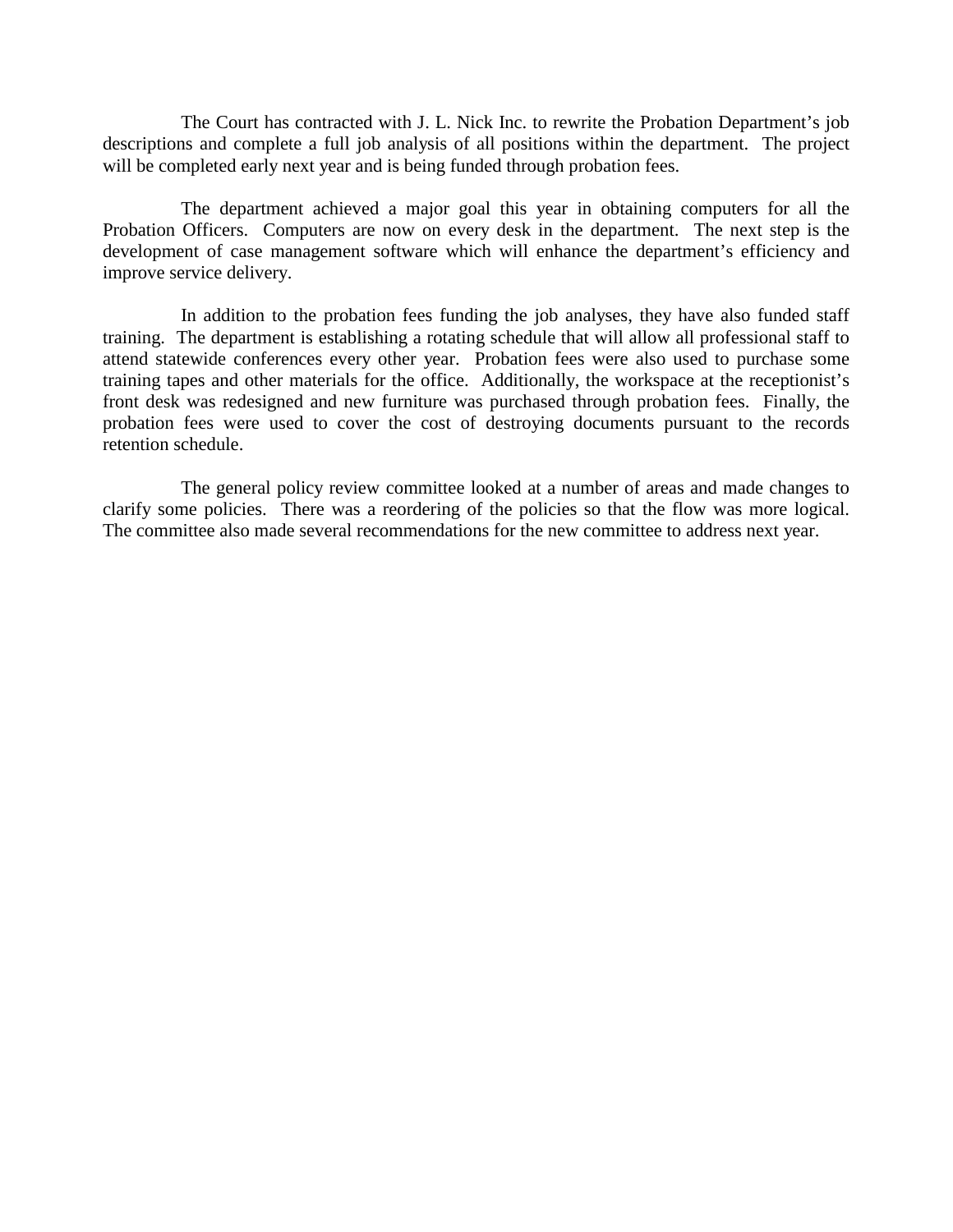## **STATISTICAL REPORT**

## INTAKE SERVICES

| <b>TRAFFIC</b>                                             | <b>CRIMINAL</b> |                | <b>TOTAL</b>   |            |
|------------------------------------------------------------|-----------------|----------------|----------------|------------|
| 2000-1,047                                                 |                 | 2000-2,693     |                | 2000-3,740 |
| 2001-698                                                   |                 | 2001-2,625     |                | 2001-3,323 |
| <b>SUPERVISION SERVICES</b>                                |                 | 2000           | 2001           |            |
| Placed on Probation in year<br>Carried Over from prior yr. |                 | 4,188<br>3,282 | 4,020<br>4,001 |            |
| <b>Total Probation</b>                                     |                 | 7,470          | 8,021          |            |
| Released/Terminated in year                                |                 | 3,208          | 3,676          |            |
| <b>Violations Pending</b>                                  |                 | 261            | 235            |            |
| Current Probations end of year                             |                 | 4,001          | 4,110          |            |
| <b>Active Probations</b>                                   |                 | 2,640          | 2,653          |            |
| <b>Inactive Probations</b>                                 |                 | 1,361          | 1,367          |            |

## **SPECIAL SERVICES**

#### **DWI PROGRAM:**

| Scheduled: |      |      | Toledo Sylvania Oregon Other Total |               |     |
|------------|------|------|------------------------------------|---------------|-----|
|            | 2000 | 462. |                                    | 202 43 54 761 |     |
|            | 2001 | 374  | 2.17                               | 30 53         | 674 |

Completed: 2000- Males 540 in 19 cycles, Females 181 in 6 cycles 2001- Males 513 in 17 cycles, Females 155 in 6 cycles

## **CSPP PROGRAM:**

|      |       | New assignments Reassignments Total |       |
|------|-------|-------------------------------------|-------|
| 2000 | 1.214 | 522                                 | 1,736 |
| 2001 | 1.241 | 482                                 | 1,723 |

**INSURANCE FEES COLLECTED ON CSPP CASES:** 2000 - \$5,390.00 2001 - \$6,041.00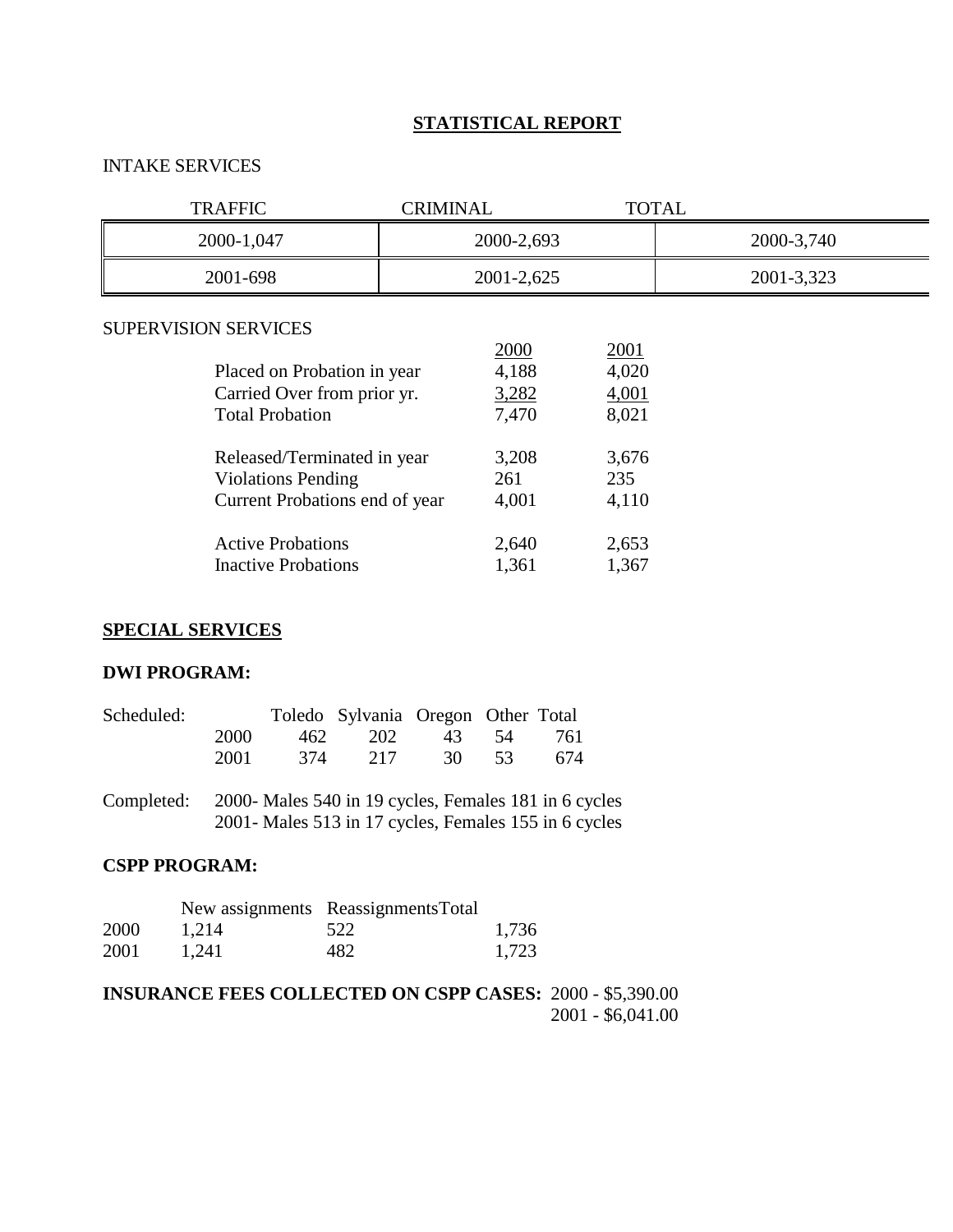| <b>ALTERNATIVES PROGRAM:</b> | 2000 | 2001 |
|------------------------------|------|------|
| Carried over from prior yr.  | 281  | 331  |
| Referred in year             | 472  | 421  |
| Sealed in year               | 422  | 346  |
| Carried into next yr.        | 331  | 406  |
| <b>Total cases processed</b> | 753  | 752  |

# **INTENSIVE SERVICE PROBATION PROGRAM (ISP):**

|                                | 2000 | 2001 |
|--------------------------------|------|------|
| <b>Placements</b>              | 126  | 171  |
| <b>Successful Terminations</b> | 48   |      |

## **DISTRICT COURT SERVICES PROGRAM:**

|                          |      | Sylvania Maumee |     |                  |                | Oregon Other | Total |     |
|--------------------------|------|-----------------|-----|------------------|----------------|--------------|-------|-----|
| Referrals to Altern Pgm. | 2000 | 88              |     | 14               | 0              | 21           | 123   |     |
|                          | 2001 | 113             |     | 14               | $\overline{0}$ | 25           | 152   |     |
| Referrals to DIP Pgm.    | 2000 | 202             |     | $\boldsymbol{0}$ | 43             | 54           | 299   |     |
|                          | 2001 | 217             |     | $\boldsymbol{0}$ | 30             | 53           | 300   |     |
| <b>Total Referrals</b>   | 2000 | 290             |     | 14               | 43             | 75           | 422   |     |
|                          |      | 2001            | 330 |                  | 14             | 30           | 78    | 452 |

## FINANCIAL DISBURSEMENTS

|      | DWL         | <b>RESTITUTION</b> | <b>TOTAL</b> |
|------|-------------|--------------------|--------------|
| 2000 | \$92,690.00 | \$73,967.75        | \$166,657.75 |
| 2001 | \$88,350.00 | \$81,731.67        | \$170,081.67 |

## PROBATION FEES

|                | 2000        | 2001         |
|----------------|-------------|--------------|
| Collected      | \$64,151.00 | \$78,212.00  |
| Dispersed      | 1,121.53    | 15,078.49    |
| Carry over     |             | 63,029.47    |
| <b>Balance</b> | \$63,029.47 | \$126,162.98 |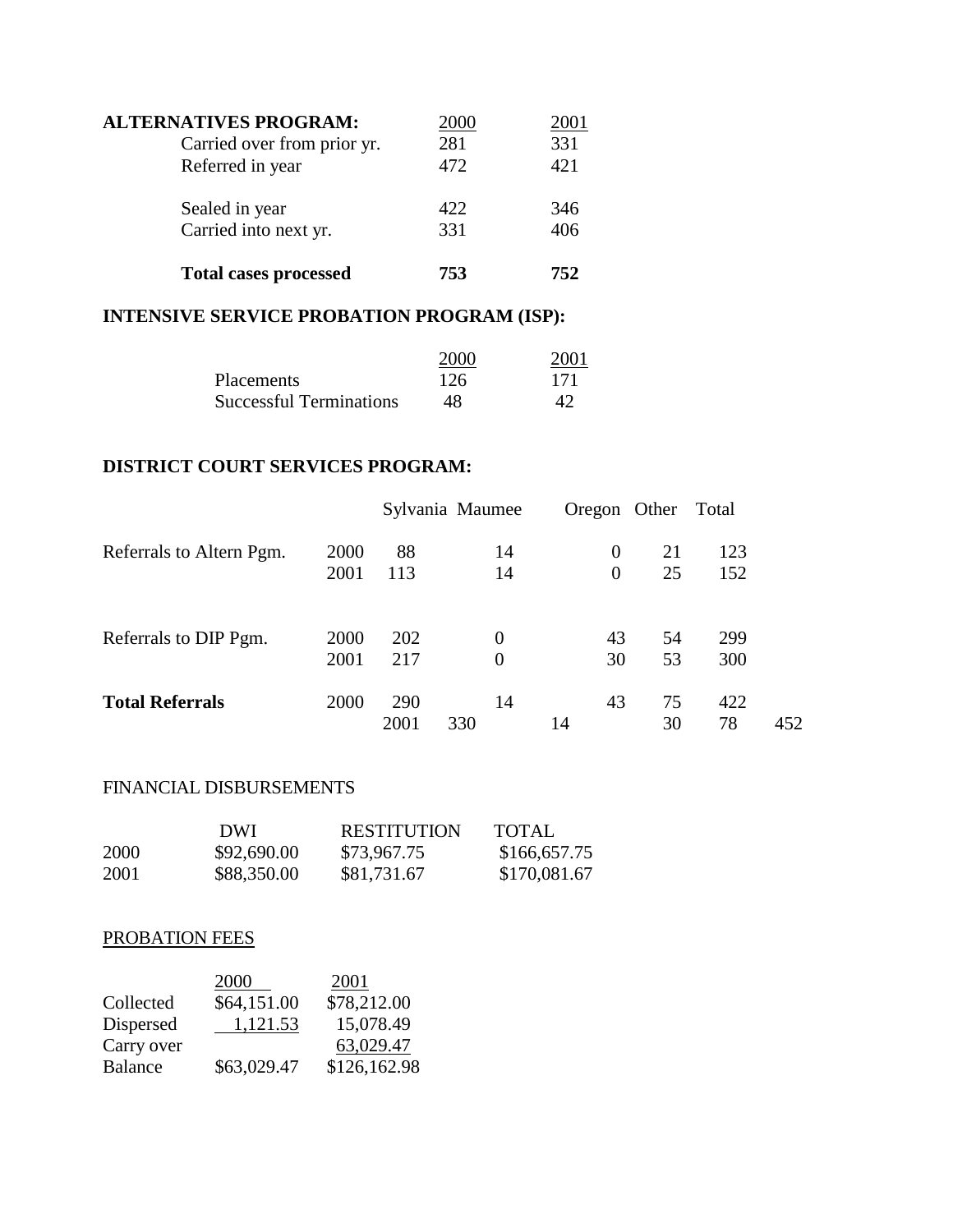#### **GOALS FOR 2002**

 The department plans to complete the job analysis early in the coming year and then make some staffing shifts as well as fill the vacant secretarial position. We are looking at ways of improving department operation with a focus on the assignment process. With this in mind, the Chief and Assistant Chief are planning visits to other large municipal courts in the coming year.

 Probation plans to obtain case management software in the next year. This will be a significant move and will dramatically change the way business is conducted. This tool is essential for managing the high caseloads of officers and will contribute to a more efficient office. The case management software will replace the existing computer card system and will change the way data is managed.

 Probation fees will be used for training to provide all officers the opportunity to attend statewide conferences. Other focuses for use of fees will be document management and making changes recommended by the Center for Effective Government.

## **SUMMARIZATION OF STAFF**

 As of December 31, 2001, there were 27 staff people in the Probation Department. The officer staff consists of the Chief Probation Officer, Assistant Chief Probation Officer, 3 Unit Supervisors, and 15 Probation Officers. Support staff is made up of an Administrative Secretary and 6 Secretaries. One secretarial position is vacant, but the department has had the services of a temporary worker in that position.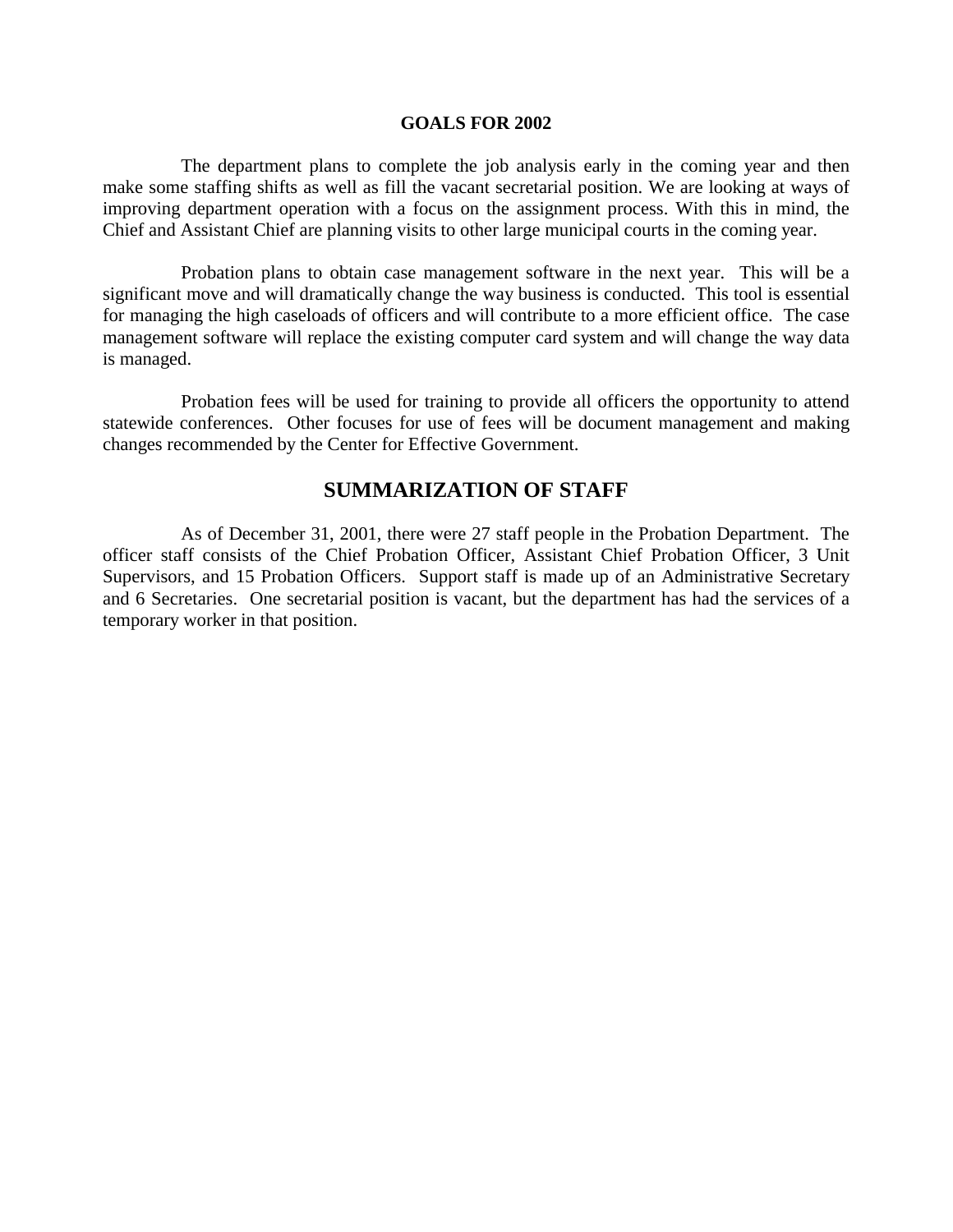## **ANNUAL REPORT – Chapter IX**

## HOUSING COURT

Judge C. Allen McConnell Housing Court

 The Toledo Municipal Housing & Environmental Court was created pursuant to legislation enacted on January 27, 1987, by the General Assembly. Toledo is one of three Housing Courts in the State of Ohio and its purpose is to consolidate all housing matters into one Court covered on the docket of one Judge.

 On January 6, 2000, Judge C. Allen McConnell was sworn-in as the Environmental Court Judge to fill the vacancy created by the retirement of Judge Roger R. Weiher.

 In addition to the Housing Court docket, the Housing Court Judge also handles his proportionate share of regular criminal and civil cases. He takes his turn, with the six other judges, by serving one week in each of the three mandatory courts: misdemeanor arraignments, felony arraignments, and duties. Duties is a catch-all court handling all prosecutor pre-trials scheduled that week; any misdemeanor matters that walk through the front door, such as, defendants who turn themselves in because a bench warrant had been issued for them; people who want to marry; issuing search warrants, etc.

 The Environmental Court has both a civil docket and a criminal docket. The civil docket includes matters involving landlord-tenant disputes known as Forcible Entry and Detainer actions (FED's) and rent escrows under Chapters 1923 and 5321 of the Ohio Revised Code, any civil actions filed by the City of Toledo for a temporary restraining order to abate a nuisance, receivership appointments to abate a nuisance, and any motions for stays of eviction or temporary restraining orders. They are taken to the Housing Court Judge at any time, regardless of the courtroom he may be in.

 Each day, Magistrate Susan Hartman Muska hears all first causes of action in FED's (evictions), as well as rent escrow cases wherein tenants deposit rent into an escrow account with the Court because of a dispute with the landlord. The Magistrate's orders are submitted to the Housing Court Judge for approval. Any objections to the orders of the magistrate are referred to the Housing Court Judge for decision or hearing. Beginning in September 1993, in an attempt to expedite cases, the rent escrows are first referred to the Court's Citizen Dispute Settlement Program (CDSP) for possible resolution prior to a formal hearing.

 Whenever an allegation of substandard or unfit conditions is raised at a rent escrow or FED hearing, an immediate referral is made to a Housing Specialist. In eviction hearings, a Housing Specialist may be appointed to investigate those specific conditions and other conditions constituting code violations. The property owner is ordered not to re-rent the unit until these conditions are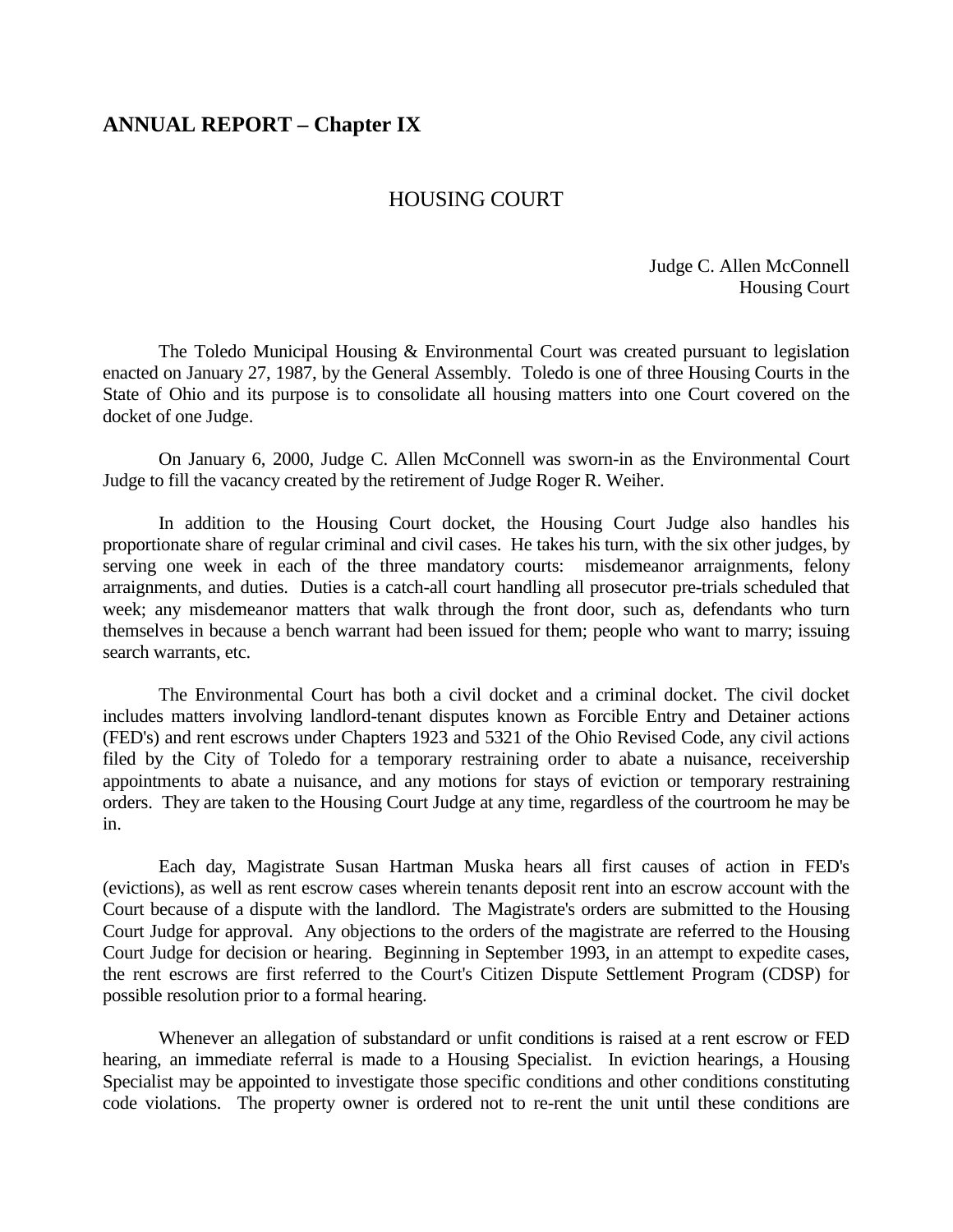corrected. Generally, Chapter 17 of the Toledo Municipal Code (The Health Code) is used as the basis for inspection. In rent escrow cases, one of the Court's two Housing Specialists verifies that the conditions of the rent escrow are corrected. The property owner is assisted in setting up time frames for completion. Oftentimes, the Housing Specialist acts as a mediator between the property owner and the tenant to achieve a compromise for the particular problem.

 In 2001, 5,651 civil cases were filed as FED actions. The Housing Specialists were responsible for monitoring those cases where code violations were cited. In some situations, the Housing Specialist called upon the expertise of other City and County inspection units to expedite compliance.

 The criminal docket of the Environmental Court hears cases involving alleged violations of the Toledo Municipal Code Chapters 11, 13, 15 and 17 (Planning and Zoning, Building, Fire Prevention, and Health Codes). Defendants appear before the Court after charges have been brought by the City Health, Neighborhoods, and Inspection Departments seeking to enforce zoning, building, health, safety, and nuisance abatement codes. In addition, house stripping, fire prevention, dumping, littering, (and cases referred from the civil docket) are included in the criminal docket.

 The principal objective of the Environmental Court is to achieve compliance with the Code. A defendant is expected to enter a plea at the arraignment stage of the proceeding. If the condition can be corrected in a short time, or the Inspector approves, sentencing may be reserved and the case continued for a reasonable period of time to allow the defendant to do what is necessary to comply with the Code.

 Arraignments are set for Wednesday mornings. Continuances for compliance and prosecutor pretrials are set for Wednesday and Thursday afternoons. The Housing Court Judge has criminal trials scheduled on the Friday docket; civil trials are scheduled on Mondays and some Tuesdays; and jury trials are scheduled on Tuesdays and Thursdays.

 The Housing Specialists are often called upon to offer assistance and guidance to the defendant seeking to remedy housing code violations. More often than not, the conditions for which the defendant was cited were caused by a lack of financial means to keep the property within City code standards. Direction of the case is determined by clarifying the intent of the defendant to repair, demolish, or market the property and determining ability to comply. Individual compliance plans with time frames are developed based on each defendant's circumstances to achieve compliance within a reasonable period of time. Networking with resources in the public and private sector is essential. Others simply require guidance and motivation. The Housing Specialist is required to personally visit each of these properties scattered throughout the City of Toledo on more than one occasion to establish repair plans and confirm progress. In addition to site visits, the Housing Specialist receives and responds to telephone calls, prepares reports corresponding to each case, and develops individual case files. A filing and tickler system is maintained within the office to track caseload. The Housing Specialist attempts to form a positive working relationship between defendants and the Court to seek resolution of these charges.

 In 2001, 4,516 criminal cases were brought before the Housing Court for arraignment—206 of these cases were set for trial. Most of these cases were terminated either upon compliance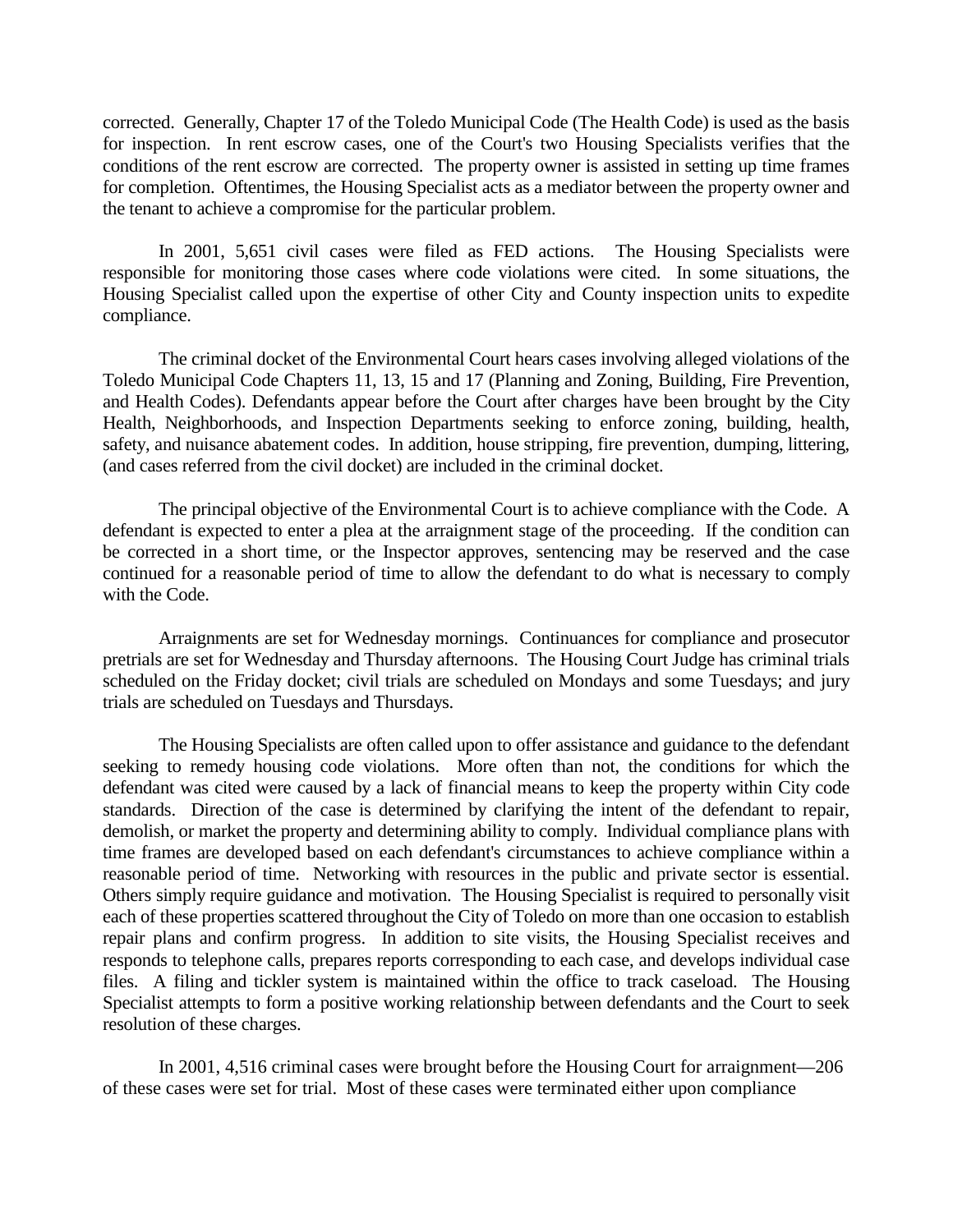having been achieved by those charged or some satisfactory result having been reached with the City Inspectors or Prosecutors. The rest were resolved after a trial.

 The Housing Court Judge currently has two Housing Specialists on staff. However, the Court is currently seeking to hire a third Housing Specialist. With three Housing Specialists, the Court endeavors to effect tighter control and more timely compliance on the criminal cases. In August 1995, Mrs. Gwen Wyse began employment with the Court. Previously employed by a community development corporation, Mrs. Wyse holds a background in community networking, housing rehabilitation, and client rapport. Mrs. Wyse also holds a Home Improvement & Remodeling Contractor-A License. Ms. Barbara Falls' employment with the Housing Court began in October of 2000. Ms. Falls brings with her over four years of public housing management experience and six years of private housing management experience. She is a certified Public Housing Manager.

 The policy of the Housing Court Judge is to impose fines and costs in all cases in which full compliance has been achieved--even if there is full compliance at first appearance for arraignment. This policy was put in place to enable the City to recover costs expended to bring the case to Court due to the defendant's failure to comply within the regulation time. Larger fines and costs are imposed if the case is delayed by the defendant. Incarceration is imposed if the defendant is stalling or abusing the process or if convicted of illegal dumping, which is mandatory, or house stripping.

The following is a breakdown of Housing Court filings from 1987 through 2001:

| Civil | Criminal                                           |
|-------|----------------------------------------------------|
| 2,776 | 858<br>$(78 \text{ trials})$                       |
| 3,813 | 1,684<br>$(109 \text{ trials})$                    |
| 3,743 | 2,292<br>$(154 \text{ trials})$                    |
| 3,647 | 2,786<br>$(148 \text{ trials}; 49 \text{ civil})$  |
| 3,954 | 4,046<br>$(167 \text{ trials}; 49 \text{ civil})$  |
| 3,497 | 3,722<br>$(186 \text{ trials}; 129 \text{ civil})$ |
| 3,718 | 4,412<br>$(137 \text{ trials}; 352 \text{ civil})$ |
| 3,706 | 4,804<br>$(192 \text{ trials}; 176 \text{ civil})$ |
| 3,448 | 3,549<br>$(148 \text{ trials}; 257 \text{ civil})$ |
| 4,217 | 5,025<br>$(172 \text{ trials}; 340 \text{ civil})$ |
| 4,126 | 4,202<br>$(101 \text{ trials}; 344 \text{ civil})$ |
| 4,419 | 3,835<br>$(96 \text{ trials}; 340 \text{ civil})$  |
| 4,832 | 4,569<br>$(203 \text{ trials}; 333 \text{ civil})$ |
| 5,198 | 4,023<br>$(108 \text{ trials}; 498 \text{ civil})$ |
| 5,651 | 4,516<br>$(206 \text{ trials}, 421 \text{ civil})$ |
|       |                                                    |

 **ANNUAL CASELOAD COMPARISON**

 Housing Court staff has taken the following initiatives to improve and enhance the effectiveness of this Court.

 $\overline{a}$ 

<sup>\*</sup> This figure reflects a correction from last year's annual report.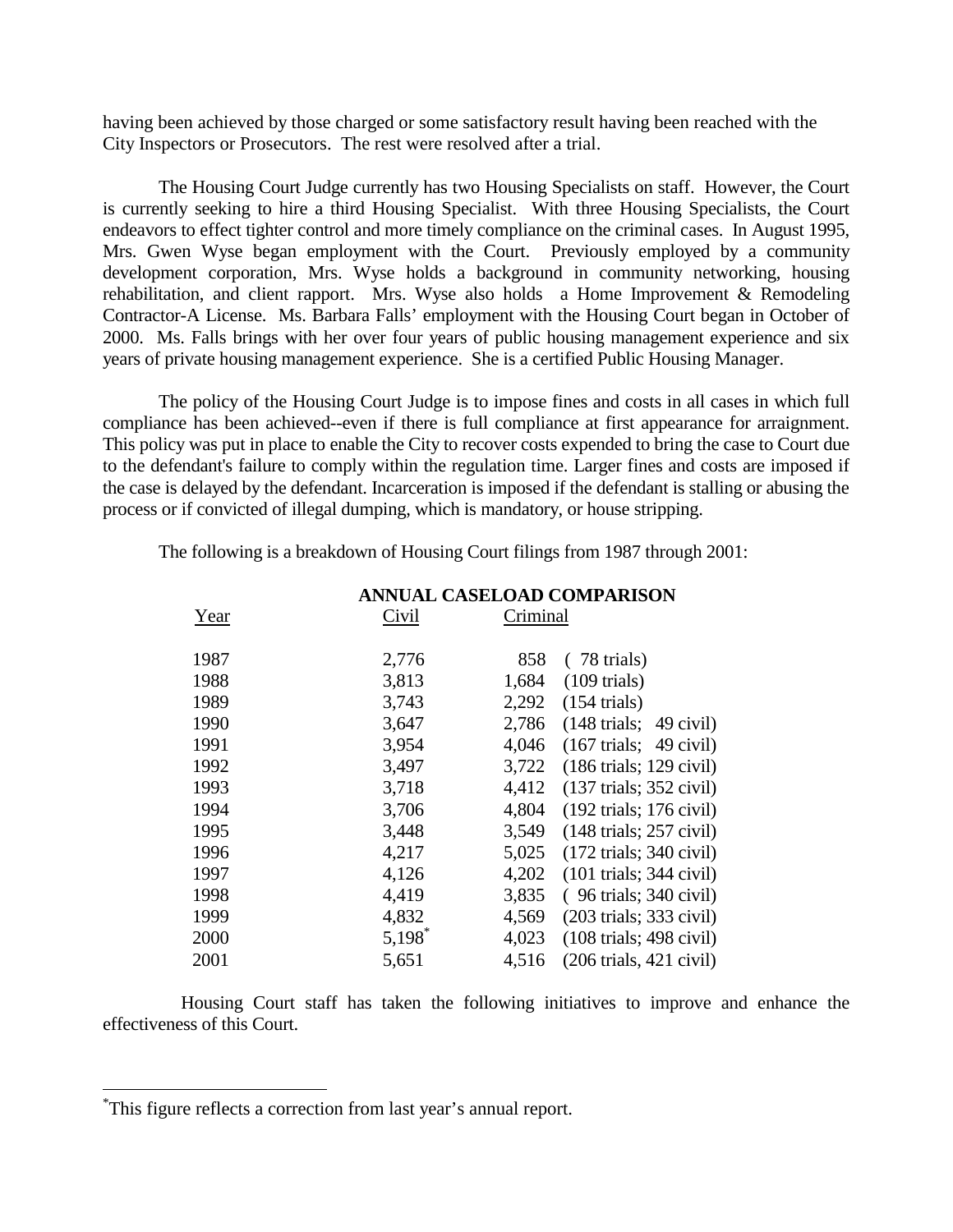The revision of the Housing Court Resource Guide was completed in 2001. Hundreds of guides will be distributed throughout the community. The Resource Guide has information ranging from the local community development corporations and answers to frequently asked questions regarding Housing Court and mediation. The Housing Specialists attribute the success of the second and only resource guide for the Toledo Municipal Court to the sponsors who made it all possible as well as the agencies that submitted their information for publication.

 The addendum to the Conditions of Monitored Probation which was adopted in 2000, has now been converted to one document. Combining these two documents has streamlined the amount of paper used for signing individuals up for this program. The new form is also tailored to expedite the appropriate action that should be taken by the Housing Specialist.

 The Housing Court was successful in obtaining a \$100,000 Community Block Grant (CDBG) from the City of Toledo to create the Code Violation Abatement Program (CVAP). The Code Violation Abatement Program was designed to make small grants to individuals in an amount not-to-exceed \$4,500 (Four Thousand Five Hundred Dollars). These funds are used in instances where minor repairs can make a substantial improvement in living conditions. By assisting homeowners in maintaining their property, the impact will be beneficial to the entire community. Often residents without the financial means to make improvements are still good neighbors and want to remain in their community.

 The Housing Specialists have currently assisted twenty-three (23) homeowners in abating nuisances prolonging the life of their aging homes.

 At the end of 2001, the Court set up an Internet web site that provides updates and information on traffic, criminal and civil cases in the Toledo Municipal Court. The Case Assignment Tracking System (CATS) is now accessible from the Court's web site home page. CATS enables defendants, attorneys and the general public to obtain information on the status of trials and pre-trial hearings for the approximately 4,000 active cases assigned to the Court's seven Judges. The information is updated twice each day.

 In 2002, the Housing Court will be working under a team concept with NORIS (Northwestern Ohio Regional Information Systems) in the development and creation of an automated case management system. This system will be comprised of software components to support and automate tasks performed by the Housing Specialists and will include the installation of state of the art computer equipment. The new case management system will allow for more efficient tracking of monitored probation cases as well as all criminal and civil housing cases. The system will be implemented in three phases in 2002 to be fully operational by September.

 On April 28, 2001, the Housing Court hosted a Neighborhood Beautification and Cleanup Project Day in Council District Three at the Navarre Park Shelter House. The day of beautification included dispersing donated paint, grass seed, flowers, small trees, mulch, garbage bags, and a site for garbage and tire drop-off. Information brochures on home repairs and improvements were also made available.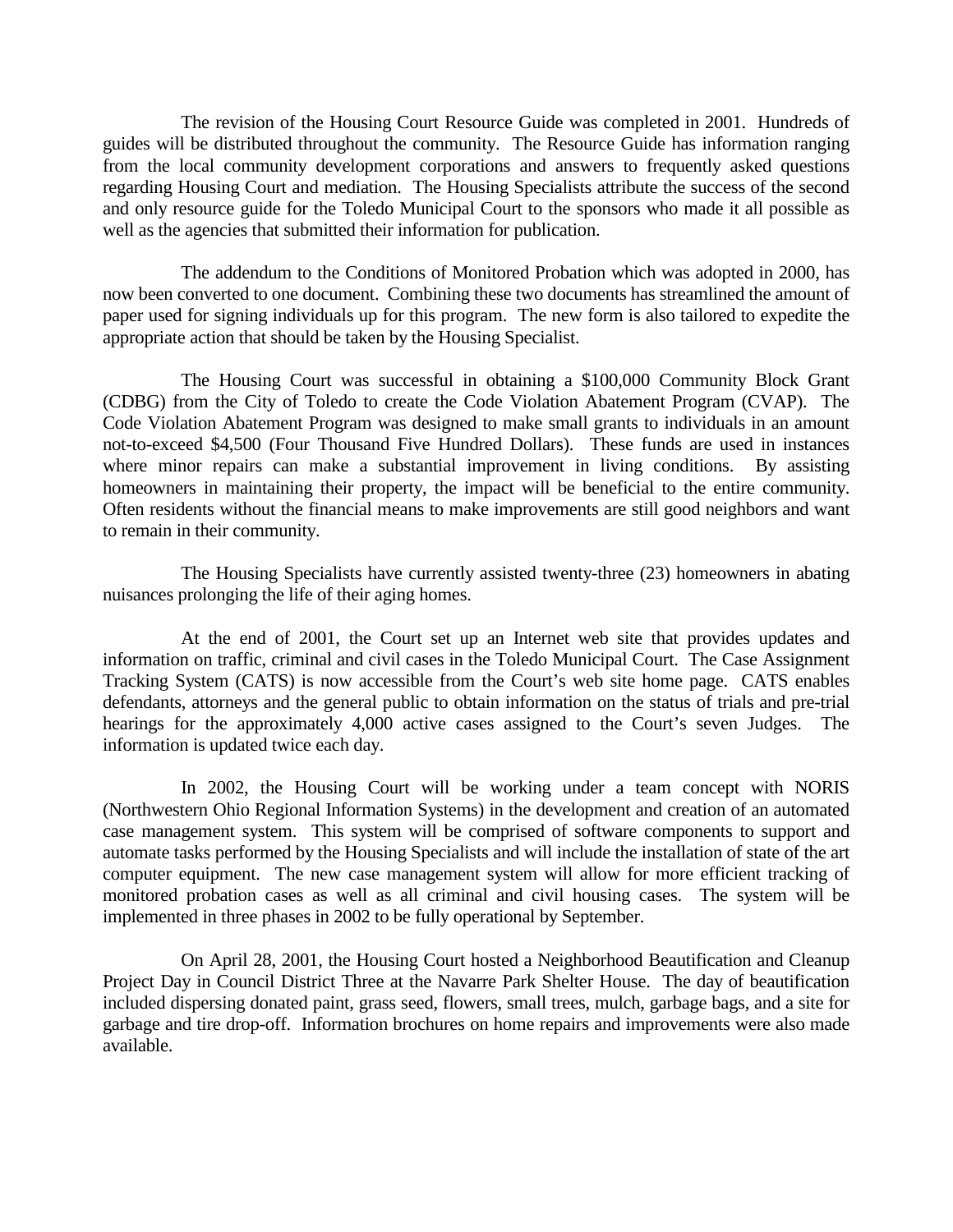The Housing Court is currently considering different community outreach projects that will take place in the year 2002.

 The Year of 2001 presented the Court with three very unique challenges. The first of which was how to control the numerous failures to appear in Court. A failure to appear normally results in a bench warrant being issued for the defendant. This challenge is being addressed by seeking to hire an individual that would assume the primary responsibility of pursuing and follow-up with these individuals.

 The second challenge was and continues to be those individuals who appear in Court after filing bankruptcy and are laboring under the misbelief that the mortgage company is now the substituted party. The mortgage company will typically walk away from the property and leave it in the defendant's name. Many times the defendant is not aware that the property is still in his/her name. Legislation is needed to require a transfer to the mortgage company or some way to compel them to assume responsibility for the upkeep of the property. This problem is aggravated by virtue of the fact that the defendant/debtor does not have the resources to repair the property, and is technically not the owner. Judge McConnell has consulted with other Housing Judges to propose legislation to correct this problem.

 The third and final challenge has been to seek a way to not penalize individuals who appear in Housing Court on one occasion and incur a criminal record. Judge McConnell is working with the Law Department to implement a first offender's program. In other words, if a defendant appears in Housing Court for the first time and they abate the nuisance timely, the charge would be dismissed rather than resulting in a finding of guilty and establishing a criminal record. This program will be fully implemented within the second quarter of 2002.

 During the year of 2001, the Housing Court made considerable progress in docket and time management of cases assigned to the Court. In addition to holding Court on an additional day, the Court also instituted a policy of not allowing any case to exceed a ninety (90) day period without a justifiable reason. The Court is currently in the process of devising ways to assist housing defendants find additional resources to bring their property into compliance. The Court has also instituted a policy of meeting regularly with the Housing Inspectors from the Department of Neighborhoods to examine Court policy and procedures. Several meetings were held with community groups to assist them with the concerns they have regarding housing issues in their neighborhoods.

 In 2001, the Toledo Municipal Housing Court played a key role in the development of "Toledo Coordinated Assistance for Rehabilitation Excellence Strategy" (Toledo CARES). CARES is comprised of five different agencies and city divisions that gather monthly to address housing issues of low to moderate income owner-occupants who have been cited into Housing Court. These agencies include Housing Specialists, staff from Nuisance Abatement, Northwest Ohio Development Agency staff, the City's Relocation Officer, the Housing Administrator and other Affordable Housing Division staff members.

 The goal of this program is to coordinate staff and financial resources from various city divisions to eliminate the housing code violations for those individuals cited into Housing Court. Oftentimes, multiple resources are coordinated to address the more difficult cases.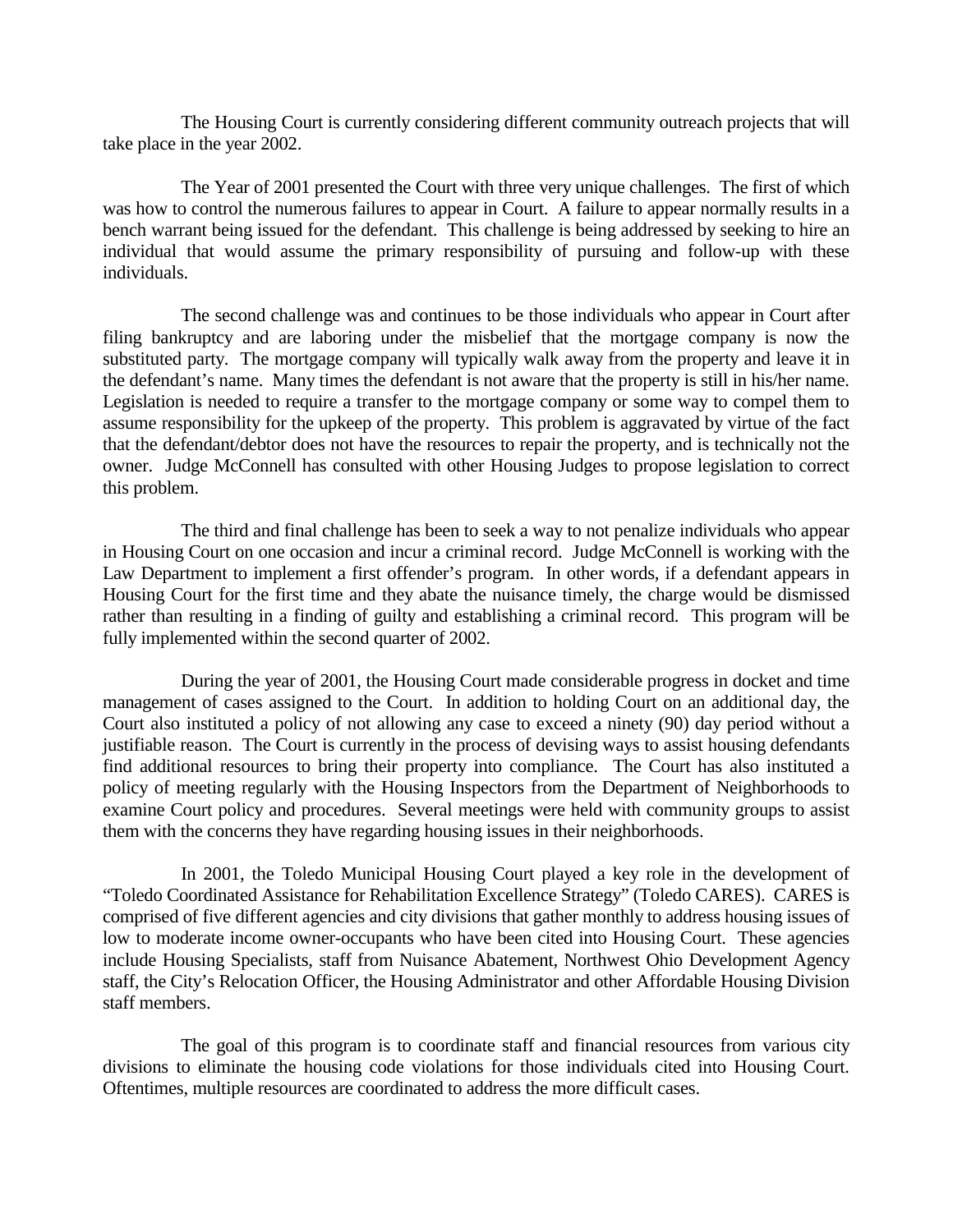In 2002, the Housing and Environmental Court will continue to work with appropriate agencies to improve the quality of life for residents in the Court's jurisdiction. This effort will assist in the preservation, as well as, selective demolition of the housing stock that is not repairable or salvageable. All of the above contribute to the preservation of the tax base of the City.

 The 2001 Housing Court staff consists of Judge C. Allen McConnell, Magistrate Susan Hartman Muska, backup Magistrates Catherine G. Hoolahan and Alan J. Michalak, Housing Specialists Gwen Wyse and Barbara Falls, Law Clerk Gina Lewis, Court Reporter Deborah Bowen, Deputy Ralph Green and Judges' Secretary Judy Heslet.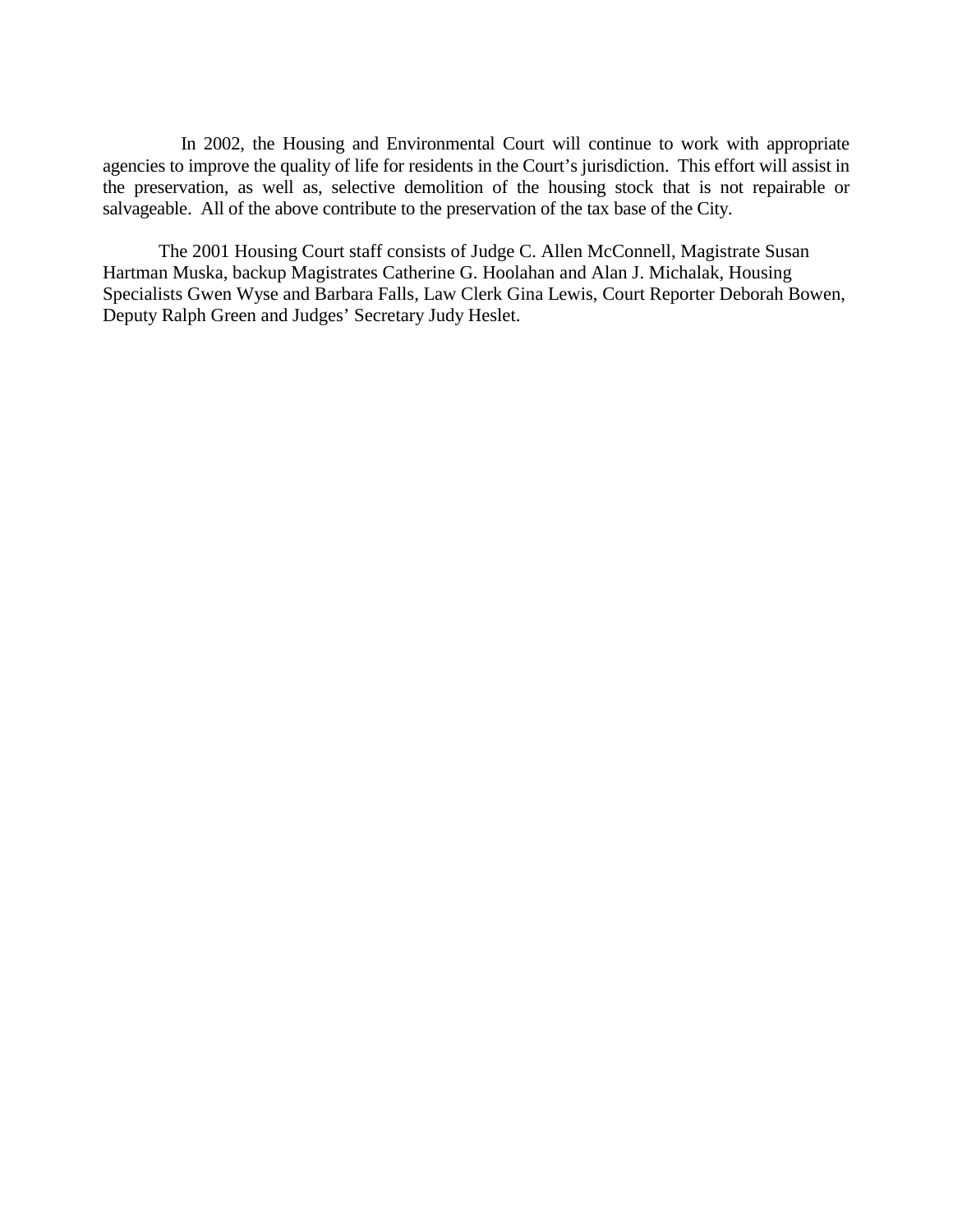# **ANNUAL REPORT – Chapter X**

#### IMMOBILIZATION OFFICE

Maggie Burmeister Immobilization Officer

#### **DEPARTMENT DESCRIPTION**

 The primary responsibility of the Immobilization Office is to implement vehicle immobilization and forfeiture penalties ordered by the courts in accordance with the Ohio Revised Code. There are two types of driving suspensions that will result in vehicle immobilization: driving without proper auto insurance (FRA), or driving while under the influence of drugs and alcohol (DUI).

 When a judge immobilizes a vehicle, a \$30.00 immobilization fee is collected from the offender. The Immobilization Office receives a daily listing of the vehicles seized the night before from the Toledo Police Department. This list is used to give preliminary instructions to offenders who need to know how to get their vehicles released.

 The Responsible Educated Drivers (RED) Program operates in conjunction with the Immobilization Office. Established in January 1998 by a grant through the Ohio Department of Public Safety, the purpose of the RED Program is to educate motorists without valid licenses on how to become valid drivers. In 2001, the Ohio Department of Public Safety grant that funded the RED Program ended and the Judges approved the RED Program position as a permanent, full-time position.

 RED Program clients are defendants referred from the court. Defendants' driving records are discussed in detail using a printout of pending infractions. These infractions are explained to the defendants. Defendants are informed of what specific steps they must take to obtain a valid driver's license.

#### **IMPROVEMENTS AND ACCOMPLISHMENTS**

 The RED Project Assistant position was approved as a permanent, full-time position by the Judges. In 2001, a job analysis and a job description of the position was completed. Shirley Goodar, who had been serving in the position on a temporary basis, was appointed as the permanent full-time RED Program Assistant.

 During the 2001 calendar year, 191 vehicles were ordered immobilized and 893 clients inquired about their vehicles through the Immobilization Office. In comparison, 217 vehicles were ordered immobilized and 1,198 clients inquired about their vehicles in calendar year 2000.